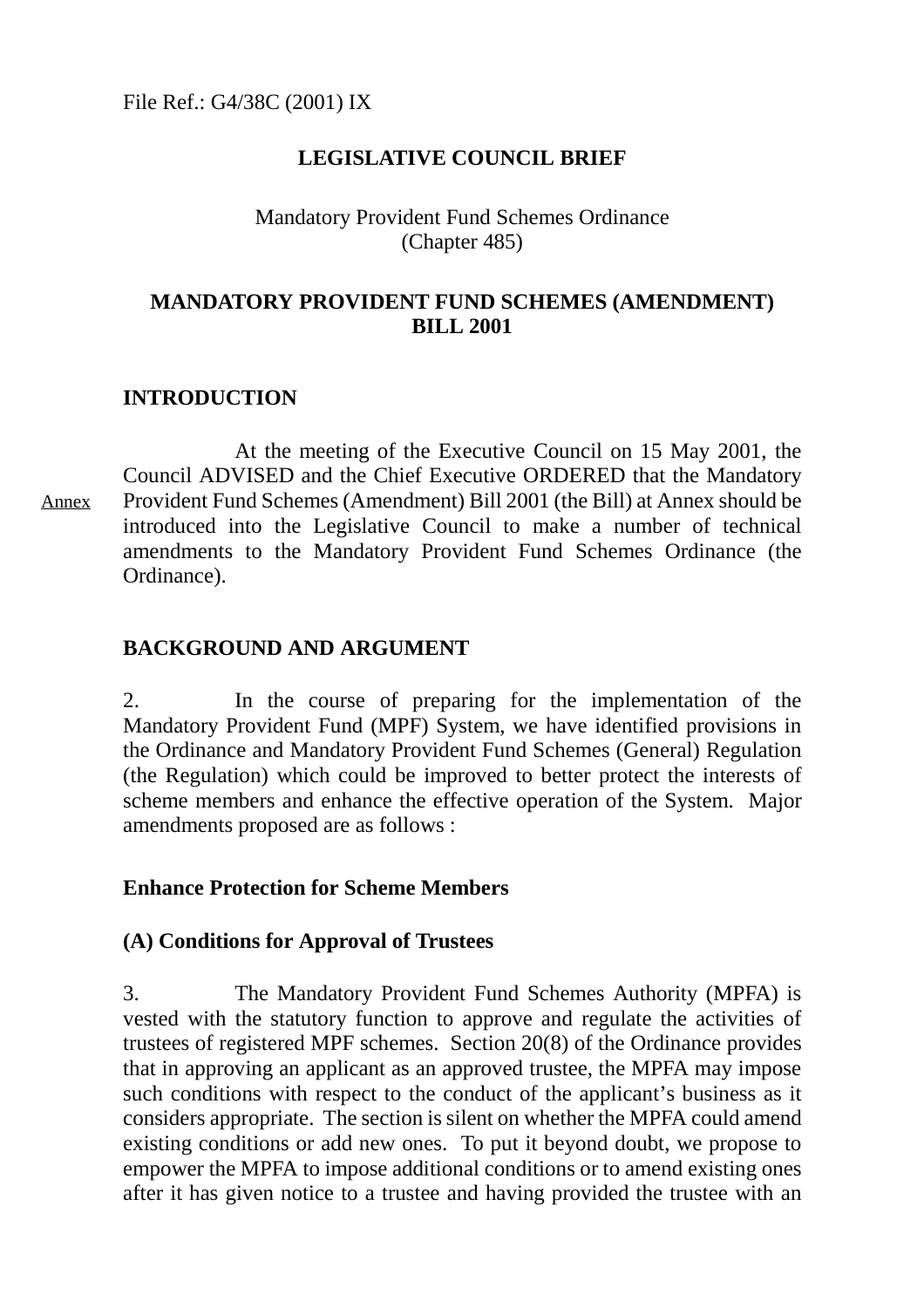opportunity to make representations. We also propose to allow the MPFA to waive a condition imposed where it is satisfied that compliance is not reasonably practicable in a particular case. Many of the conditions imposed reflect requirements in the MPF legislation as well as the prevailing best market practice. It is necessary for the MPFA to have the power to modify and update the conditions to reflect the amendments to the MPF legislation and the prevailing best market practice. Any aggrieved party may appeal against the MPFA's decision.

## **(B) Conditions for Scheme Registration**

4. Section 6E of the Ordinance empowers the MPFA to register MPF Schemes. Sections 21 and 21A of the Ordinance specify that an application for the registration of a provident fund scheme as an employer sponsored scheme, or master trust scheme, or industry scheme may be made to the MPFA. Again, the legislation is silent on whether the MPFA can impose additional conditions after such schemes have become registered. To put it beyond doubt, we propose to state clearly in the legislation that the MPFA would have the power to impose additional, or amend or waive existing, registration conditions. An opportunity for the trustee to make representations and an appeal mechanism against the MPFA's decision would also be provided.

# **(C) Approval of Pooled Investment Funds**

5. Section 6 of the Regulation which sets out the procedures for approval of pooled investment funds empowers the MPFA to vary or impose conditions for an approved pooled investment fund as it considers appropriate. Since the MPF legislation and investment guidelines are subject to constant updating, the MPFA may need to impose corresponding additional conditions on such funds. It is arguable that the authority to "vary" will include the authority to "add" new conditions. We therefore propose to amend the Regulation to put it beyond doubt that the MPFA shall have the authority to impose additional conditions for an approved pooled investment fund. Where the MPFA varies or imposes additional conditions, the MPFA should give written notice to the trustee, investment manager or the insurer, where appropriate, of the approved pooled investment fund, and provide them with an opportunity to make representations.

## **(D) Adequate Reserves for Guarantor of an Approved Pooled Investment Fund**

6. It is fundamentally important for trustees of registered schemes to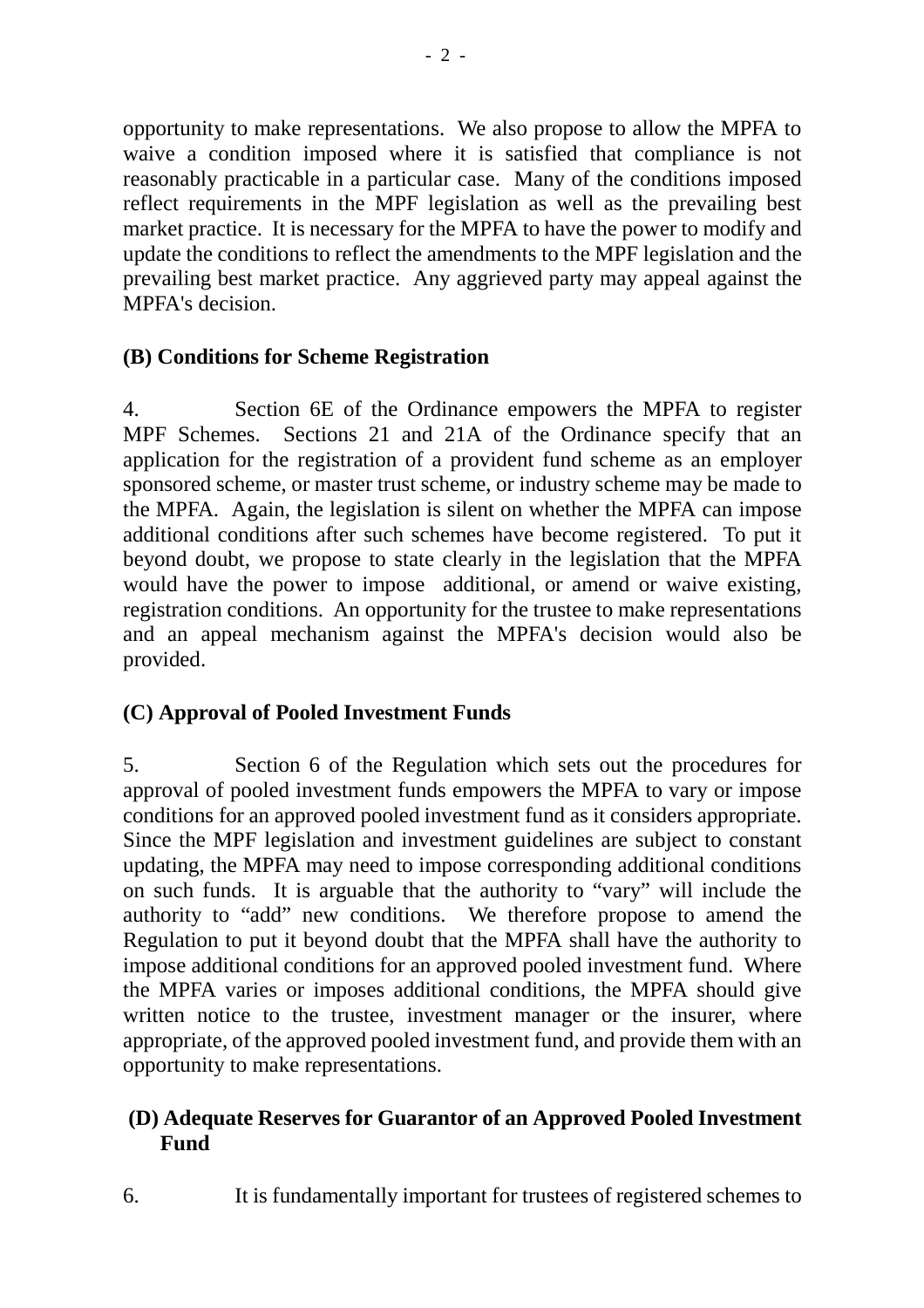maintain adequate reserves to cover the investment guarantee offered in their investment arrangements. Hence section 46(1A)(r) of the Ordinance empowers the Chief Executive in Council to make regulations to require the approved trustee of registered schemes to maintain adequate reserves. In practice, many registered schemes structure their investment arrangements by investing in approved pooled investment funds. Such funds are not subject to the same reserve requirements. For prudential regulatory purposes, it is considered necessary to require the guarantor of approved pooled investment funds, i.e. an authorized insurer or an authorized financial institution as the case may be, to maintain adequate reserves to support the investment guarantee. We therefore propose to expand the regulation-making power of the Chief Executive in Council so that the necessary reserving regulations could be made.

# **(E) Governing Rules**

7. At present, the prior approval of the MPFA is required before changes could be made to the governing rules (as defined in section 2 of the Ordinance) of a scheme. This is to ensure that there would not be any changes to the documents of an MPF scheme which would contravene MPF requirements and thus adversely affect scheme members' interests. In practice, there are three major documents of an MPF scheme. The trust deed which is the document governing the establishment of the scheme; the offering document which sets out further details of the scheme, including benefit payment, benefit transfer and investment options, etc.; and the participation agreement which contains the terms and conditions agreed between a participating employer and the scheme trustee, including the rules in relation to voluntary contribution arrangement.

8. It is unclear whether the present definition of 'governing rules' captures the offering document and participation agreement. This is not satisfactory. To enable the MPFA to forestall any changes to scheme features and terms which may adversely affect scheme members' interests, we propose to expand the definition of "governing rules" in section 2 to include offering document and participation agreement.

## **(F) Failure to Make a Voluntary Contribution**

9. In addition to mandatory contributions, employers and employees can make contributions voluntarily. The Regulation provides that a voluntary contribution arrangement should terminate and accrued benefits be paid to the employees when the employer can no longer meet his obligation to make contributions after a period of six months. However, there is ambiguity in the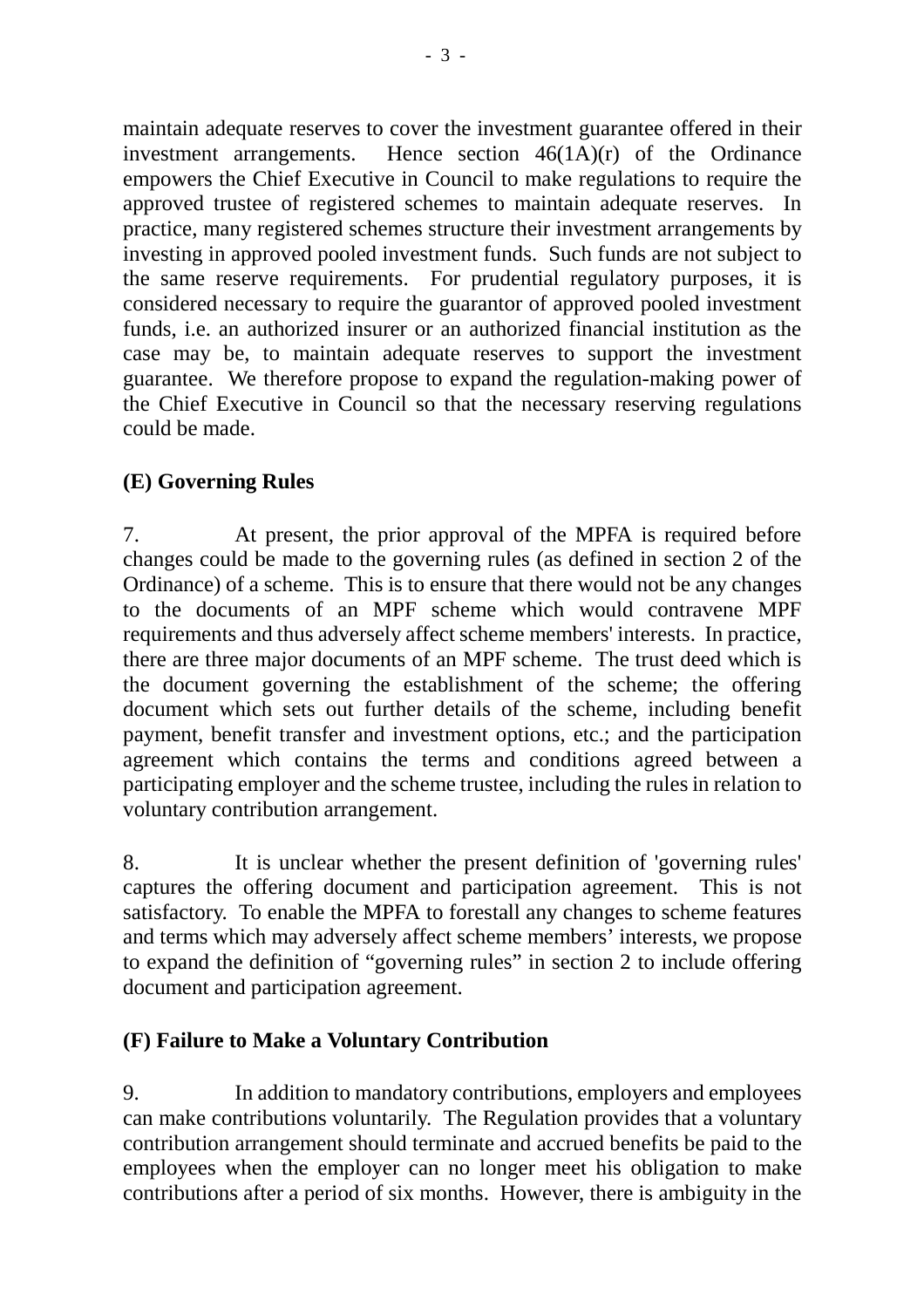interpretation of the 'six-month period', in that if the governing rules of a scheme stipulates a due date for the voluntary contribution, the six-month period might then be taken to count from the due date instead of the end of the payroll cycle. We therefore propose to clarify the legislation putting it beyond doubt that where the voluntary contribution amount is determined by reference to the income of the employee concerned, the six-month period would start counting from the end of the payroll cycle. Where the contribution amount is determined by reference to periods of employment, the six-month period would start from the end of each period of employment.

# **(G) Surcharge on Default Contribution**

10. Under section 18(2) of the Ordinance, where the employer fails to make a mandatory contribution, a contribution surcharge of up to 20% per annum on arrears shall be imposed on the employer. The Regulation which sets out the mechanism for levying such surcharge only provides for levying the surcharge up to the end of the second payment period. This effectively puts a cap on the amount of surcharge, even in the event that the mandatory contribution remains outstanding. This is not desirable. To deter any further delay by the defaulter in making good default contributions, we propose to empower the MPFA to issue further notices to the defaulting employer, specifying payment periods after the second payment period, and levying contribution surcharge on any outstanding arrears.

## **Enhance MPFA's Operation and Regulation of the MPF System**

## **(A) Functions of the MPFA**

11. The functions of the MPFA, as described in section 6E of the Ordinance, are set out in general terms. We propose to clarify the provisions by stating the specific functions of –

- (a) considering and proposing reforms of the law relating to occupational retirement schemes or provident fund schemes; and
- (b) promoting and encouraging the development of the retirement schemes industry in Hong Kong, including the adoption of a high standard of conduct and sound prudent business practices by trustees and other service providers.

Other financial regulators, for example, the Securities and Futures Commission (SFC), are also provided with similar statutory functions in respect of matters under their purview.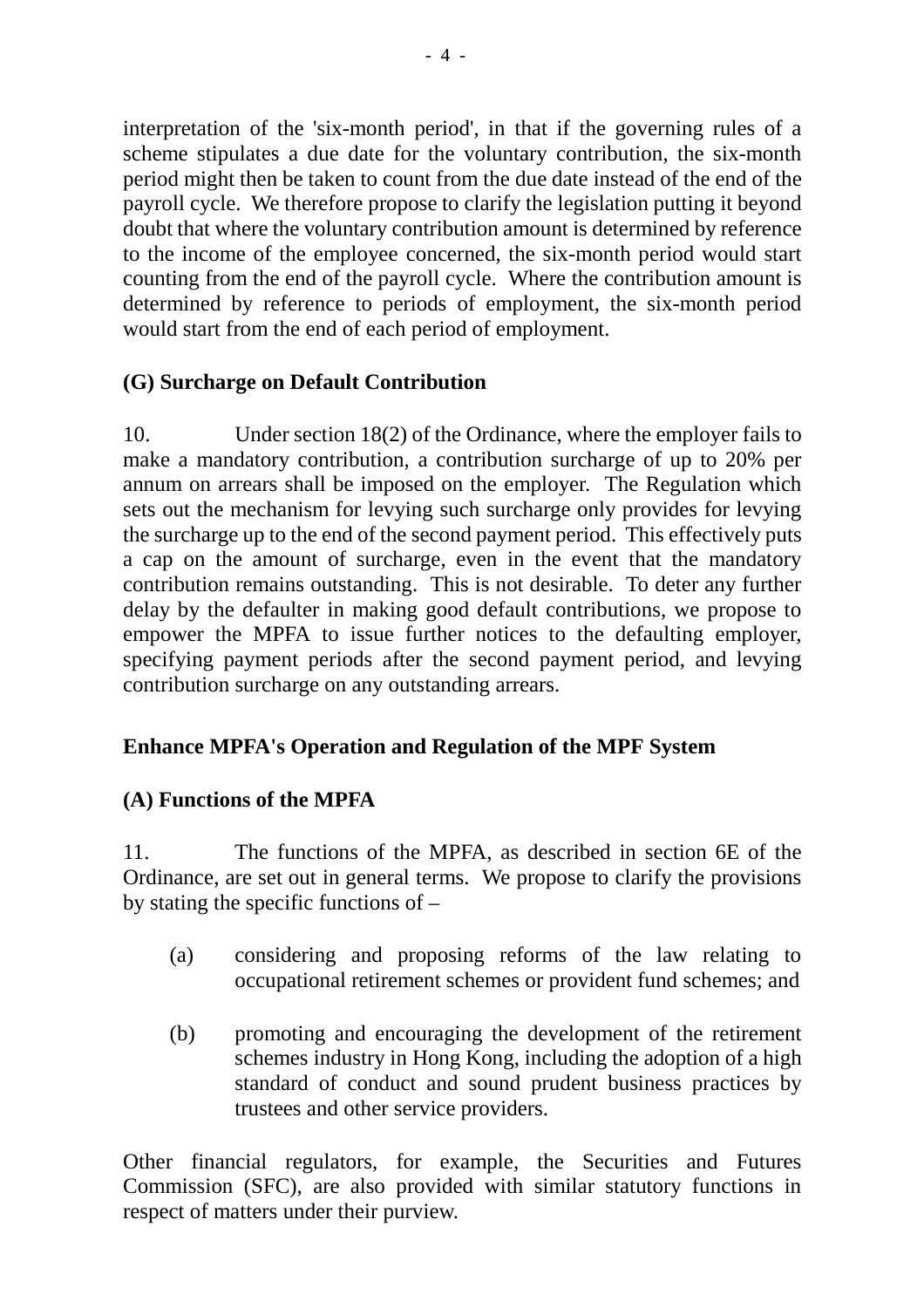### **(B) Efficient Financial Management**

12. Unlike other statutory bodies, for example the SFC and Hospital Authority, MPFA is not empowered to borrow under the Ordinance. In fact, borrowing is necessary to enable an organization to set up bank overdraft facilities to enhance cashflow management capabilities and to avoid setting aside excessive idle cash to make allowance for unexpected events. Therefore we propose to allow MPFA, with the approval of the Financial Secretary, to borrow money on such security or other conditions as it considers expedient.

## **(C) De-registration of Scheme**

13. Under section 34A of the Ordinance, with the exception of the voluntary winding up of an employer sponsored scheme, a registered scheme can only be wound up by the court. However, there may be a situation in which a registered scheme does not have any scheme members nor scheme assets. In such a situation, it may not be necessary to go through the court to wind up the scheme. A simple de-registration will suffice. We therefore propose to provide MPFA with the power to de-register a registered scheme upon application from the relevant trustee, provided that the scheme has no scheme members and no scheme assets.

## **Clarifications and Removal of Anomalies**

## **(A) Master Trust Schemes and Employer Sponsored Schemes**

14. Under the Ordinance, "master trust scheme" is defined as a registered scheme membership of which is open to relevant employees, selfemployed persons and persons who, having accrued benefits in another registered scheme, wish to have their benefits transferred. This definition does not cover a person who has benefits transferred from an occupational retirement scheme to an MPF scheme. Furthermore, employees who are below the age of 18, of or above the age of 65 and whose employers wish to enrol them (and they agree to be so enrolled) in an MPF scheme to make voluntary contributions are not included. The latter problem also exists in the definition of "employer sponsored scheme". We propose to amend the definitions of "employer sponsored scheme" and "master trust scheme" such that their membership will also be open to all such persons.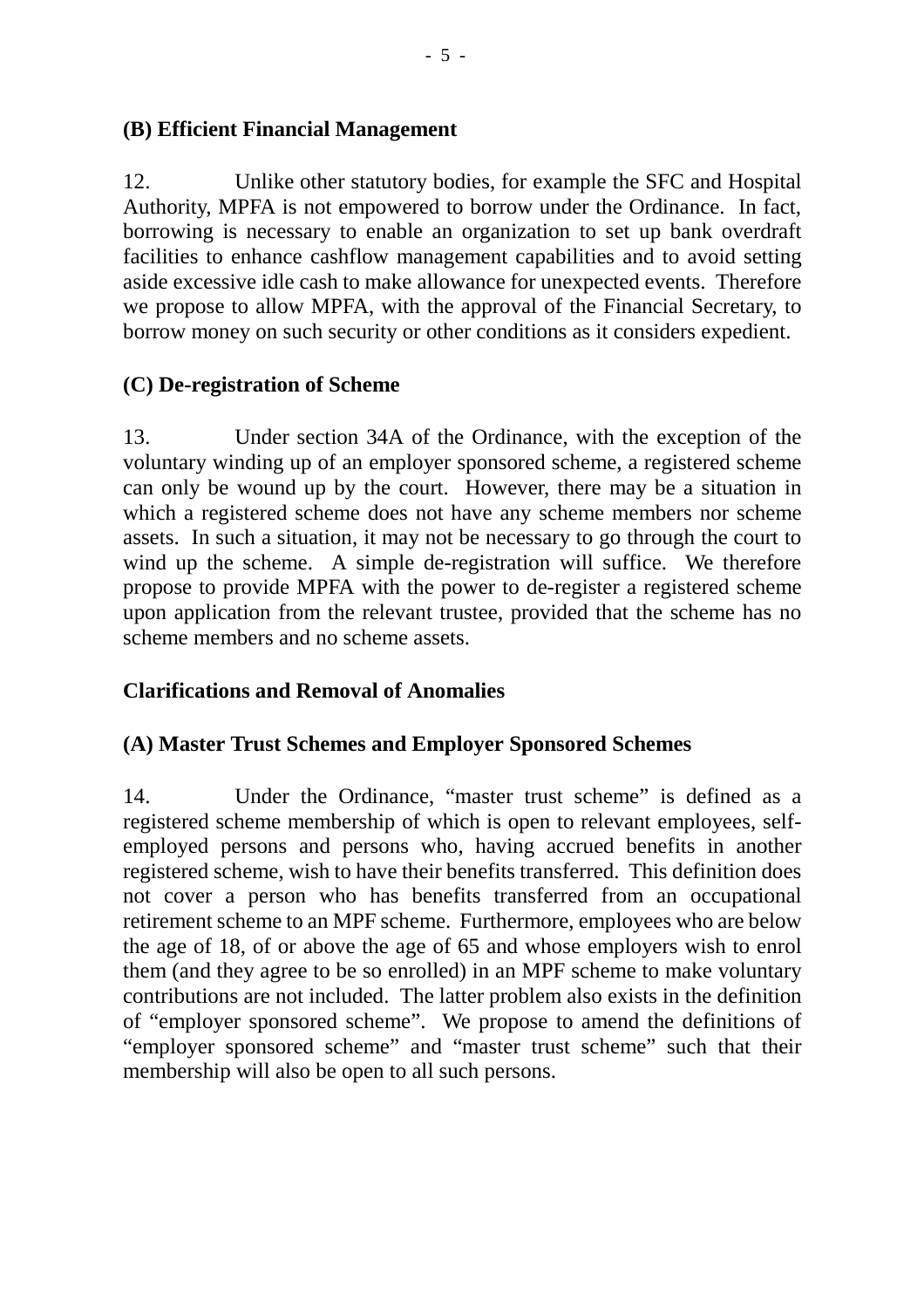## **(B) Contribution in respect of Casual Employee**

15. In respect of casual employees<sup>\*</sup>, the Regulation requires employers to make contributions either on the same day when the relevant income is paid; or on or before the  $10<sup>th</sup>$  day after the last day of the contribution period. In practice, it is sometimes not feasible for employers to make contributions on the same day, for example, some casual employees are paid very late at night or outside office hours.

16. To overcome the above operational difficulties, we now propose to give some flexibility to employers by amending the definition of the contribution day applicable to a casual employee to the effect that it would mean either the  $10<sup>th</sup>$  day after the last day of the relevant contribution period, or the next working day (other than a Saturday) immediately subsequent to the payment of the relevant income.

## **Legislative Review**

17. In the course of preparing for and implementing the MPF System, there have been comments on the relevant legislative provisions. Given that the MPF System has just been launched for five months, it is possible that some problems that have been raised are transient and should diminish once the relevant parties are more familiar with the operation of the MPF System on a regular basis, whilst other new problems may emerge with time. We recognize the need to conduct a review on the operational aspects of the MPF legislation, in the light of the experience of the MPFA. We expect the review to commence towards the end of this year, one year after the full implementation of the System.

### **THE BILL**

18. **Clause 2(a)(ii)** expands the definition of "company" to include a "corporation". This would enable some of the provisions in the Ordinance to apply to all foreign corporations incorporated overseas and regardless of whether they are registered under the Companies Ordinance.

 $\overline{1}$ 

Note

Casual employees are defined in the Ordinance to mean those relevant employees who are –

<sup>(</sup>a) engaged in an industry for which a provident fund scheme is registered as an industry scheme (i.e. the construction and catering industries); and

<sup>(</sup>b) employed in that industry by an employer on a day-to-day basis or for a fixed period of less than 60 days.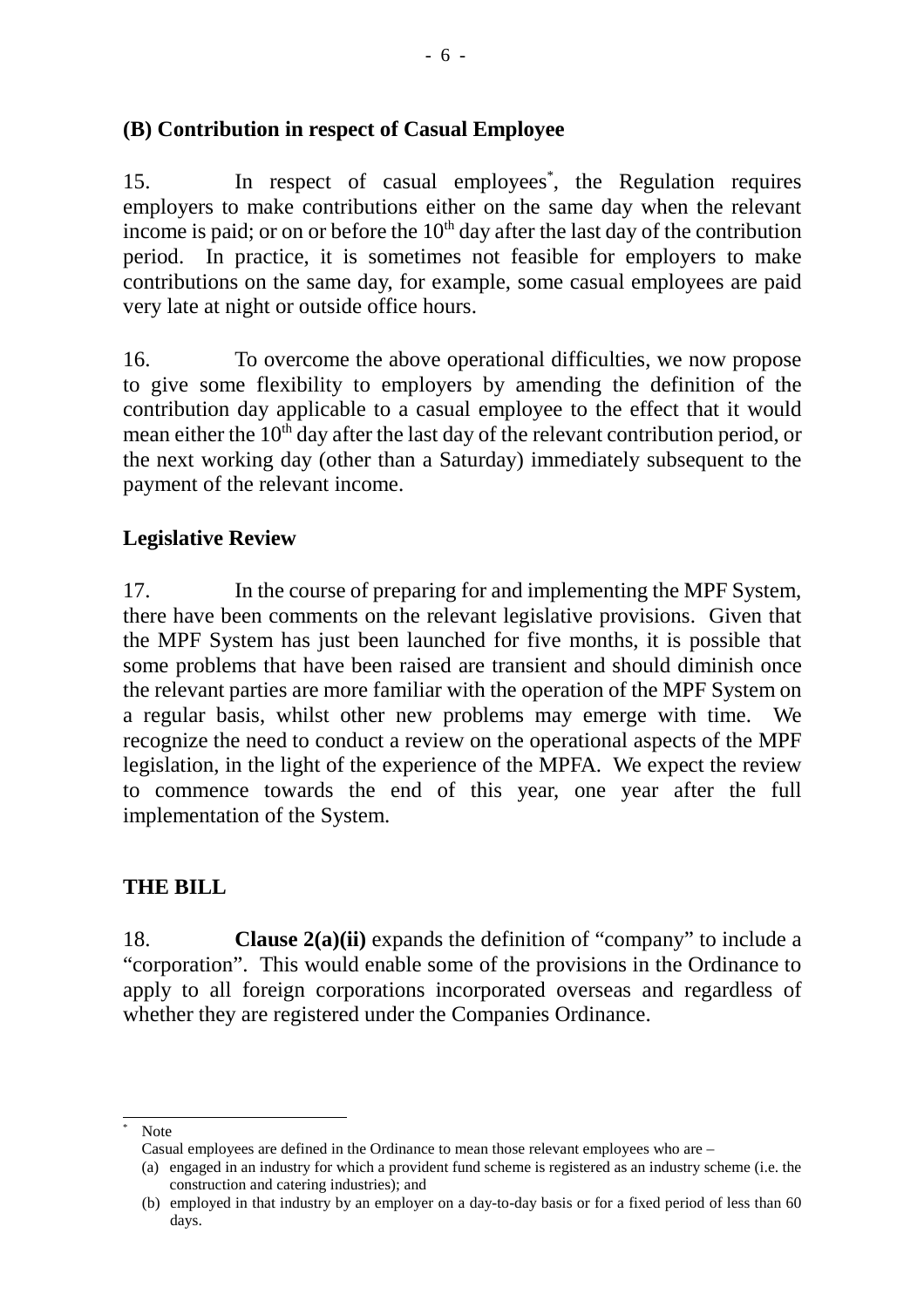19. **Clause 2(a)(iii), (iv) and (vi)** expand the definitions of "employer sponsored scheme", "governing rules" and "master trust scheme" (paragraphs 7, 8 and 14 above).

20. **Clause 3** seeks to set out more clearly the functions of the MPFA and **clause 4** confers the MPFA the power to borrow money.

21. **Clauses 5 and 7(b)** seek to remove the ambiguity in sections 7 and 7C of the Ordinance by specifying that the relevant time for the purpose of determining when an employer/self-employed person should register his employee/himself as a member of a registered scheme should count from the beginning of the date on which the employment (or self-employment) begins.

22. **Clause 7(c)** puts it beyond doubt that self-employed persons who are less than 18 years of age or who have reached retirement age are not required to join MPF schemes or make mandatory contributions.

23. **Clauses 9, 10 and 11** empower the MPFA to impose, amend or waive conditions imposed on an approved trustee, registered master trust schemes, employer sponsored schemes and industry schemes. Any aggrieved party may appeal against the MPFA's decision by lodging an appeal with the MPF Schemes Appeal Board (**clause 20**).

24. **Clause 13** empowers the MPFA to cancel the registration of a scheme upon application from the relevant trustee, provided that the scheme has no scheme members and no scheme assets.

25. **Clause 14** seeks to provide immunity from civil liability for MPFA and its directors and employees acting in good faith in the performance or purported performance of any function under the Ordinance. Similar immunity provisions are provided in the Banking Ordinance and Securities and Futures Commission Ordinance.

26. **Clause 18** expands the regulation-making power of the Chief Executive in Council to make regulations to require the guarantor of an approved pooled investment fund to maintain adequate reserves so as to provide investment guarantees.

27. **Clause 21 and the Schedule** make consequential and other technical amendments to the Regulation. These include clarifying when the six-month period in respect of failure to make voluntary contributions would start (section 4); empowering the MPFA to impose additional conditions on approved pooled investment funds (section 2); rectifying an omission and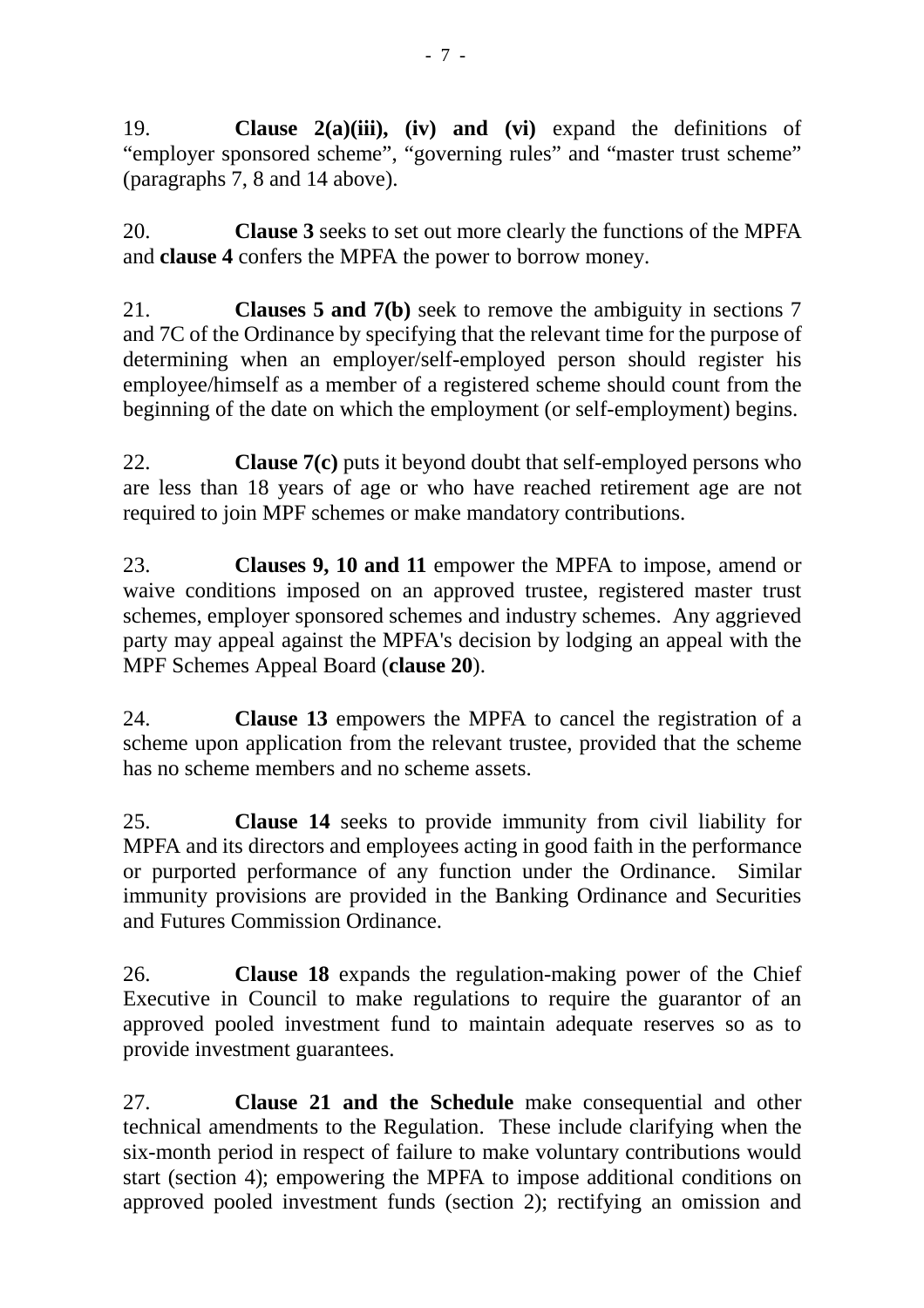imposing an obligation on the approved trustees to ensure that the contract of appointment appointing a custodian would prohibit a person who is not eligible to be a delegate of the custodian to assume such a position (section 7); clarifying the contribution day applicable to casual employees so that employers of such employees may make contributions on the day following the payment of income (section 10).

## **PUBLIC CONSULTATION**

28. We have consulted the MPF Schemes Advisory Committee in respect of the proposed amendments. It has not raised any objection to the proposals. The Legislative Council Panel on Financial Affairs has also been briefed on the proposals. The MPFA has also sought the views of employer associations and the relevant professional bodies in the retirement schemes industry. In preparing the Bill, we have taken into account the views expressed by these bodies.

# **BASIC LAW IMPLICATIONS**

29. The Department of Justice advises that the Bill does not conflict with those provisions of the Basic Law carrying no human rights implications.

# **HUMAN RIGHTS IMPLICATIONS**

30. The Department of Justice advises that the Bill is consistent with the human rights provisions of the Basic Law.

## **BINDING EFFECT OF THE LEGISLATION**

31. The amendments made by the Bill will not affect the current binding effect of the Ordinance and the Regulation.

## **FINANCIAL AND STAFFING IMPLICATIONS**

32. The proposal of empowering the MPFA to borrow money will enhance the financial management capability of the MPFA and allows it to generate better investment returns to fund its operations. Other proposals only seek to improve the operational effectiveness of the MPF System and are mainly technical in nature. They will neither require Government, as an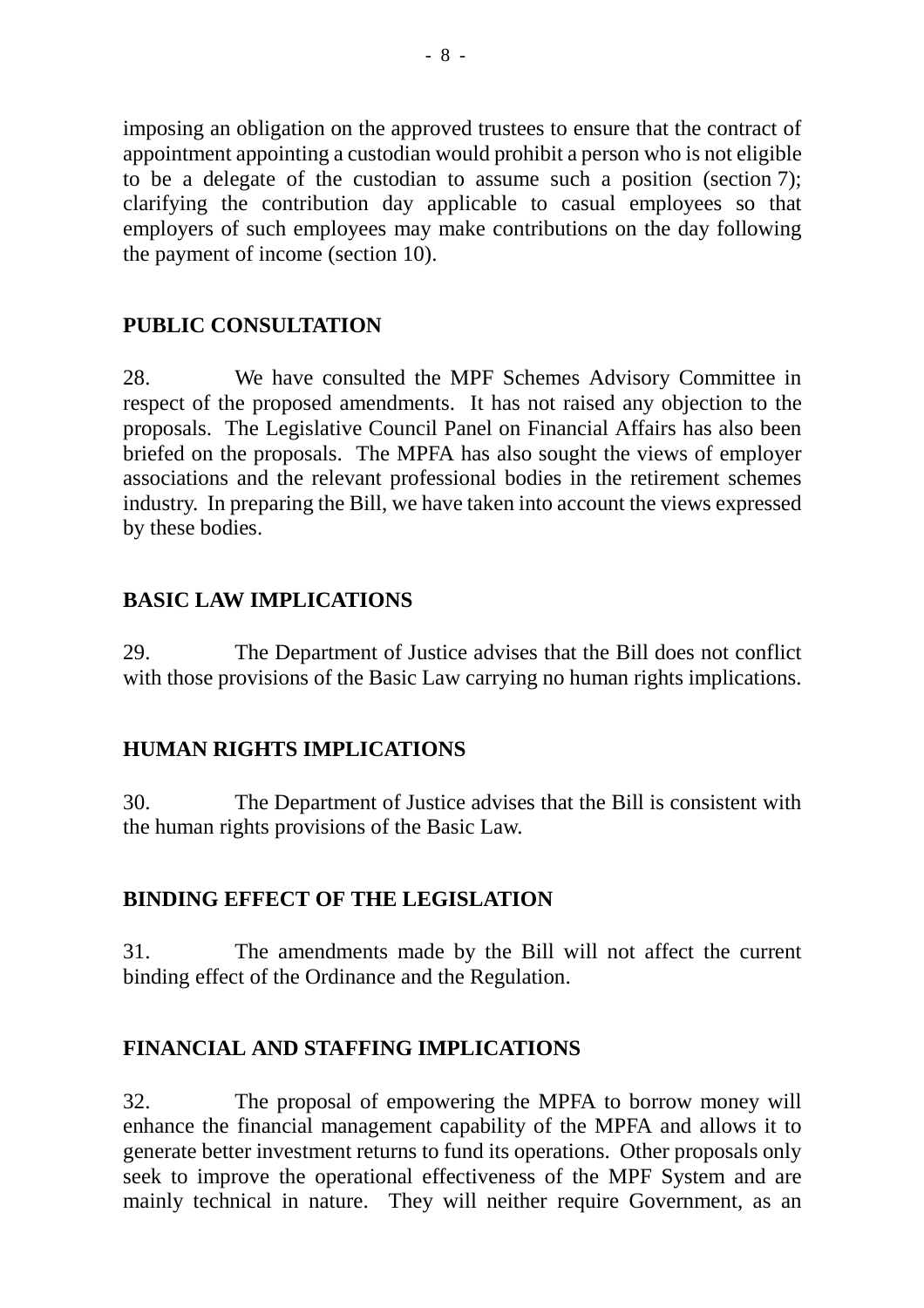employer, to incur additional MPF contributions nor generate additional workload for Government. The Bill will have no additional financial or staffing implications for Government.

## **ECONOMIC IMPLICATIONS**

33. The Bill will facilitate the operation of the MPF System, and enhance the effectiveness of the regulation of MPF schemes by the MFPA. Thus it will better protect the interest of MPF scheme members, and have beneficial effects on the retirement schemes industry generally.

## **LEGISLATIVE TIMETABLE**

| 34. | The legislative timetable is as follows $-$                               |                |  |  |
|-----|---------------------------------------------------------------------------|----------------|--|--|
|     | Publication in the Gazette                                                | 18 May 2001    |  |  |
|     | First Reading and commencement of<br>Second Reading debate                | 23 May 2001    |  |  |
|     | Resumption of Second Reading debate,<br>committee stage and Third Reading | To be notified |  |  |

### **PUBLICITY**

35. A press release will be issued shortly. A spokesman will be available for answering media enquiries.

### **ENQUIRIES**

36. For any enquiries, please contact Miss Maureen To, Principal Assistant Secretary for Financial Services (Retirement Schemes and Insurance), at 2528 9016.

Financial Services Bureau 16 May 2001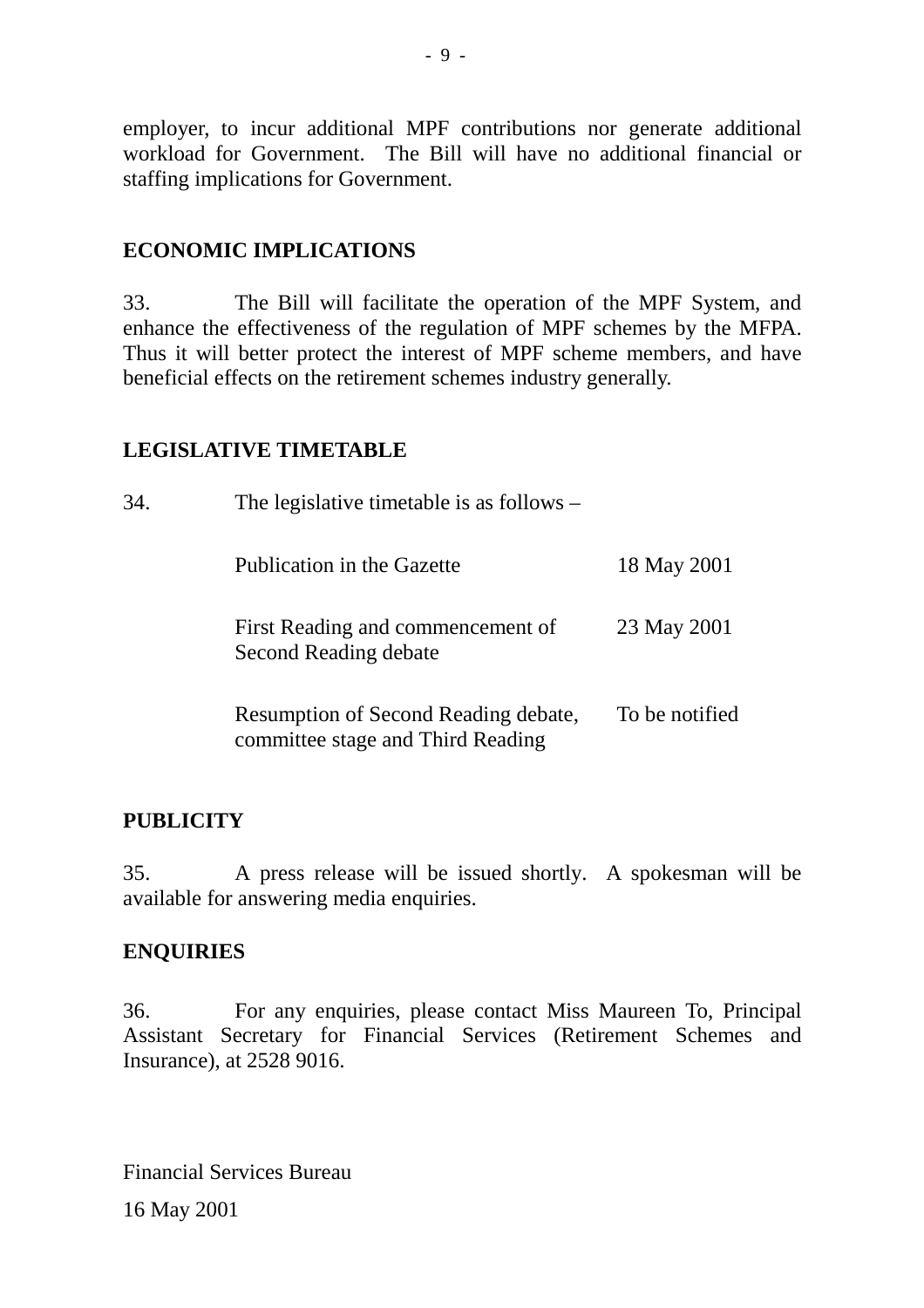**MANDATORY PROVIDENT FUND SCHEMES (AMENDMENT) BILL 2001**

### **CONTENTS**

| Clause |                                                                                                   | Page        |
|--------|---------------------------------------------------------------------------------------------------|-------------|
| $1$ .  | Short title                                                                                       | $\mathbf 1$ |
| $2$ .  | Interpretation                                                                                    | $\mathbf 1$ |
| 3.     | Functions of Authority                                                                            | 9           |
| 4.     | Section added                                                                                     |             |
|        | Authority may borrow money<br>6QA.                                                                | 9           |
| $5.$   | Employer to arrange for employees to<br>become scheme members                                     | 9           |
| б.     | Employer and relevant employees required<br>to contribute to registered scheme                    | 9           |
| $7$ .  | Duty of self-employed person to become<br>scheme member                                           | 10          |
| 8.     | Voluntary contributions                                                                           | 10          |
| 9.     | Approval of trustees                                                                              | 12          |
| 10.    | Application for registration as employer<br>sponsored scheme or master trust scheme               | 14          |
| 11.    | Applications for registration of schemes<br>as industry schemes                                   | 17          |
| 12.    | Winding up of registered schemes otherwise<br>than in accordance with section 34 or<br>34D        | 20          |
| 13.    | Section added                                                                                     |             |
|        | Cancellation of registration of<br>34D.<br>registered scheme which has no<br>scheme members, etc. | 20          |
| 14.    | Section added                                                                                     |             |

42B. Immunity 21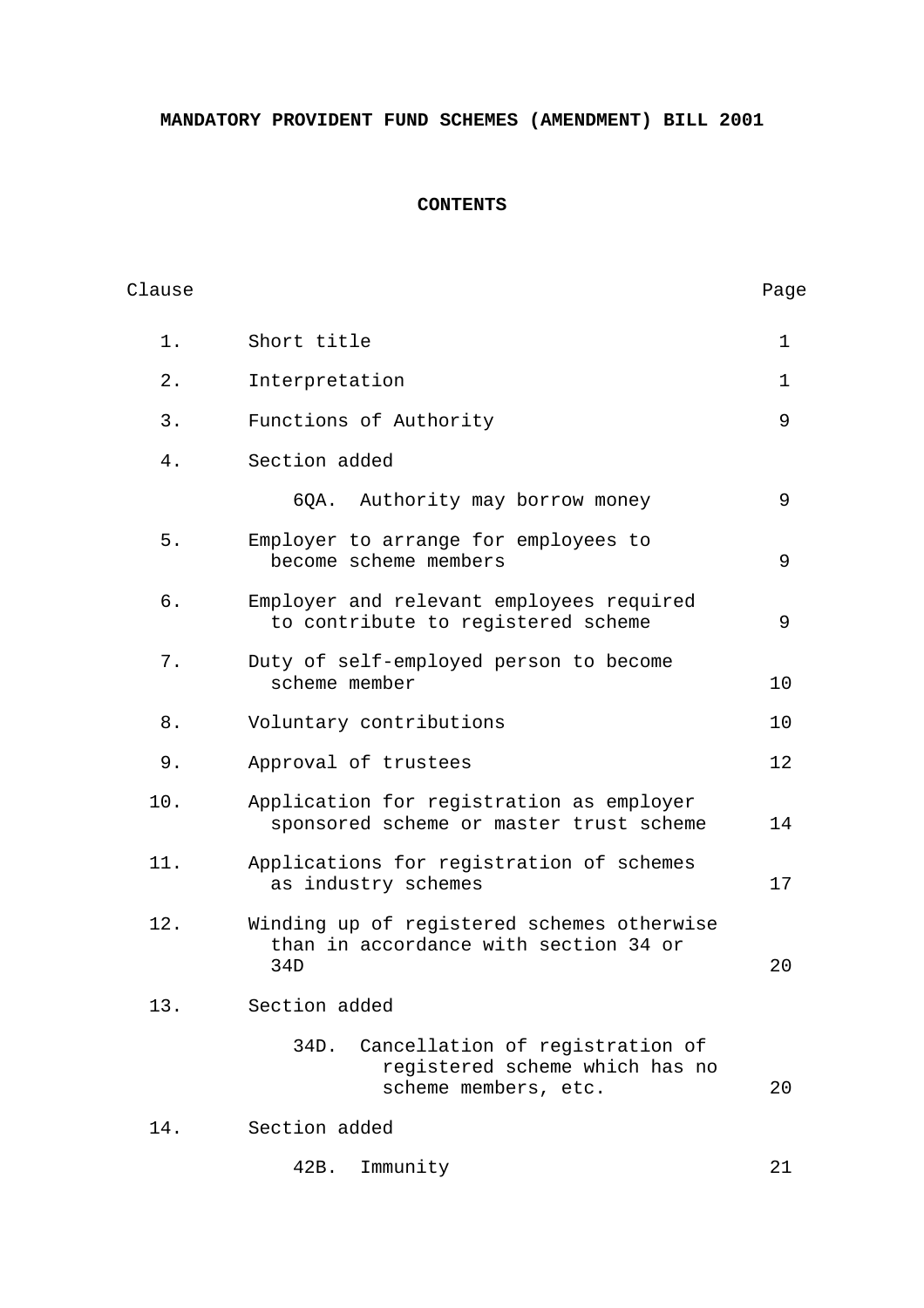| Clause | Page |
|--------|------|
|--------|------|

| 15.      | Offences by approved trustees                                                                     | 21 |
|----------|---------------------------------------------------------------------------------------------------|----|
| 16.      | Offences by self-employed persons                                                                 | 21 |
| 17.      | Application and interpretation of sections<br>45B and 45C                                         | 22 |
| 18.      | Regulations                                                                                       | 22 |
| 19.      | Exempt persons                                                                                    | 22 |
| 20.      | Decisions which may be the subject of an<br>appeal                                                | 23 |
| 21.      | Consequential and other amendments to<br>Mandatory Provident Fund Schemes<br>(General) Regulation | 23 |
| Schedule | Consequential and other amendments to<br>Mandatory Provident Fund Schemes<br>(General) Regulation | 24 |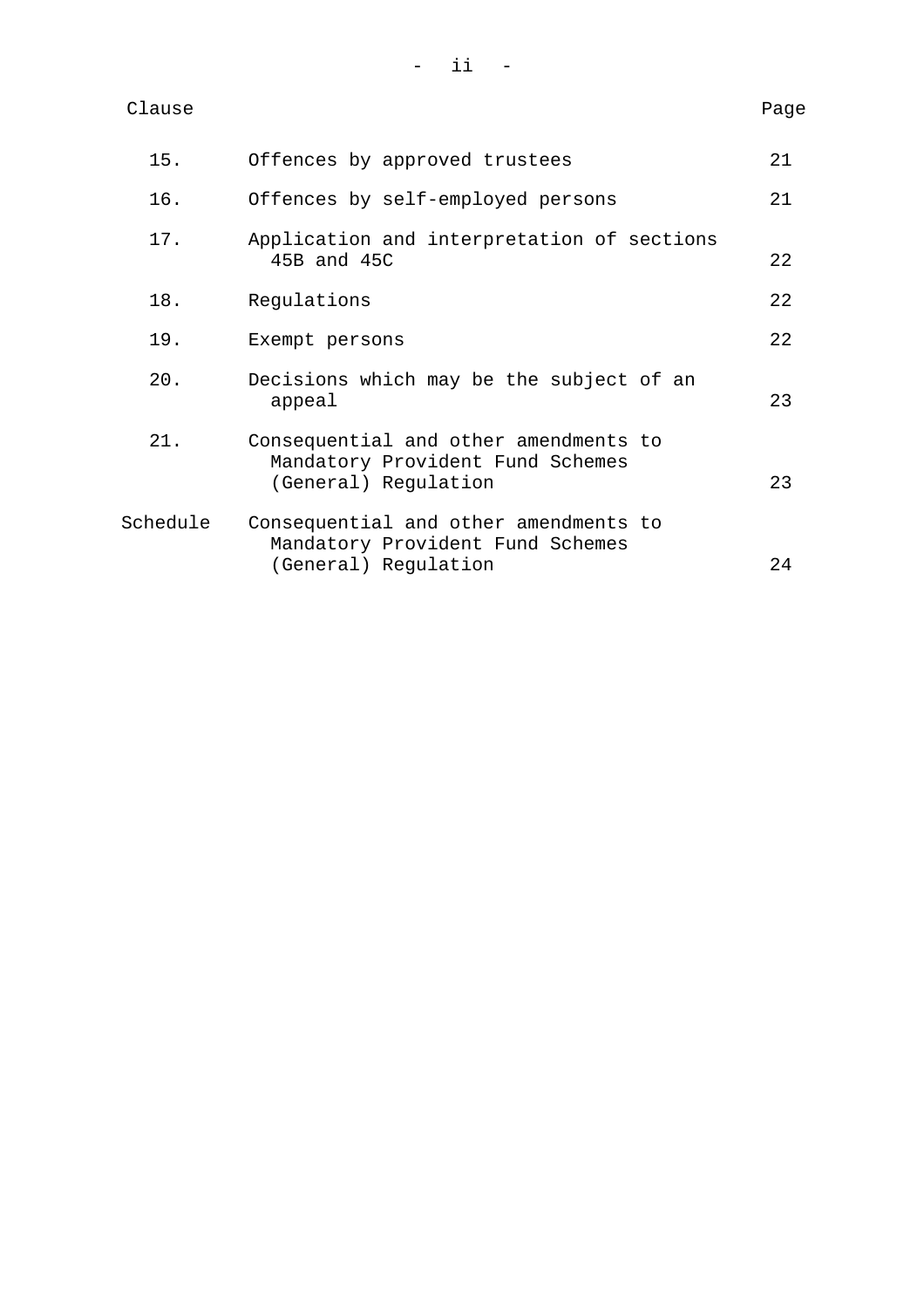To

Amend the Mandatory Provident Fund Schemes Ordinance.

Enacted by the Legislative Council.

### **1. Short title**

This Ordinance may be cited as the Mandatory Provident Fund Schemes (Amendment) Ordinance 2001.

### **2. Interpretation**

Section 2 of the Mandatory Provident Fund Schemes Ordinance (Cap. 485) is amended –

(a) in subsection  $(1)$  -

- (i) in the definition of "accrued benefits", by adding "including sums" after "time,";
- (ii) by repealing the definition of "company"

and substituting –

""company" (公司) –

(a) means –

(i) a company

within the

meaning of

the Companies

Ordinance

(Cap. 32); or

(ii) an oversea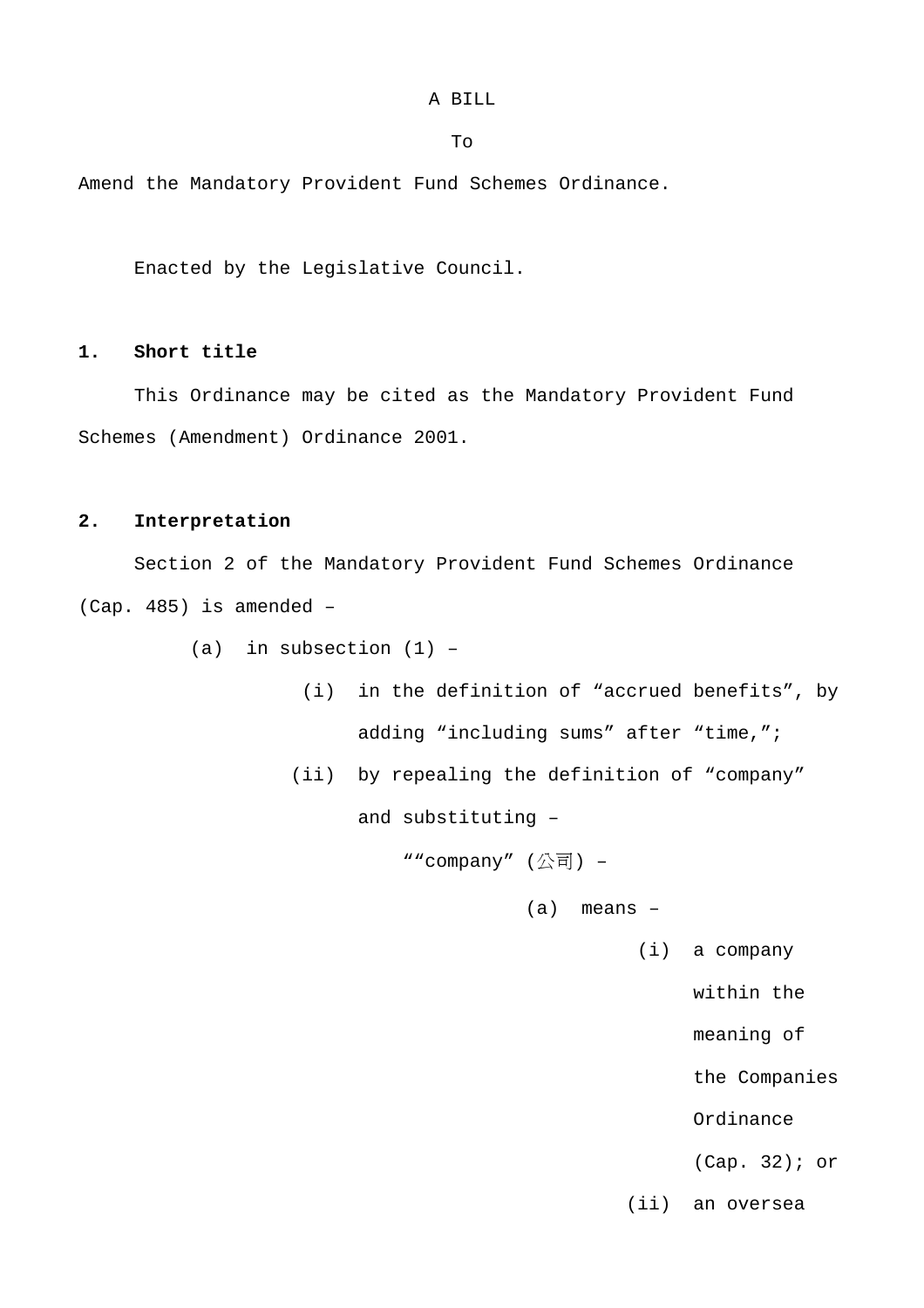company;

(b) includes a corporation

in the case of –

(i) the

definitions

of

"associated

company",

"chief

executive

officer",

"controller",

"officer",

"oversea

company",

"share" and

"voting

share"; and

(ii) the

provisions of

section  $44(1)$ ,

section 7(2)

of Part 2 of

Schedule 1A

and Schedule

8;";

(iii) in the definition of "employer sponsored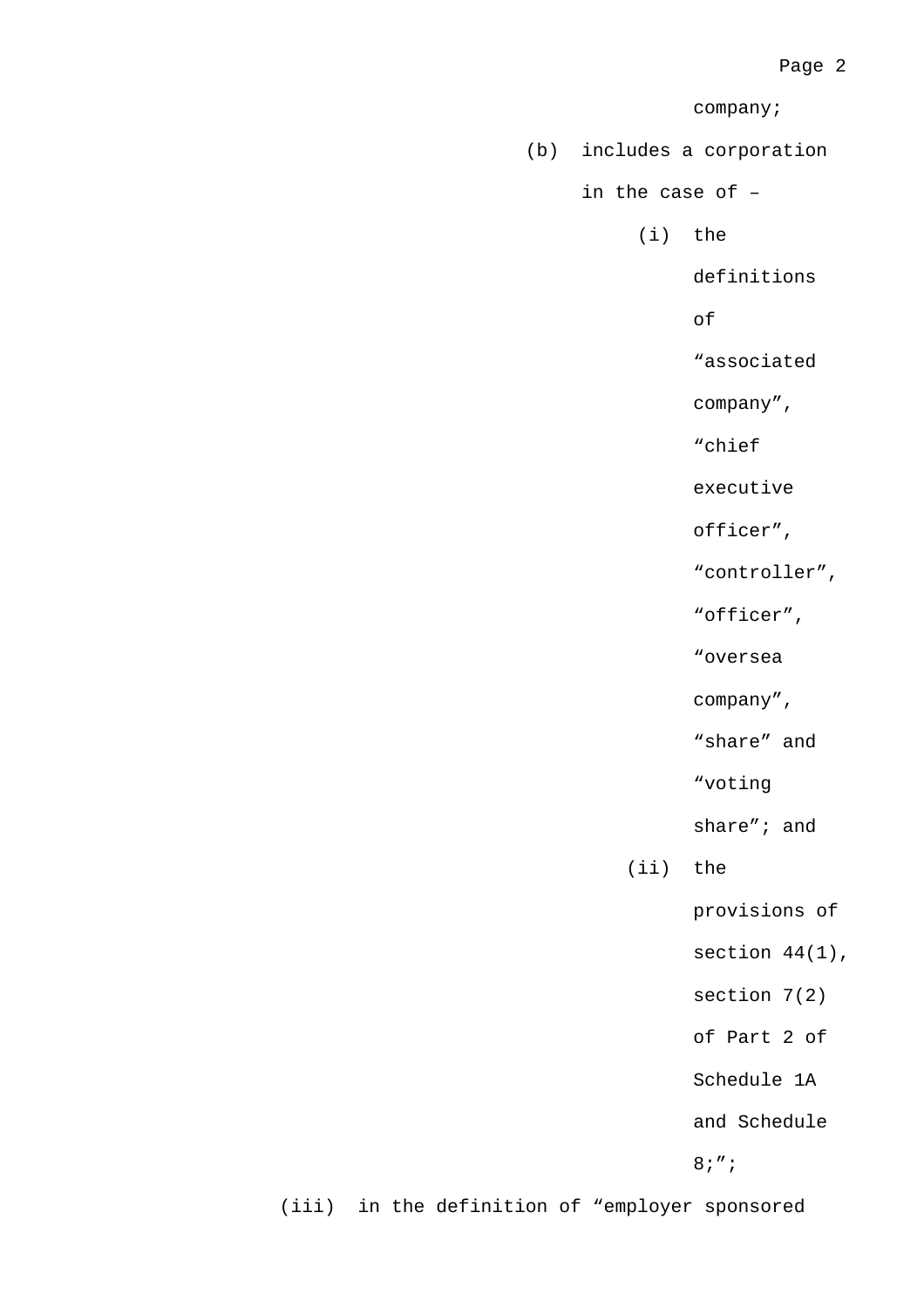scheme", in paragraphs (a) and (b), by repealing "relevant";

(iv) by repealing the definition of "governing rules" and substituting –

""governing rules" (管限規則), in relation to

a registered scheme –

(a) subject to paragraph (b),

means those rules and

provisions –

- (i) contained in
	- (A) a trust

instrument

or other

document,

including

any offering

document or

participation

agreement,

relating

thereto; or

(B) that

instrument

and that

document

taken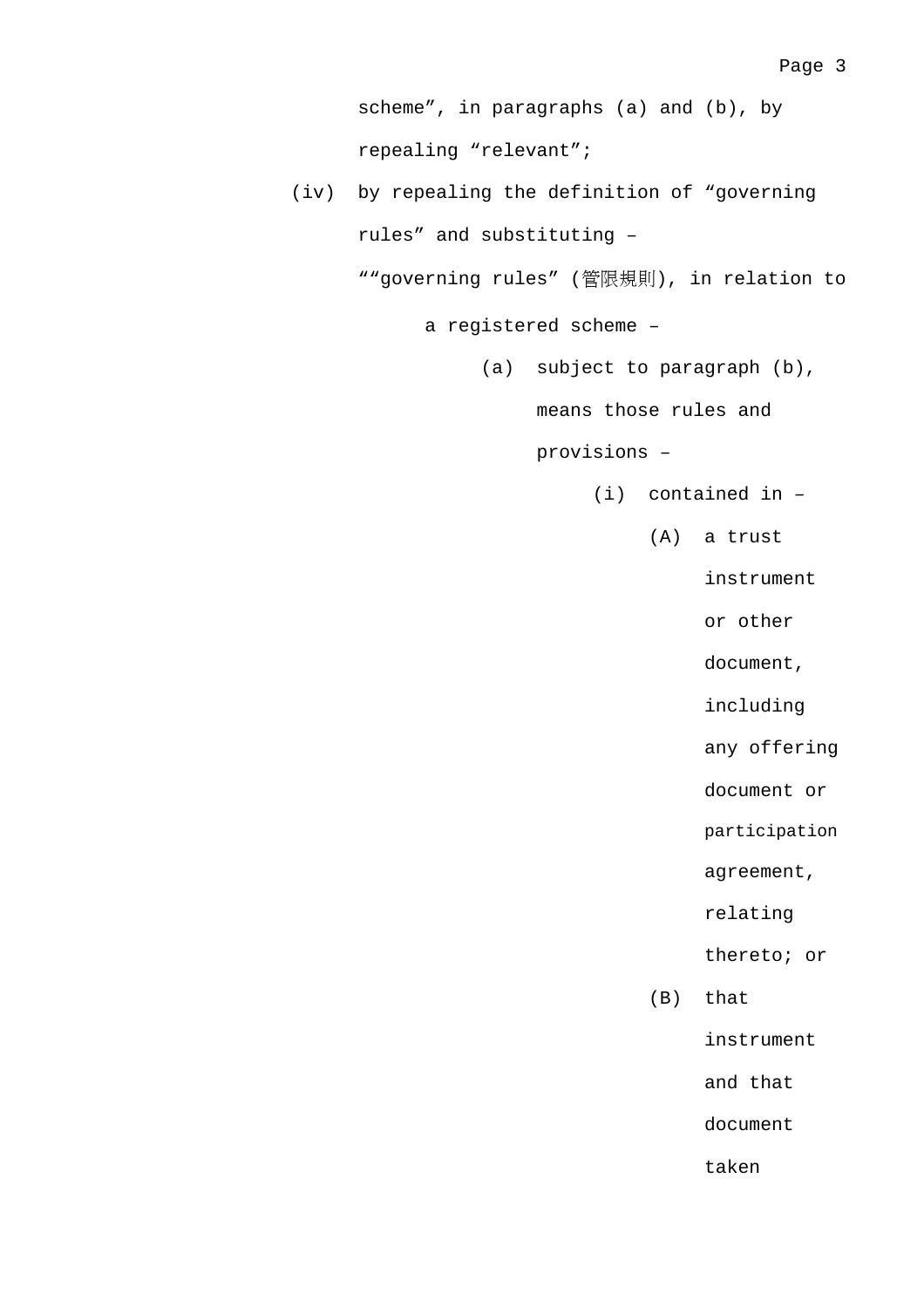Page 4

together;

and

(ii) governing –

(A) the

establishment

of the

scheme; or

(B) the

administra-

tion of the

scheme;

(b) does not include rules or provisions declared in a

notice under subsection (3)

to be rules or provisions

to which this definition

does not apply;";

(v) by repealing the definition of "mandatory contribution" and substituting –

""mandatory contribution" (強制性供款)

means –

(a) an amount that is paid or payable as a contribution to a registered scheme under section 7A or 7C; or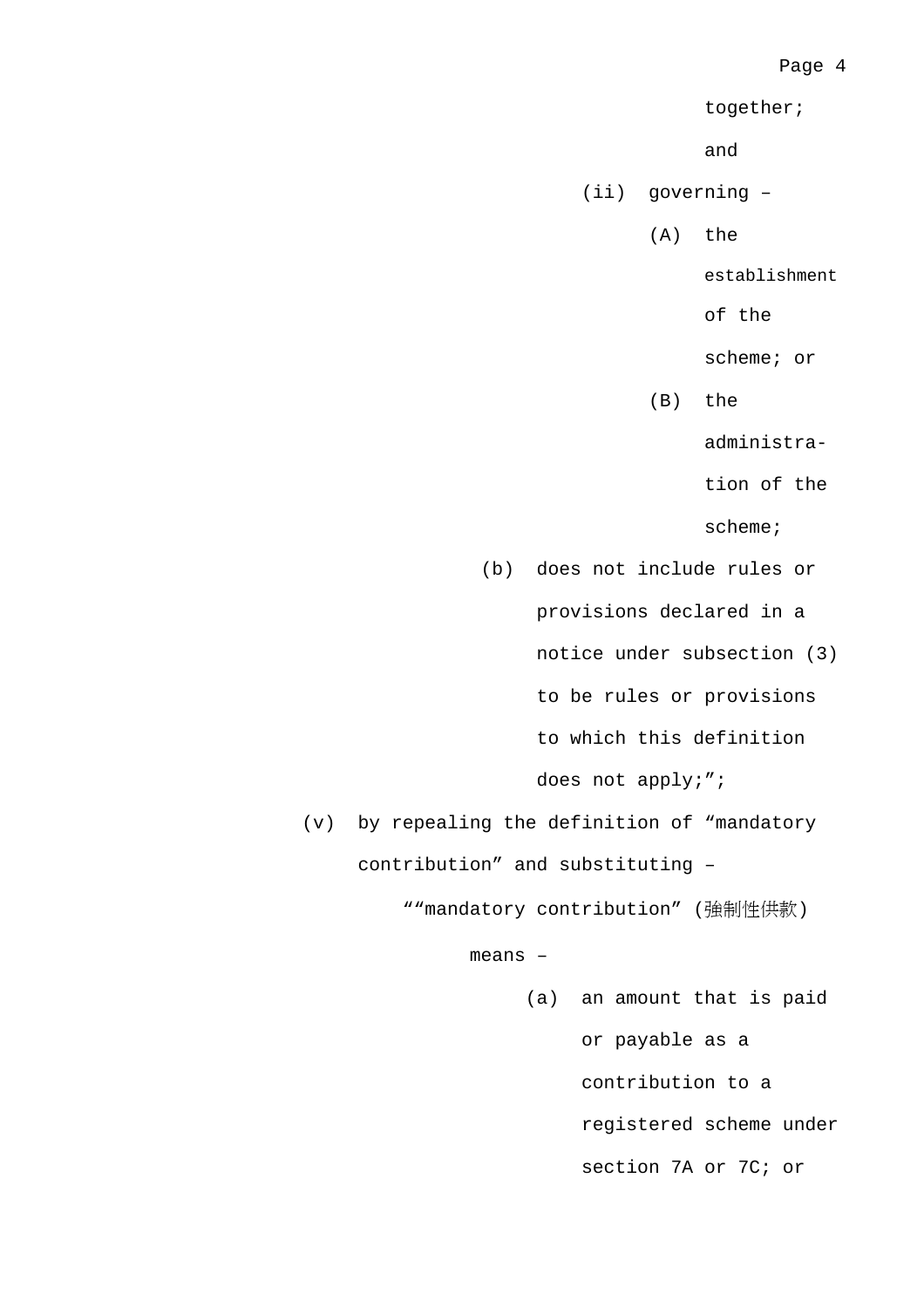(b) minimum MPF benefits, to which section 5(1)(b) of Schedule 2 to the Mandatory Provident Fund Schemes (Exemption) Regulation (Cap. 485 sub. leg.) applies, that have been transferred to a registered scheme;"; (vi) in the definition of "master trust (A) in paragraph (a), by repealing "relevant";

- (B) in paragraph (c), by repealing "firstmentioned scheme," and substituting "first-mentioned scheme; and";
- (C) by adding –

scheme" –

"(d) persons who, having benefits in an ORSO exempted scheme, or an ORSO registered scheme, within the meaning of section 2(1) of the Mandatory Provident Fund Schemes (Exemption) Regulation (Cap. 485 sub. leg.), wish to have those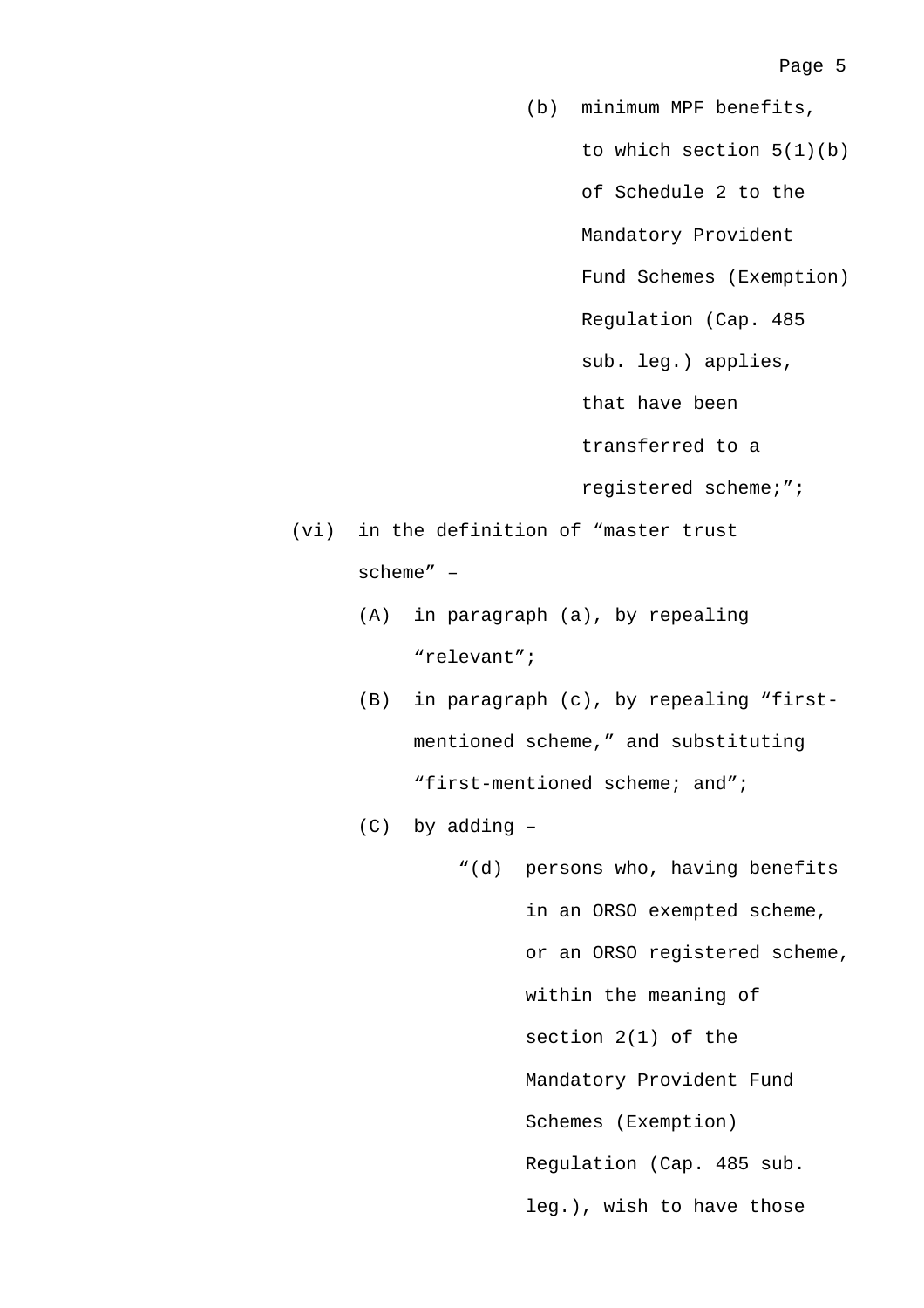benefits transferred to the

first-mentioned scheme,";

- (vii) in the definition of "oversea company", by repealing "company" where it secondly appears and substituting "body corporate";
- (viii) in the definition of "participating employer", by repealing "relevant";
	- (ix) in the definition of "retirement age", by repealing "a relevant" and substituting "an";
		- (x) by adding –

""corporation" (法團) means a body corporate which is incorporated in a place outside Hong Kong and is not an oversea company; "minimum MPF benefits" (最低強制性公積金

> 利益) has the same meaning as in section 1(1) of Schedule 2 to the Mandatory Provident Fund Schemes (Exemption) Regulation (Cap. 485 sub. leg.);

"offering document" (要約文件), in relation to a registered scheme, means a document –

> (a) containing information on the scheme; and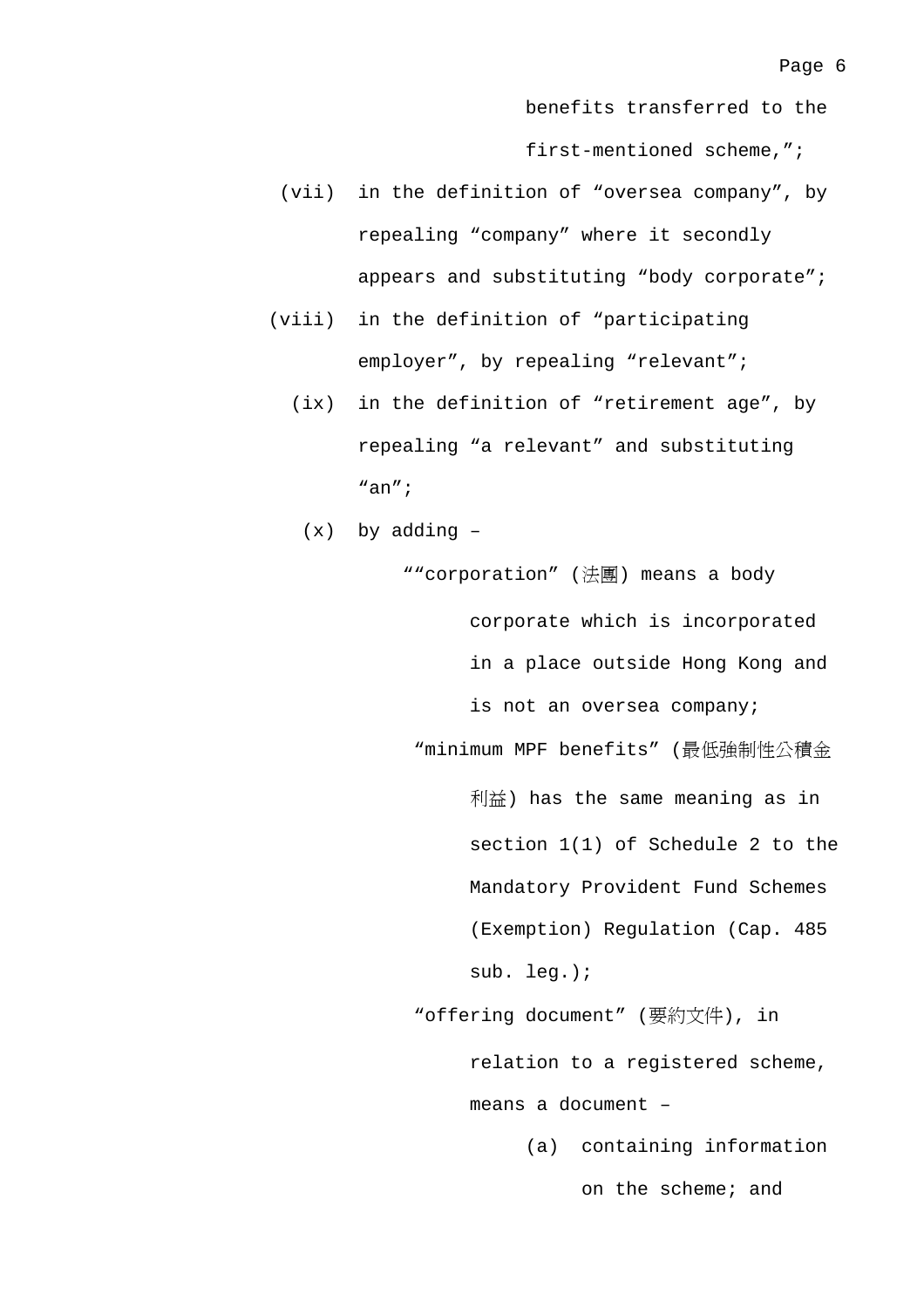- (b) inviting participation in the scheme by prospective participating employers and prospective members of the scheme;
- "participation agreement" (參與協議), in

relation to a registered scheme,

means an agreement -

- (a) between a participating employer and the approved trustee of the scheme for the employer and his employees to participate in the scheme;
- (b) between a self-employed person and the approved trustee of the scheme for the self-employed person to participate in the scheme;
- (c) between a person intending to maintain a preserved account in the scheme and the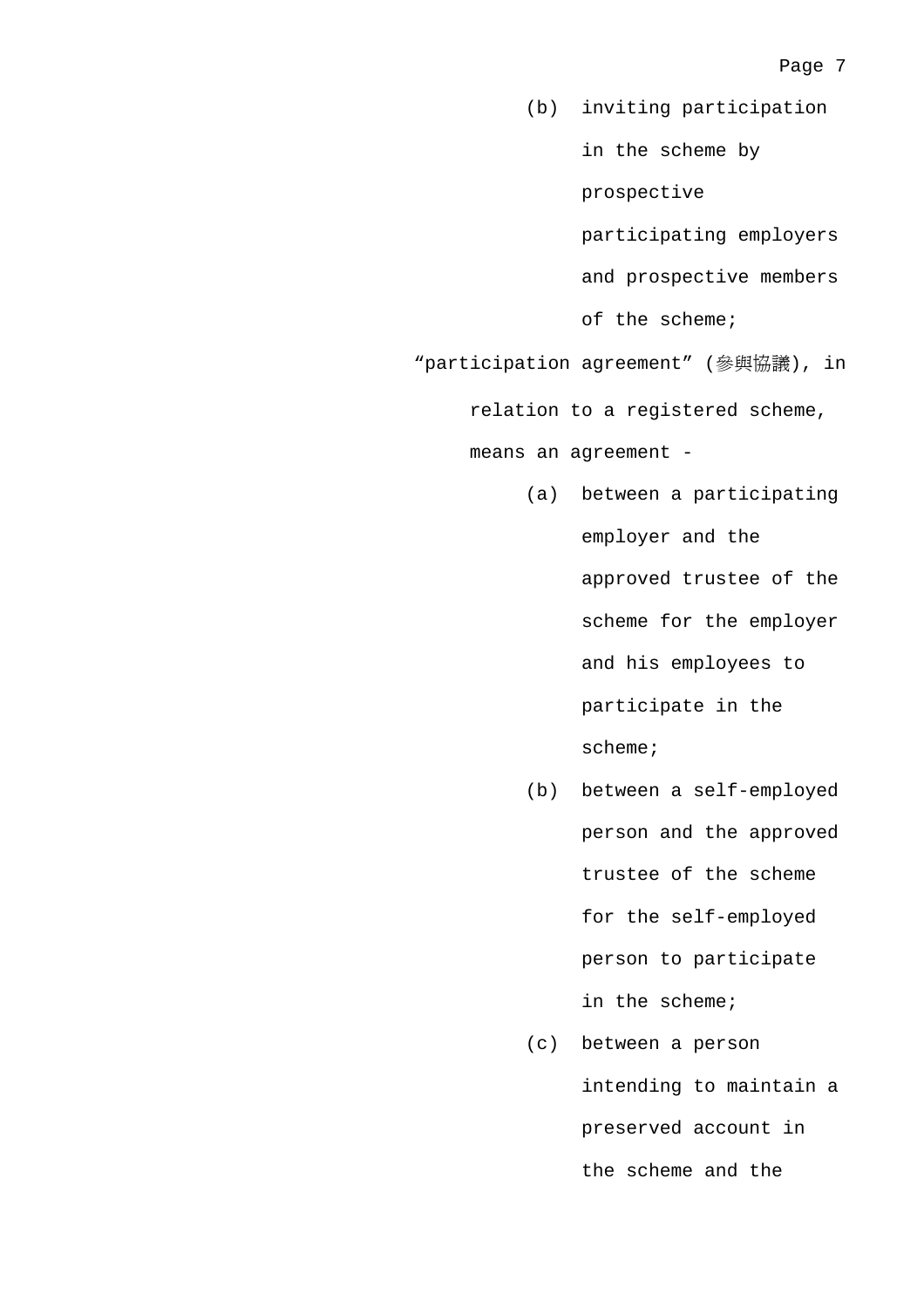approved trustee of the scheme;

"preserved account" (保留帳戶) has the same meaning as in section 2 of the Mandatory Provident Fund Schemes (General) Regulation (Cap. 485 sub. leg.);

"working day" (工作日) means any day

other than –

- (a) a public holiday;
- (b) a gale warning day or black rainstorm warning day within the meaning of section 71(2) of the Interpretation and General Clauses Ordinance (Cap. 1).";

(b) by adding –

"(3) The Authority may, by notice published in the Gazette, and subject to such conditions, if any, as are specified in the notice, declare rules or provisions specified in the notice to be rules or provisions to which the definition of "governing rules" does not apply.

(4) For the avoidance of doubt, it is hereby declared that a notice published under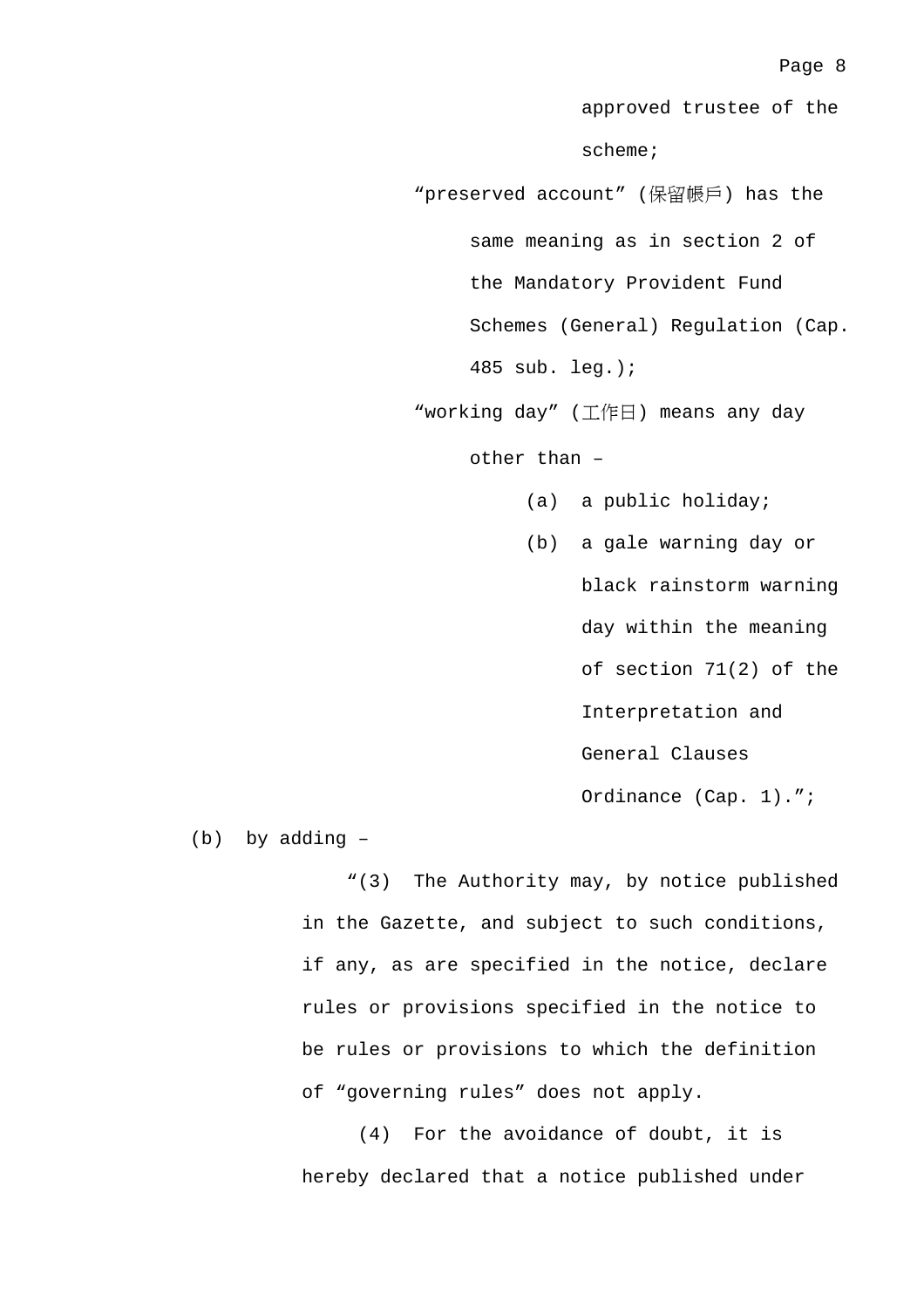subsection (3) is subsidiary legislation.".

#### **3. Functions of Authority**

Section 6E(1) is amended by adding -

- "(ea) to consider and propose reforms of the law relating to occupational retirement schemes or provident fund schemes;
	- (eb) to promote and encourage the development of the retirement scheme industry in Hong Kong, including the adoption of a high standard of conduct and sound prudent business practices by trustees and other service

#### **4. Section added**

The following is added after section  $60 -$ 

#### "**6QA. Authority may borrow money**

providers;".

The Authority may, with the approval of the Financial Secretary, borrow money on such security or other conditions as it considers expedient.".

### **5. Employer to arrange for employees to become scheme members**

Section 7(3)(b)(ii) is amended by adding "the beginning of" before "the date".

### **6. Employer and relevant employees required to contribute to registered scheme**

Section 7A is amended –

(a) in subsection (7), by repealing "income" and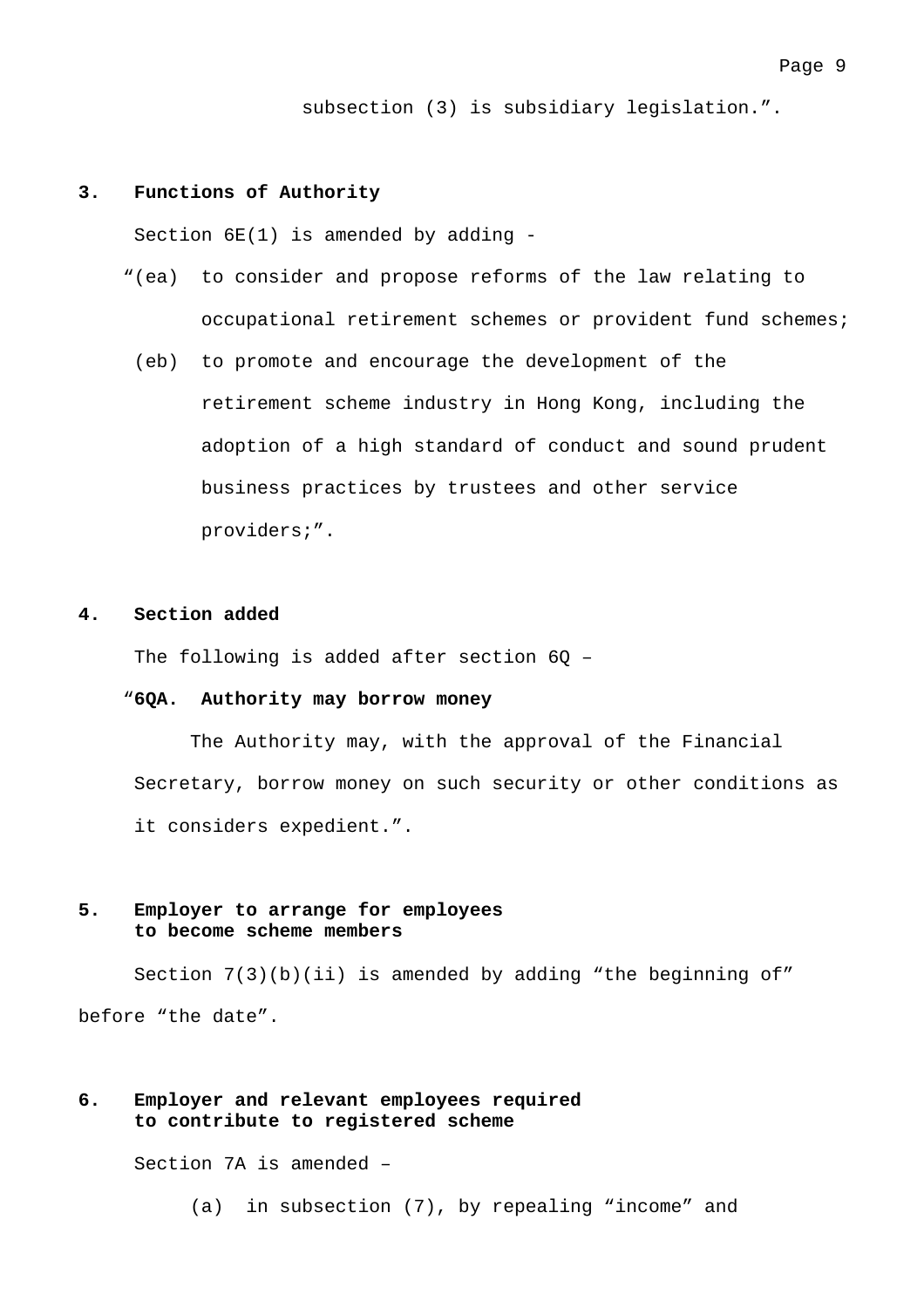substituting "relevant income earned";

(b) in subsection (10), in the definition of "contribution period", in paragraphs (a), (b) and (c), by adding "or should pay" after "pays".

### **7. Duty of self-employed person to become scheme member**

Section 7C is amended –

- (a) in subsection  $(1)(b)$ , by adding "subject to the provisions of the Mandatory Provident Fund Schemes (General) Regulation (Cap. 485 sub. leg.)," after "must,";
- (b) in subsection (2), in the definition of "the relevant time", in paragraph (b), by repealing "the date on which the person becomes self-employed" and substituting "the beginning of the date on which the person becomes self-employed";
- (c) by adding
	- "(6) This section does not apply to a selfemployed person who is –
		- (a) less than 18 years of age; or
		- (b) of or more than retirement age.".

#### **8. Voluntary contributions**

Section 11 is amended –

(a) by repealing subsections (1) and (2) and substituting –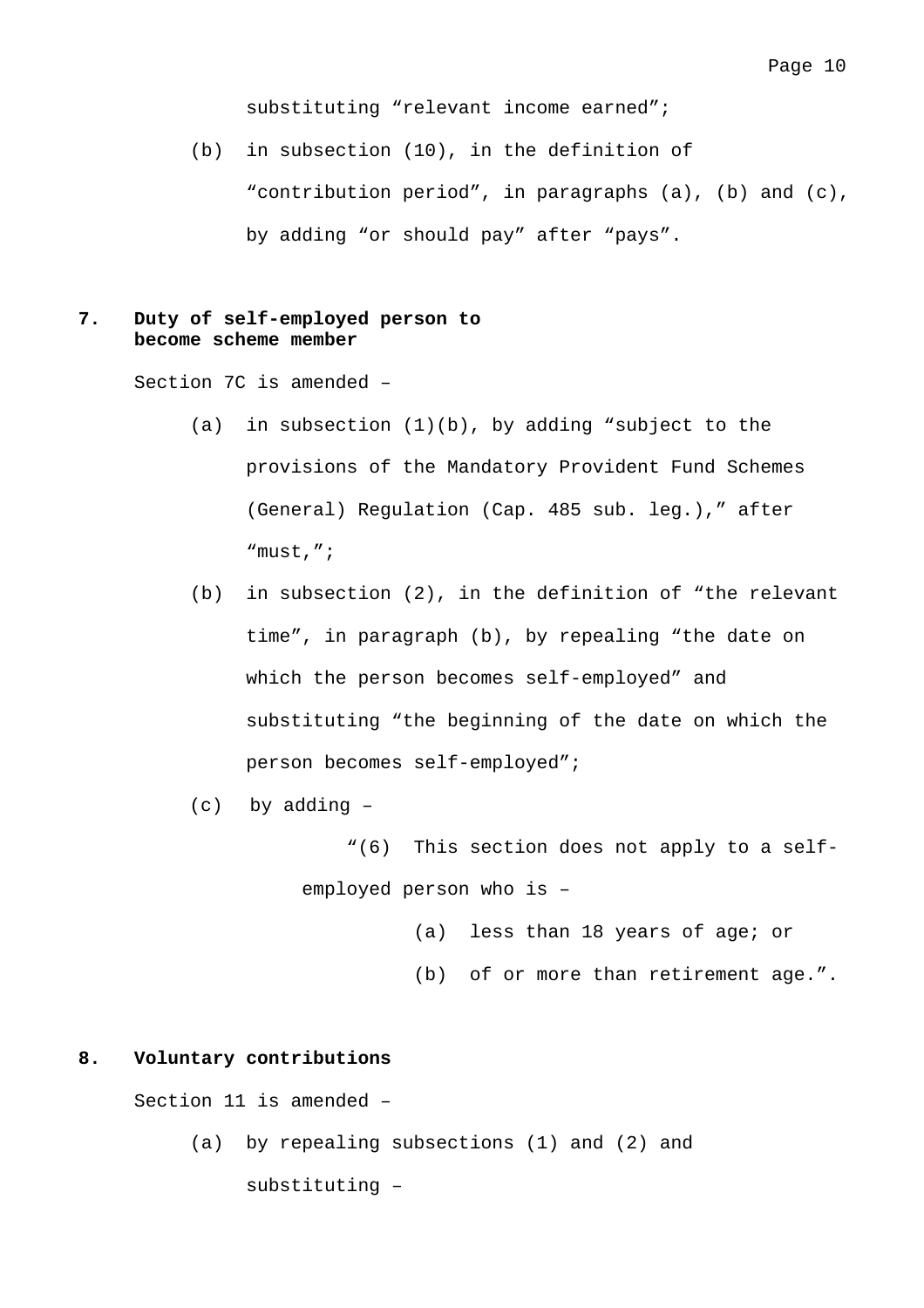"(1) The employer of a person may arrange for the person to join and pay contributions to a registered scheme notwithstanding that the person is less than 18 years of age or is of or more than retirement age. The employer may pay contributions to the scheme in respect of the person, but is not obliged to do so, whether or not the person pays contributions to the scheme whilst being of that age.

(2) A self-employed person may join and pay contributions to a registered scheme notwithstanding that the person is less than 18 years of age or is of or more than retirement age.";

(b) by repealing subsection (7) and substituting –

"(7) Any contributions –

- (a) paid to a registered scheme as provided by this section; or
- (b) consisting of any benefits, other than minimum MPF benefits to which section  $5(1)(b)$  of Schedule 2 to the Mandatory Provident Fund Schemes (Exemption) Regulation (Cap. 485 sub. leg.) applies, of a member of an ORSO exempted scheme, or an ORSO registered scheme, within the meaning of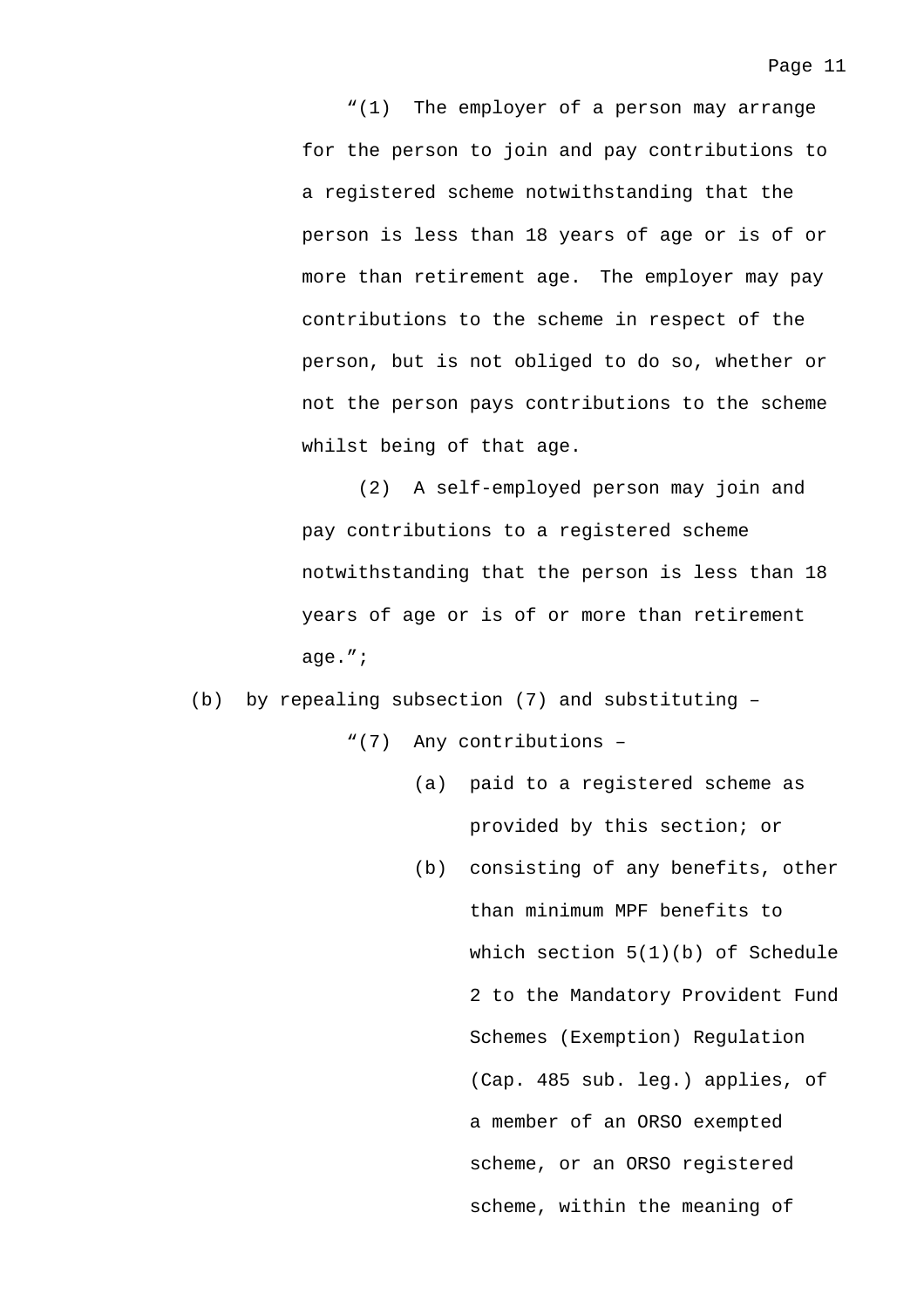section 2(1) of the Mandatory Provident Fund Schemes (Exemption) Regulation (Cap. 485 sub. leg.), transferred to a registered scheme,

are voluntary, but are subject to the governing rules of the scheme.".

#### **9. Approval of trustees**

Section 20 is amended by adding –

- "(12) Where the Authority
	- (a) has decided that it is appropriate to
		- (i) amend any conditions imposed under subsection (8) or this subsection with respect to the conduct of an approved trustee's business; or
		- (ii) impose conditions with respect to the conduct of an approved trustee's business; and
	- (b) has given to the approved trustee
		- (i) not less than 7 working days' advance notice of its decision, specifying its grounds; and
		- (ii) an opportunity to make written representations as to why the conditions should not be amended or imposed,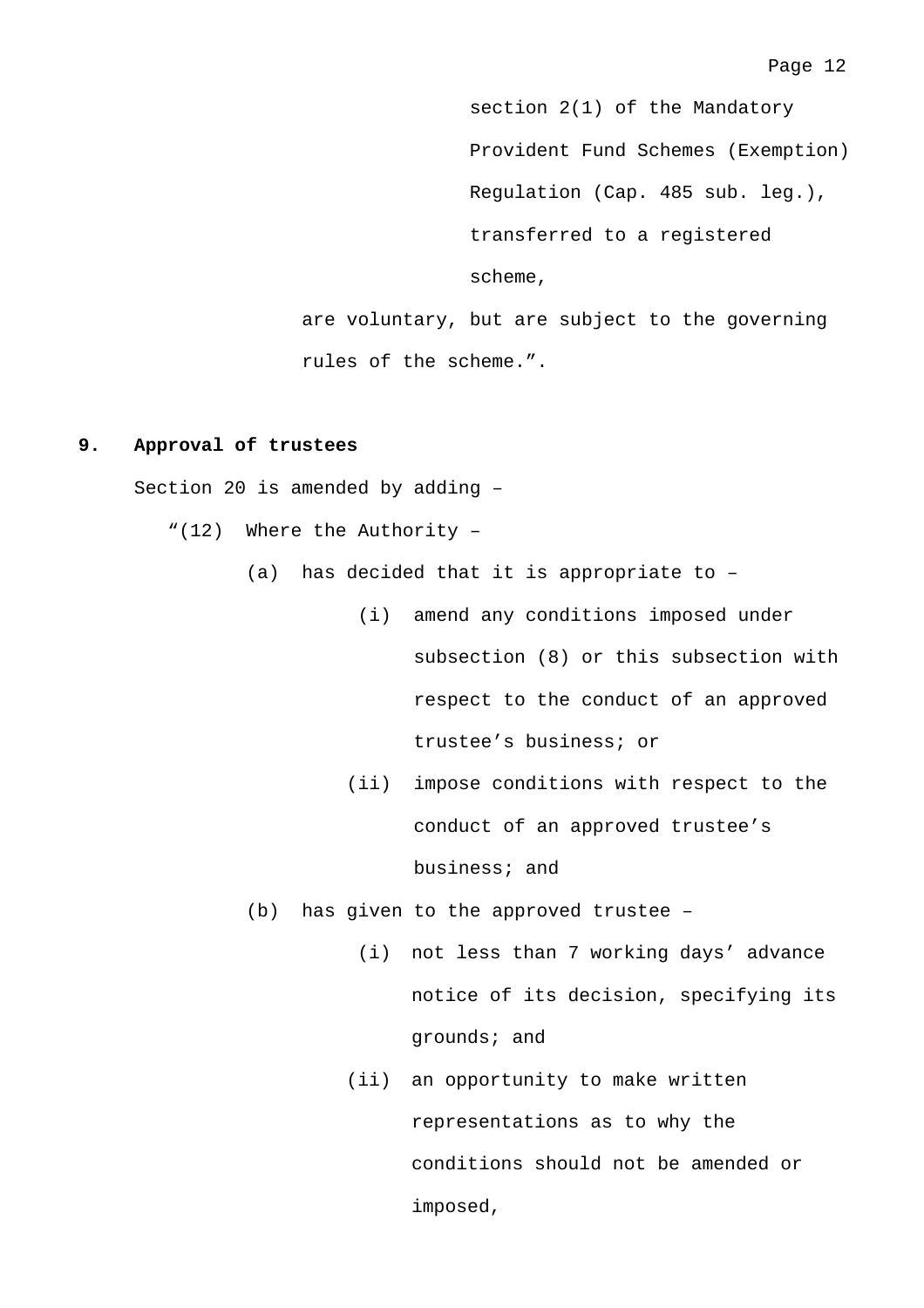then the Authority may –

- (i) by written notice served on the approved trustee –
	- (A) amend any conditions imposed under subsection (8) or this subsection with respect to the conduct of the approved trustee's business; or
	- (B) impose conditions with respect to the conduct of the approved trustee's business; and
- (ii) if the notice is accompanied by a certificate of approval issued by the Authority specifying the conditions imposed under this section with respect to the conduct of the approved trustee's business as those conditions are in force after the service of the notice, require the approved trustee to surrender to the Authority the last certificate of approval issued under this section to the approved trustee not later than 7 working days after the service of the notice.

(13) The Authority may waive a person's compliance with a condition imposed under subsection (8) or (12) –

- (a) in a particular case; and
- (b) where the person satisfies the Authority that such compliance is not, or has not been, reasonably practicable in all the circumstances of that case.".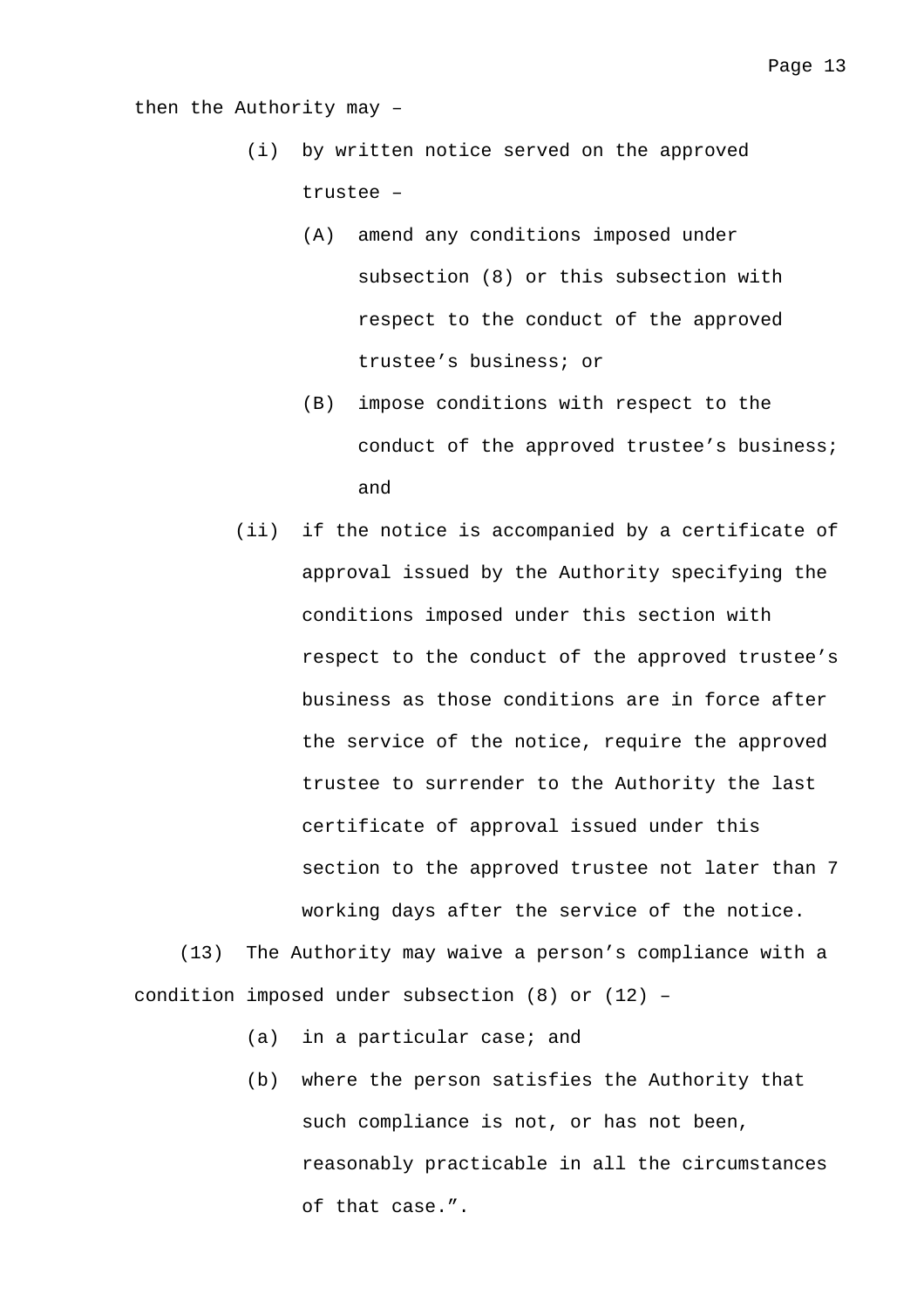#### **10. Application for registration as employer sponsored scheme or master trust scheme**

Section 21 is amended –

(a) in subsection (8)(b), by repealing "on behalf of any relevant employee or self-employed person." and substituting –

"on behalf of –

- (i) any relevant employee; or
- (ii) any self-employed person who is 18 years of age or over and below

retirement age.";

(b) by adding –

"(8A) Without prejudice to the operation of subsection (8), on registering a provident fund scheme, the Authority may impose such conditions with respect to the administration or marketing

of the scheme as it considers appropriate.";

(c) in subsection (11), by adding "and, if the Authority has imposed conditions under subsection (8A) with respect to the administration or marketing of the scheme, must specify those conditions in the certificate or in a document accompanying the certificate" after "registration";

(d) by adding –

"(12) Where the Authority – (a) has decided that it is

appropriate to –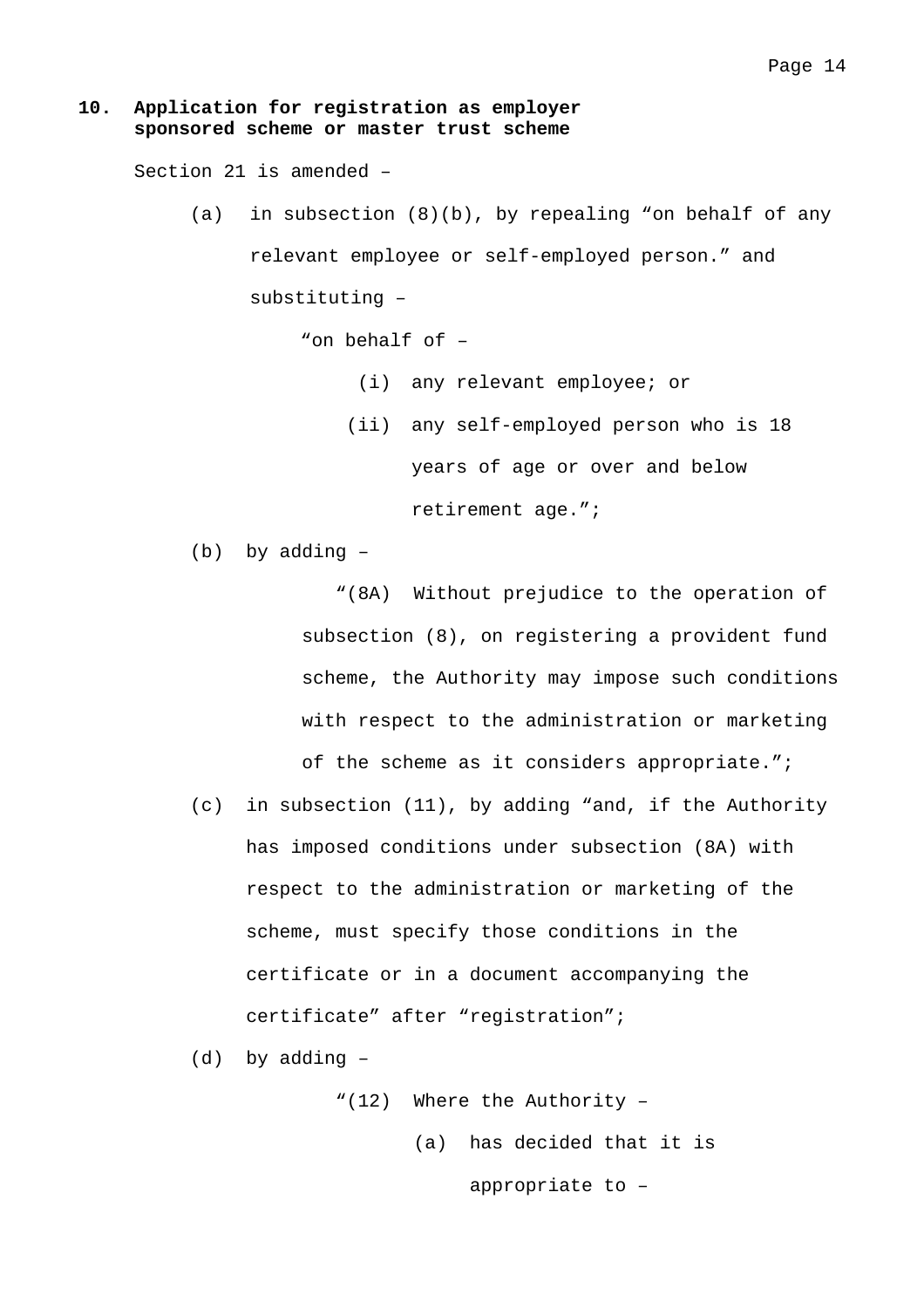- (i) amend any conditions imposed under subsection (8A) or this subsection with respect to the administration or marketing of a registered scheme; or
- (ii) impose conditions with

respect to the

administration or

marketing of a

registered scheme; and

(b) has given to the approved

trustee –

(i) not less than 7 working days' advance notice of its decision,

specifying its grounds;

and

(ii) an opportunity to make written representations as to why the conditions should not

be amended or imposed,

then the Authority may –

(i) by written notice served on the

approved trustee –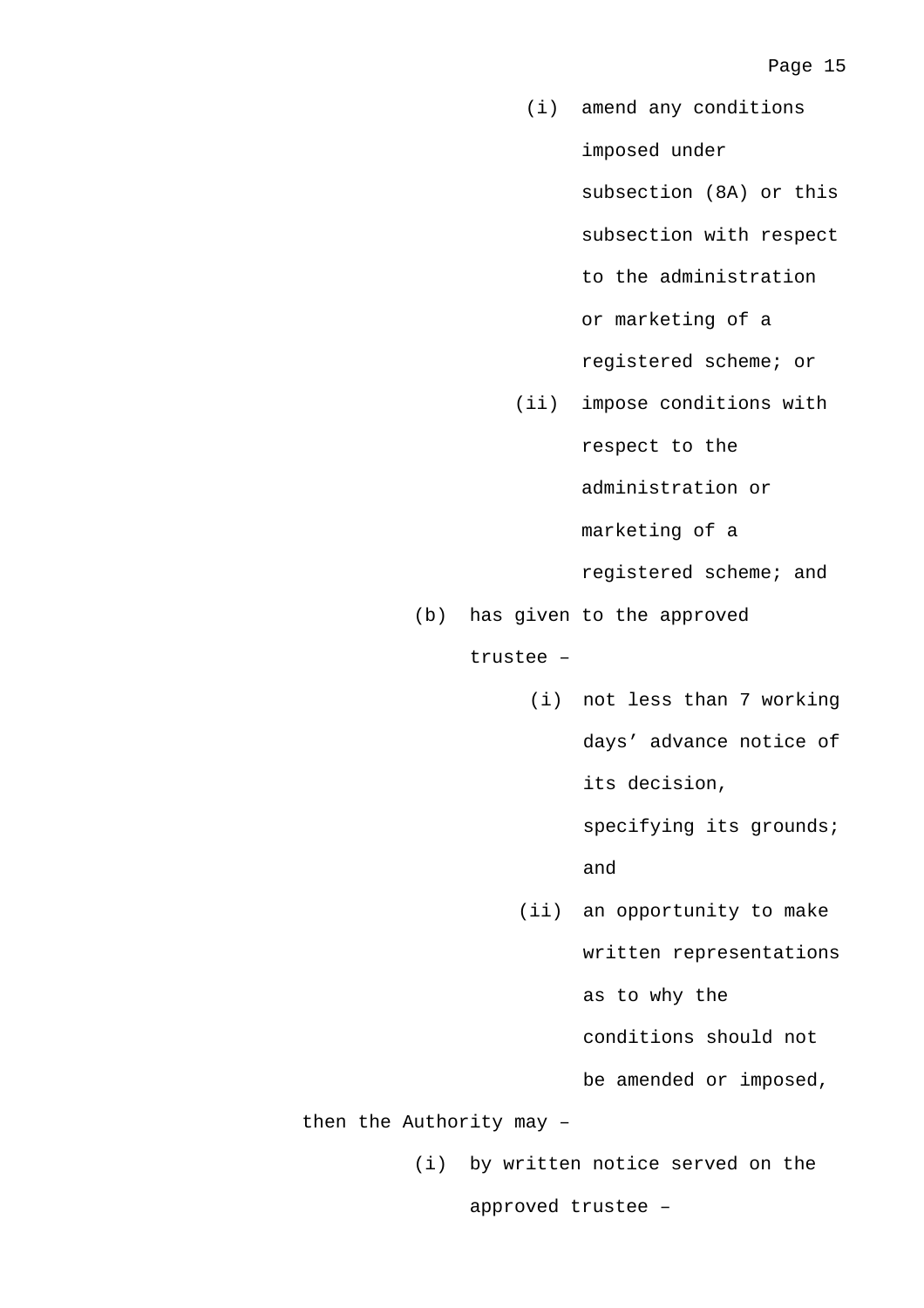- (A) amend any conditions imposed under subsection (8A) or this subsection with respect to the administration or marketing of the scheme; or
- (B) impose conditions with respect to the administration or marketing of the scheme; and
- (ii) if the notice is accompanied by a certificate of registration issued by the Authority specifying the conditions imposed under this section with respect to the administration or marketing of the scheme as those conditions are in force after the service of the notice, require the approved trustee to surrender to the Authority the last certificate of registration issued under this section to the approved trustee not later than 7 working days after the service of the notice.

(13) The Authority may waive a person's compliance with a condition imposed under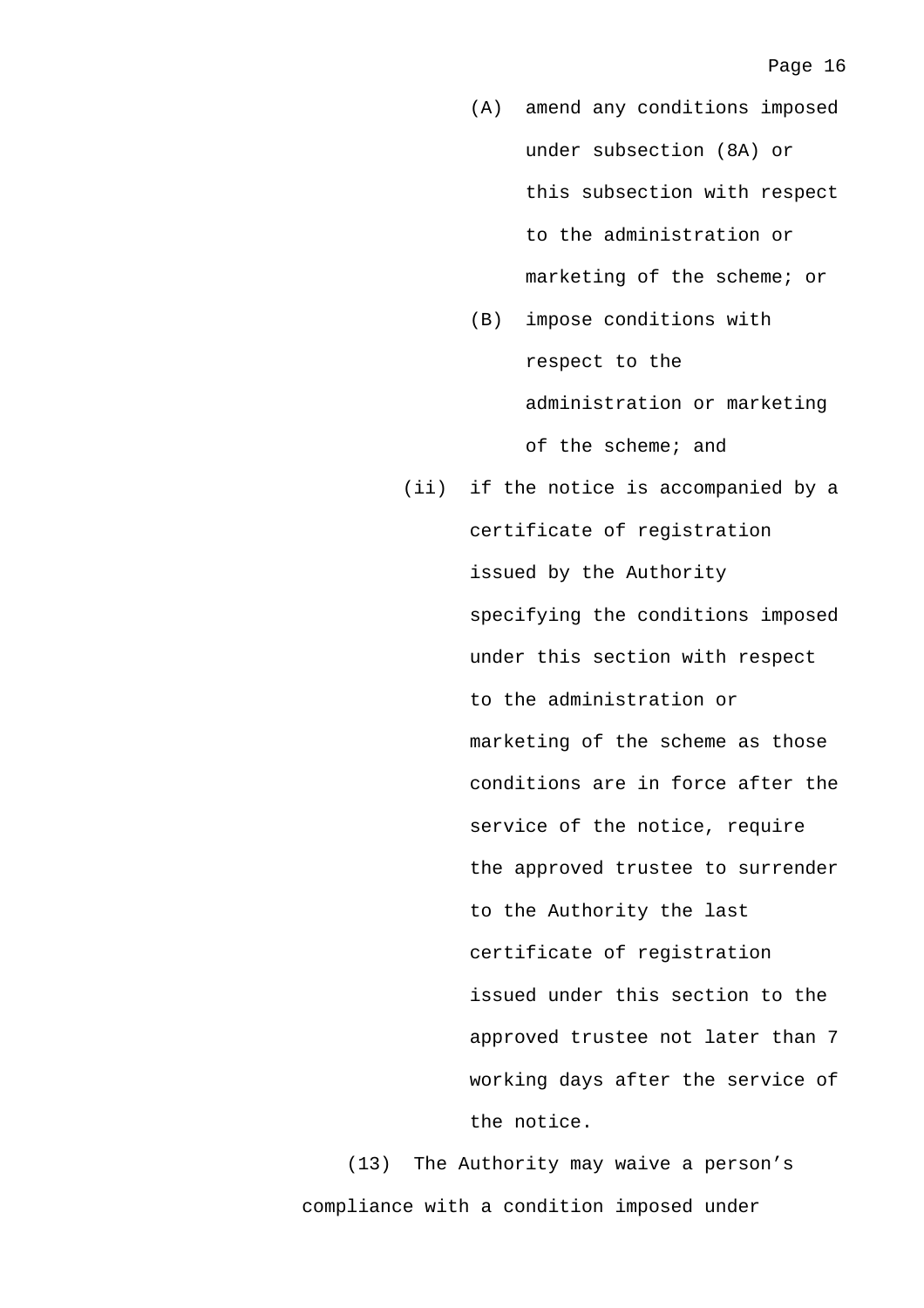subsection (8A) or (12) –

- (a) in a particular case; and
- (b) where the person satisfies the Authority that such compliance is not, or has not been, reasonably practicable in all the circumstances of that case.".

### **11. Applications for registration of schemes as industry schemes**

Section 21A is amended –

- (a) in subsection (8), by repealing "or self-employed person who is employed or engaged" and substituting "who is employed, or any self-employed person who is 18 years of age or over and below retirement age and engaged,";
- (b) by adding –

"(8A) Without prejudice to the operation of subsection (8), on registering a provident fund scheme as an industry scheme, the Authority may impose such conditions with respect to the administration or marketing of the scheme as it considers appropriate.";

(c) in subsection (11)(b), by adding "and, if the Authority has imposed conditions under subsection (8A) with respect to the administration or marketing of the scheme, must specify those conditions in the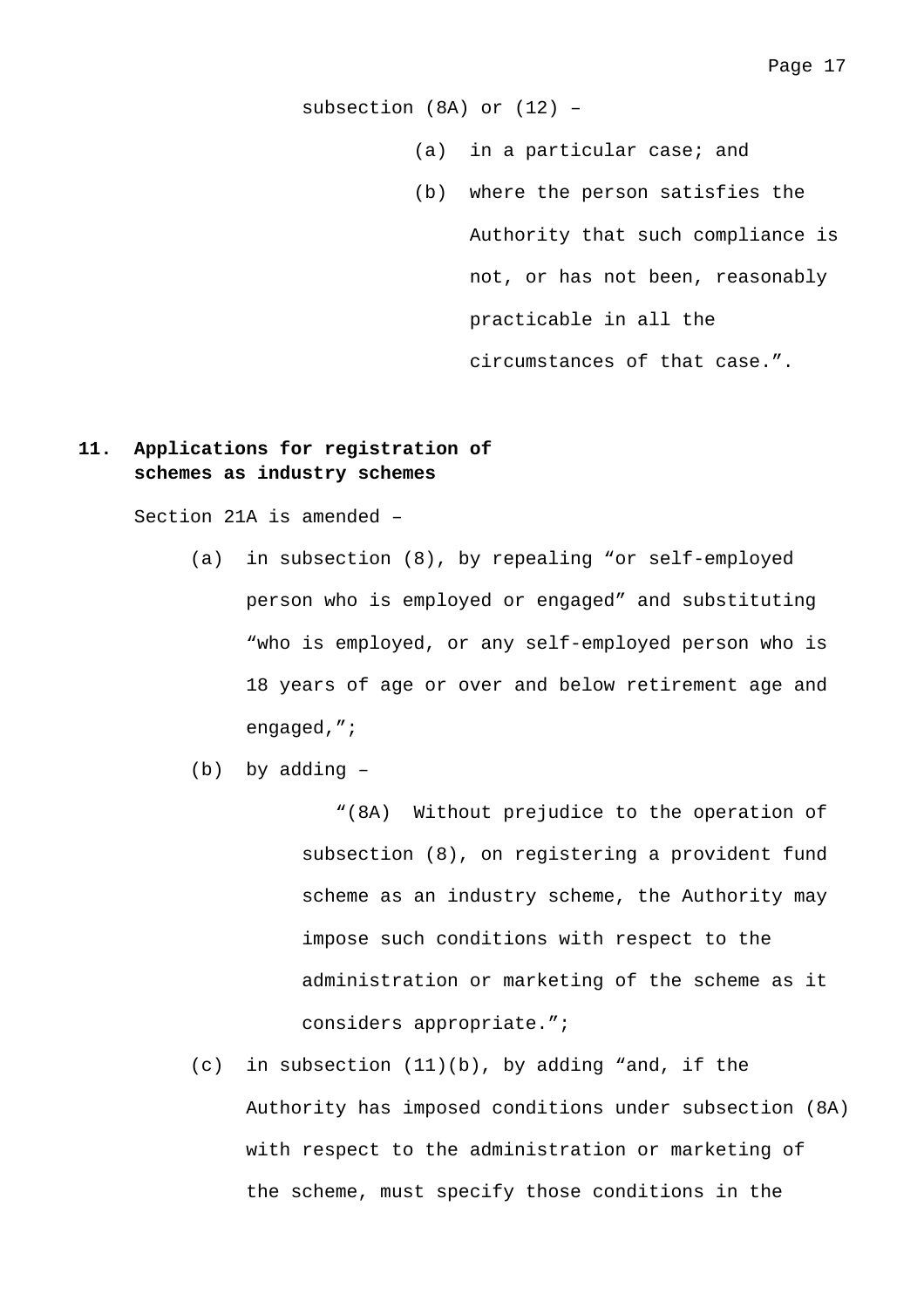certificate or in a document accompanying the certificate" after "registration";

(d) by adding –

"(12) Where the Authority –

(a) has decided that it is

appropriate to –

(i) amend any conditions imposed under

subsection (8A) or this

subsection with respect

to the administration

or marketing of a

registered scheme; or

(ii) impose conditions with respect to the

administration or

marketing of a

registered scheme; and

(b) has given to the approved

trustee –

(i) not less than 7 working days' advance notice of its decision,

> specifying its grounds; and

(ii) an opportunity to make

written representations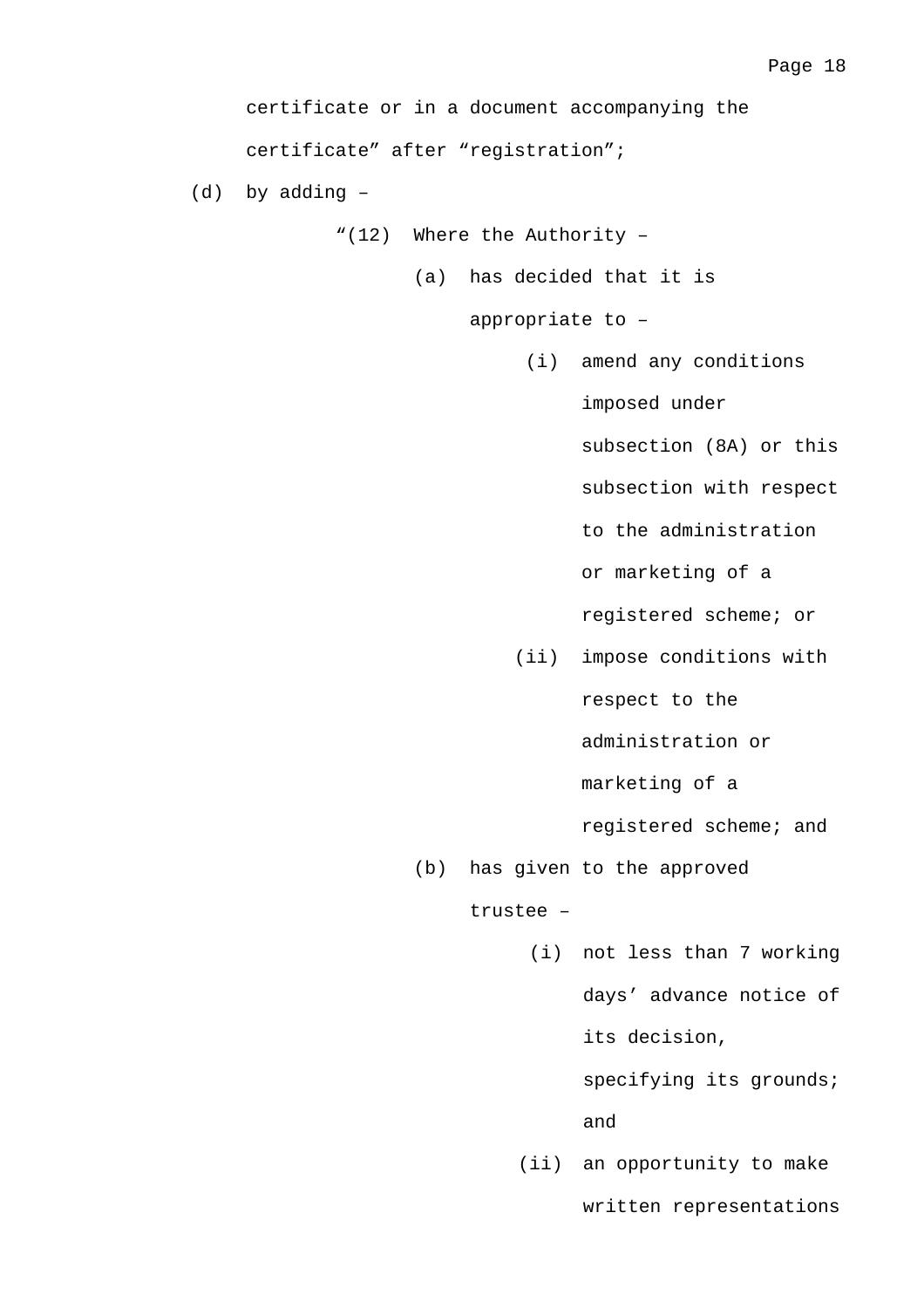as to why the

conditions should not

be amended or imposed,

then the Authority may –

- (i) by written notice served on the approved trustee –
	- (A) amend any conditions imposed under subsection (8A) or this subsection with respect to the administration or marketing of the scheme; or
	- (B) impose conditions with respect to the administration or marketing of the scheme; and
- (ii) if the notice is accompanied by a certificate of registration issued by the Authority specifying the conditions imposed under this section with respect to the administration or marketing of the scheme as those conditions are in force after the service of the notice, require the approved trustee to surrender to the Authority the last certificate of registration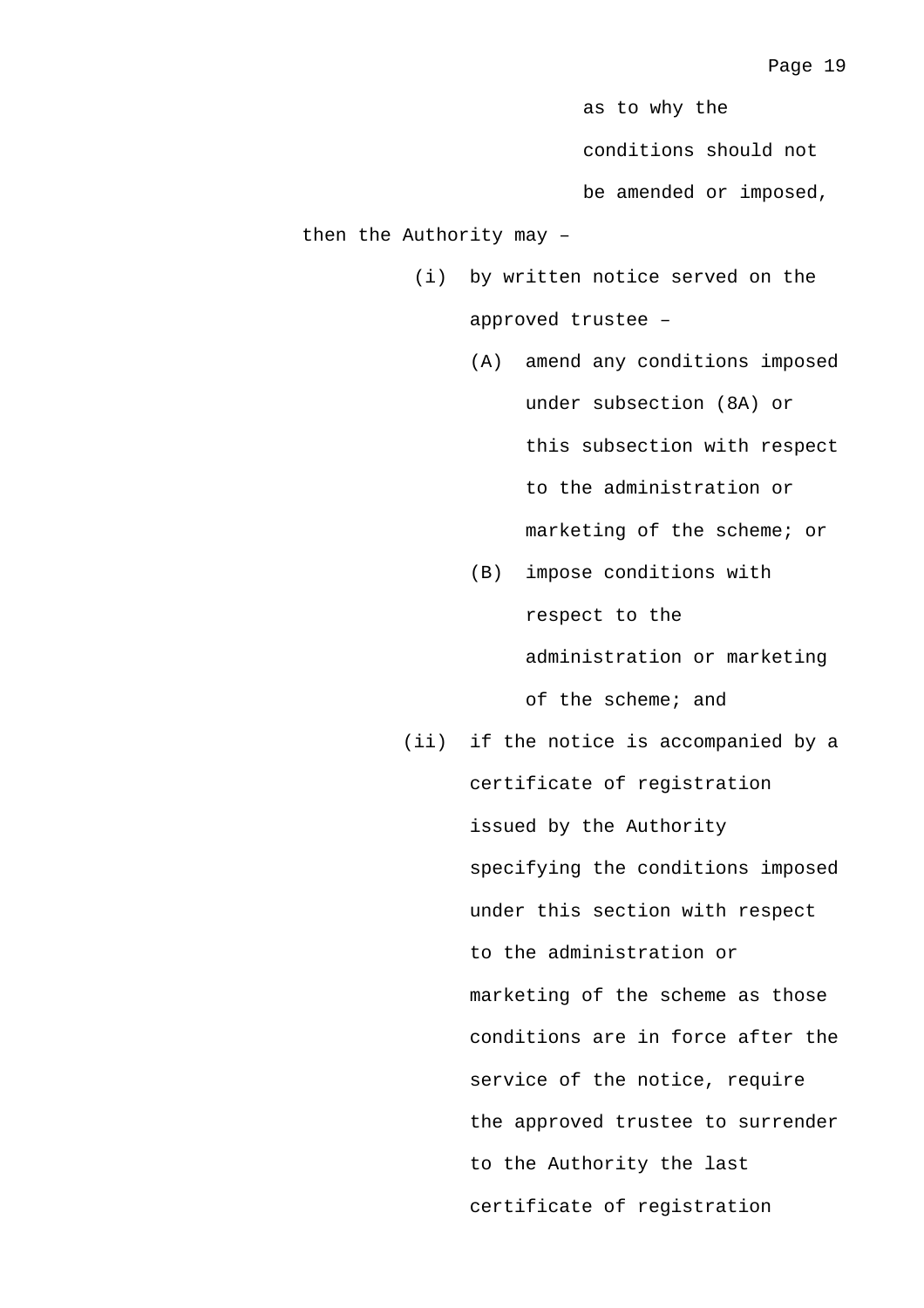issued under this section to the approved trustee not later than 7 working days after the service of the notice.

(13) The Authority may waive a person's compliance with a condition imposed under subsection (8A) or (12) –

- (a) in a particular case; and
- (b) where the person satisfies the Authority that such compliance is not, or has not been, reasonably practicable in all the

circumstances of that case.".

### **12. Winding up of registered schemes otherwise than in accordance with section 34 or 34D**

Section 34A(1) is amended by adding "or 34D" after "section 34".

#### **13. Section added**

The following is added after section 34C –

### "**34D. Cancellation of registration of registered scheme which has no scheme members, etc.**

(1) On being satisfied on the application of the approved trustee of a registered scheme that the scheme has no scheme members, no scheme assets and no liabilities (including obligations to participating employers and scheme members), the Authority must cancel the registration of the scheme.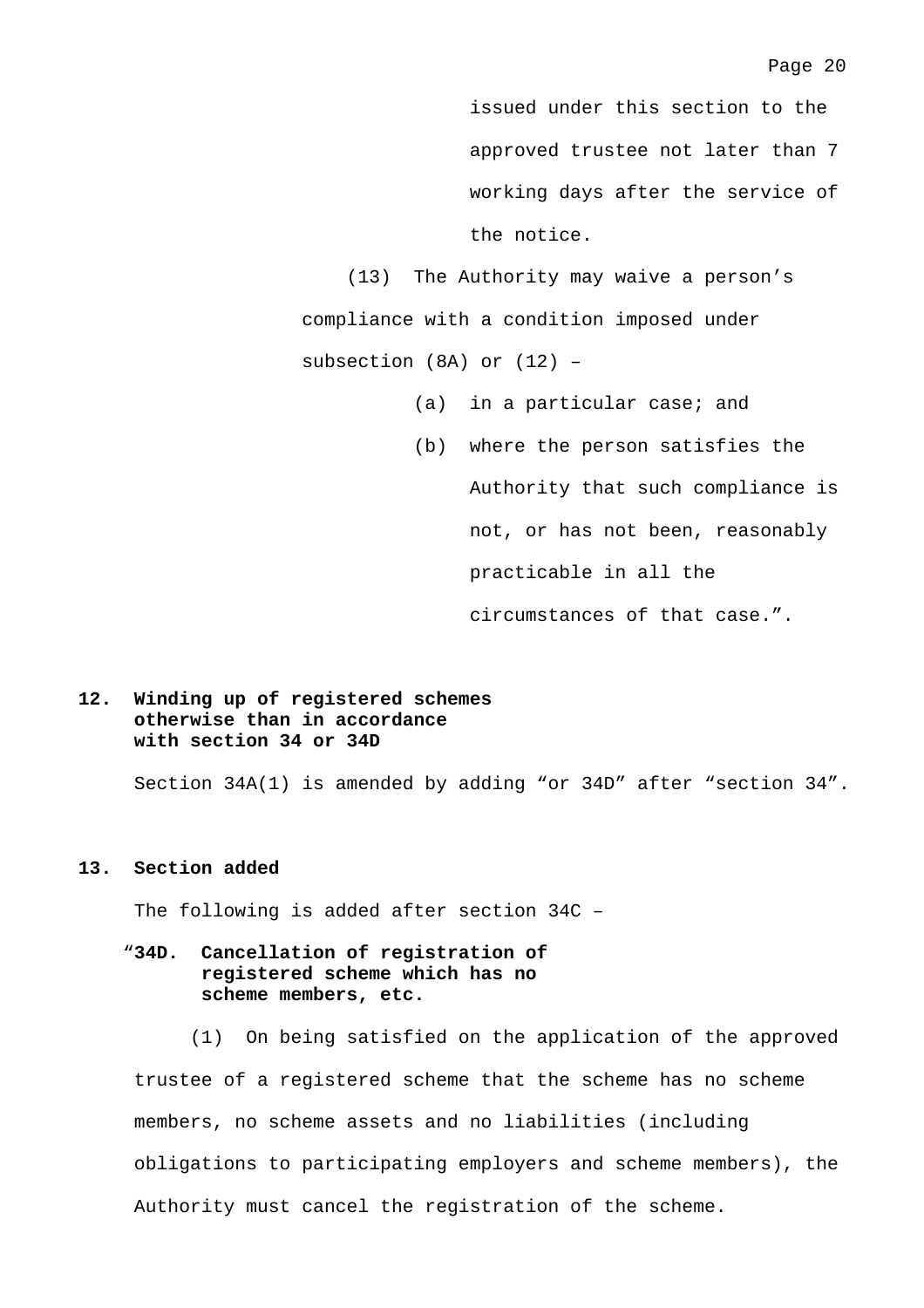- (2) An application must
	- (a) be in a form approved by the Authority; and
	- (b) contain such information, and be accompanied by such documents, as are specified in the form.

(3) The Authority may, by written notice, require an applicant to provide such additional information and documents as are reasonably necessary to enable it to determine the application. If such a requirement is not complied with within a reasonable time specified in the notice, the Authority may reject the application.".

#### **14. Section added**

The following is added –

#### "**42B. Immunity**

No civil liability shall be incurred by the Authority, a director of the Authority or an employee of the Authority in respect of anything done, or omitted to be done, by the Authority, director or employee, as the case may be, in good faith in the performance or purported performance of any function under this Ordinance.".

#### **15. Offences by approved trustees**

Section  $43A(3)$  is amended by adding ",  $20(12)(ii)$ ,  $21(12)(ii)$ or  $21A(12)(ii)$ " after "section  $14(3)$ ".

#### **16. Offences by self-employed persons**

Section 43C(1) is amended by adding "who is 18 years of age or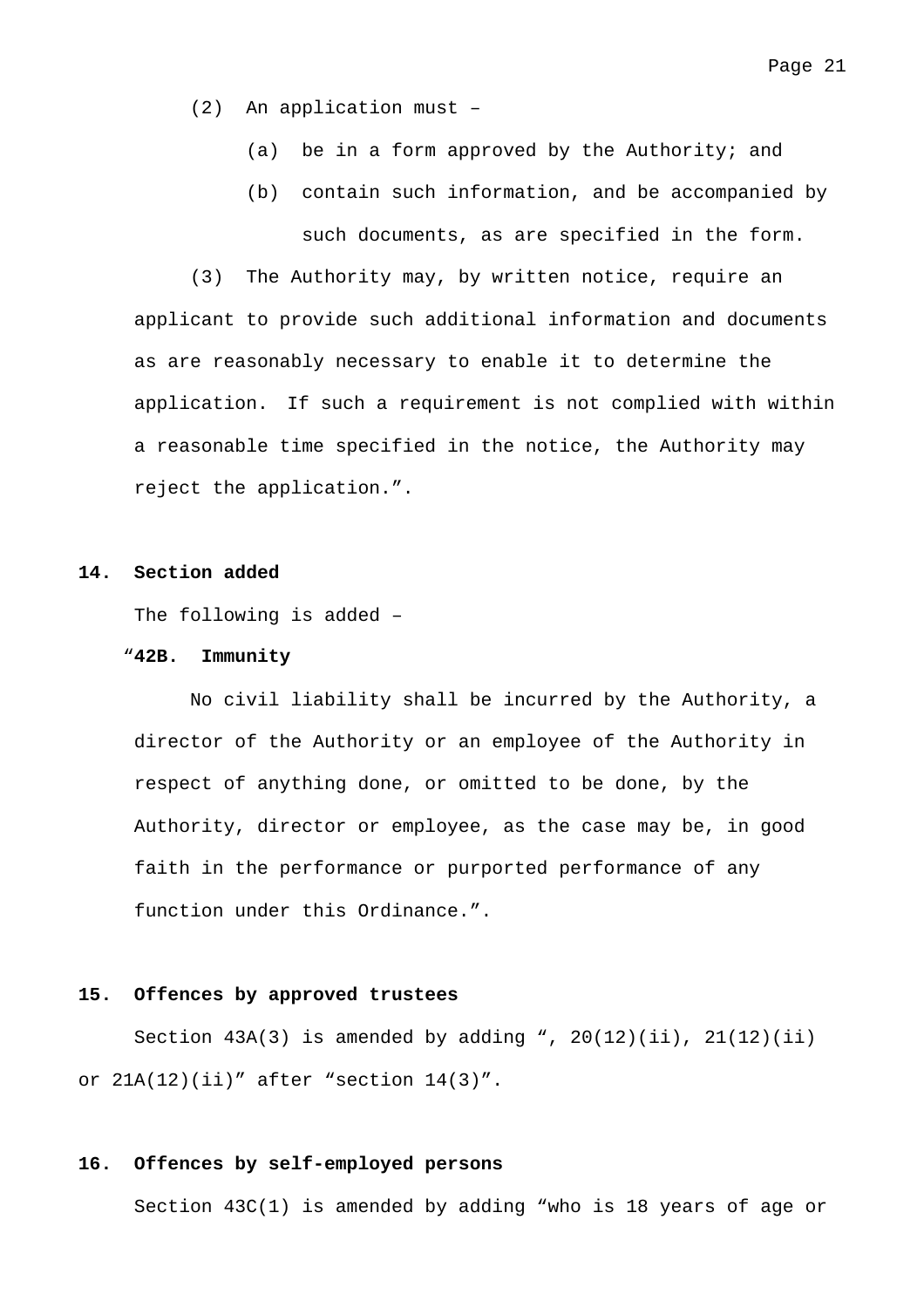over and below retirement age" after "self-employed person".

#### **17. Application and interpretation of sections 45B and 45C**

Section 45(1) is repealed and the following substituted –

- "(1) Sections 45B and 45C apply to
	- (a) approved trustees;
	- (b) participating employers; and
	- (c) self-employed persons who are 18 years of age or over and below retirement age.".

#### **18. Regulations**

Section 46(1A) is amended –

- (a) in paragraph (r), by repealing "擔保" and substituting "保證";
- (b) by adding
	- "(wa) requiring the guarantor of an approved pooled investment fund, within the meaning of section 2 of the Mandatory Provident Fund Schemes (General) Regulation (Cap. 485 sub. leg.), to maintain adequate reserves so as to provide investment guarantees;".

### **19. Exempt persons**

Schedule 1 is amended, in Part I, in item 7(2), in the definition of "relevant time", in paragraph (b), by adding "the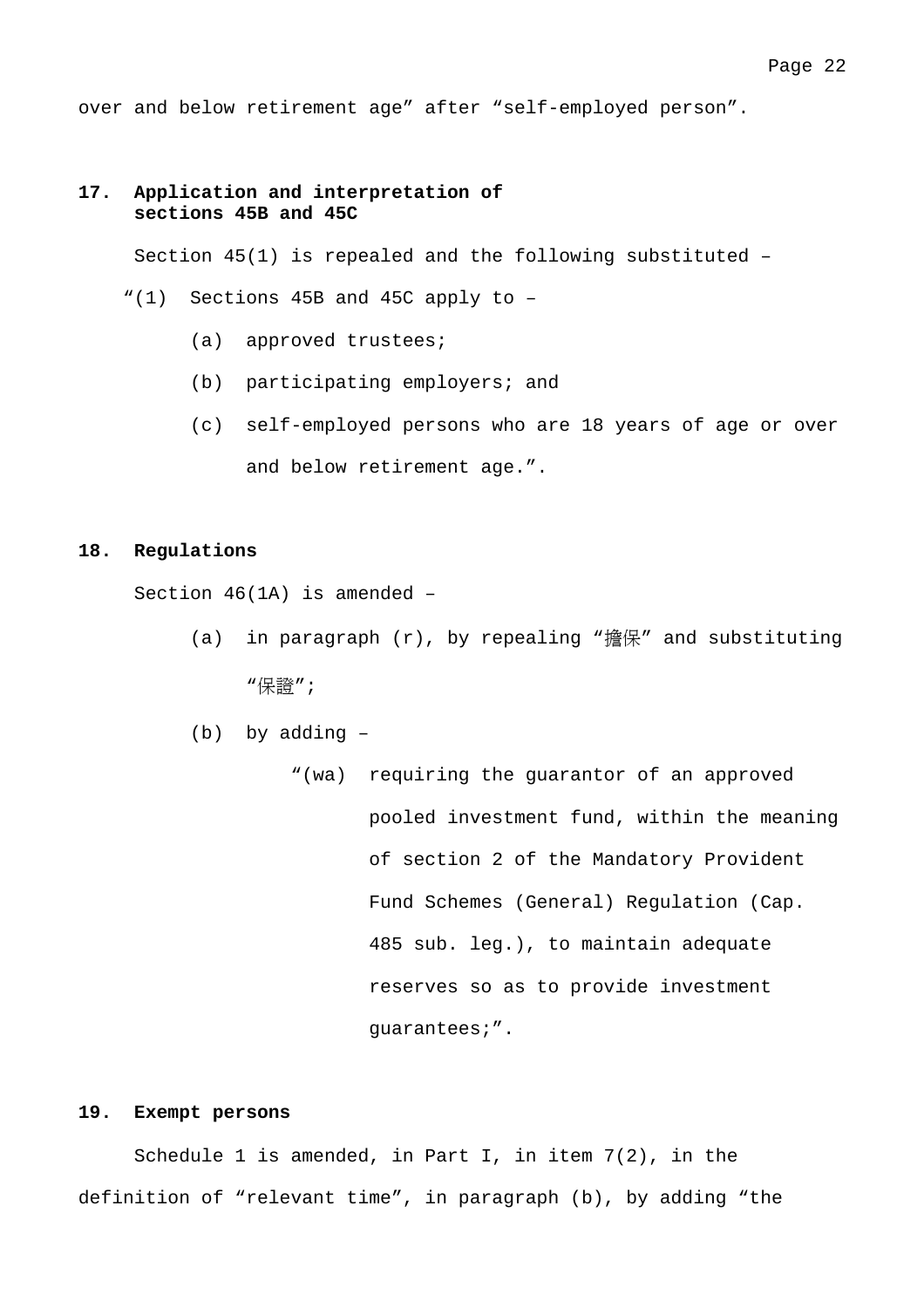beginning of" before "the date".

### **20. Decisions which may be the subject of an appeal**

Schedule 6 is amended –

- (a) by adding after section 2
	- "2A. A decision of the Authority amending conditions imposed on an approved trustee.
		- 2B. A decision of the Authority imposing conditions on an approved trustee subsequent to the trustee's approval.";
- (b) by adding after section 6
	- "6A. A decision of the Authority amending conditions imposed on the administration or marketing of a registered scheme.
		- 6B. A decision of the Authority imposing conditions on the administration or marketing of a registered scheme subsequent to the scheme's registration.".

### **21. Consequential and other amendments to Mandatory Provident Fund Schemes (General) Regulation**

The provisions of the Mandatory Provident Fund Schemes (General) Regulation (Cap. 485 sub. leg.) are amended as specified in the Schedule.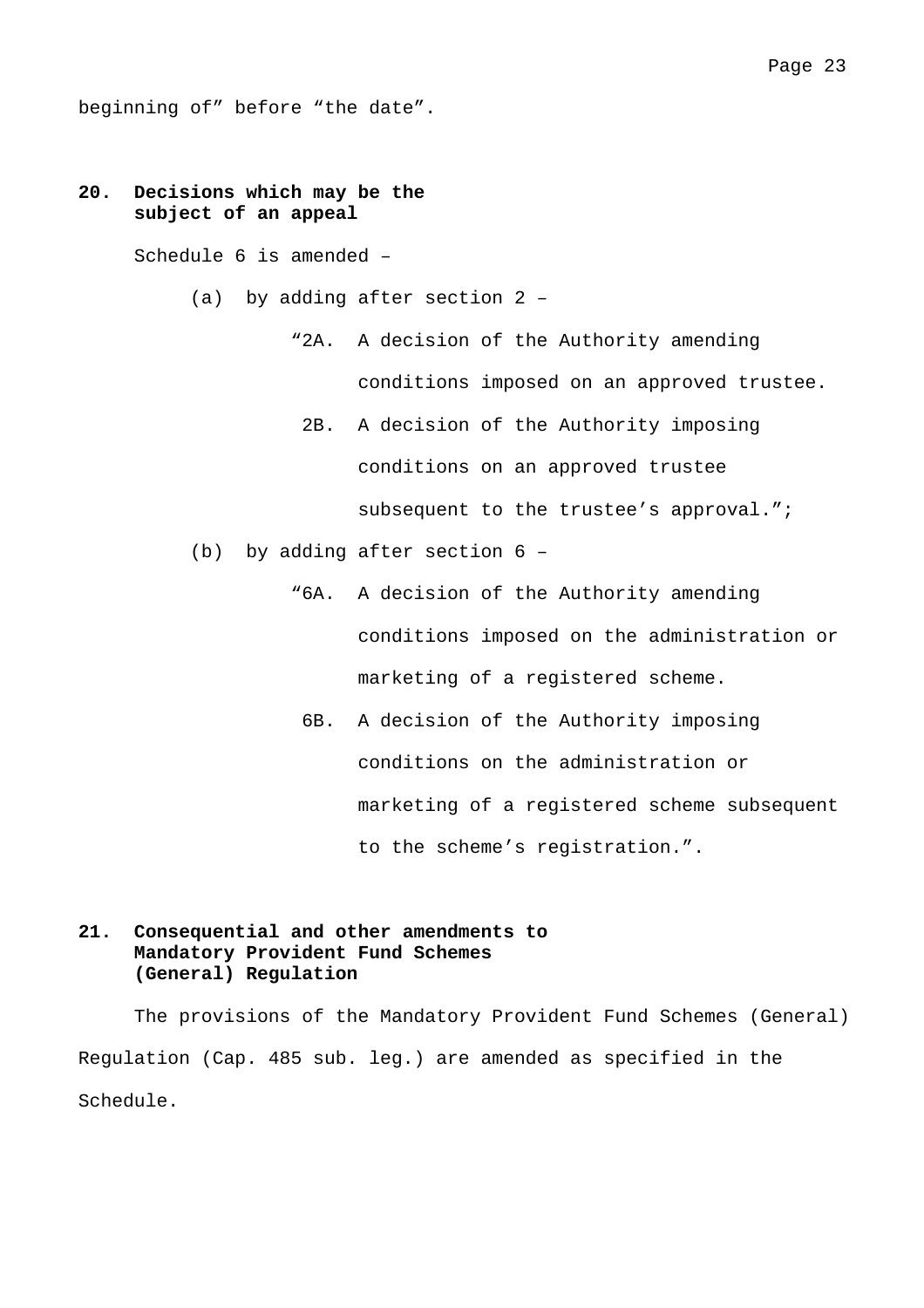#### SCHEDULE [s. 21]

CONSEQUENTIAL AND OTHER AMENDMENTS TO MANDATORY PROVIDENT FUND SCHEMES (GENERAL) REGULATION

#### 1. **Interpretation**

Section 2 of the Mandatory Provident Fund Schemes (General) Regulation (Cap. 485 sub. leg.) is amended –

- (a) by repealing the definition of "corporation";
- (b) in the definition of "preserved account", by repealing everything after and including "includes" and substituting –

"includes –

- (a) a former contribution account of the member retained in the scheme under section  $147(6)$ ;
- (b) the member's benefits, if any, transferred to the scheme from an ORSO exempted scheme or an ORSO registered

scheme;";

- (c) by repealing the definition of "working day";
- (d) by adding –

""ORSO exempted scheme" (職業退休豁免計劃) has the same meaning as in section 2(1) of the Mandatory Provident Fund Schemes (Exemption) Regulation (Cap. 485 sub. leg.); "ORSO registered scheme" (職業退休註冊計劃) has the same meaning as in section 2(1) of the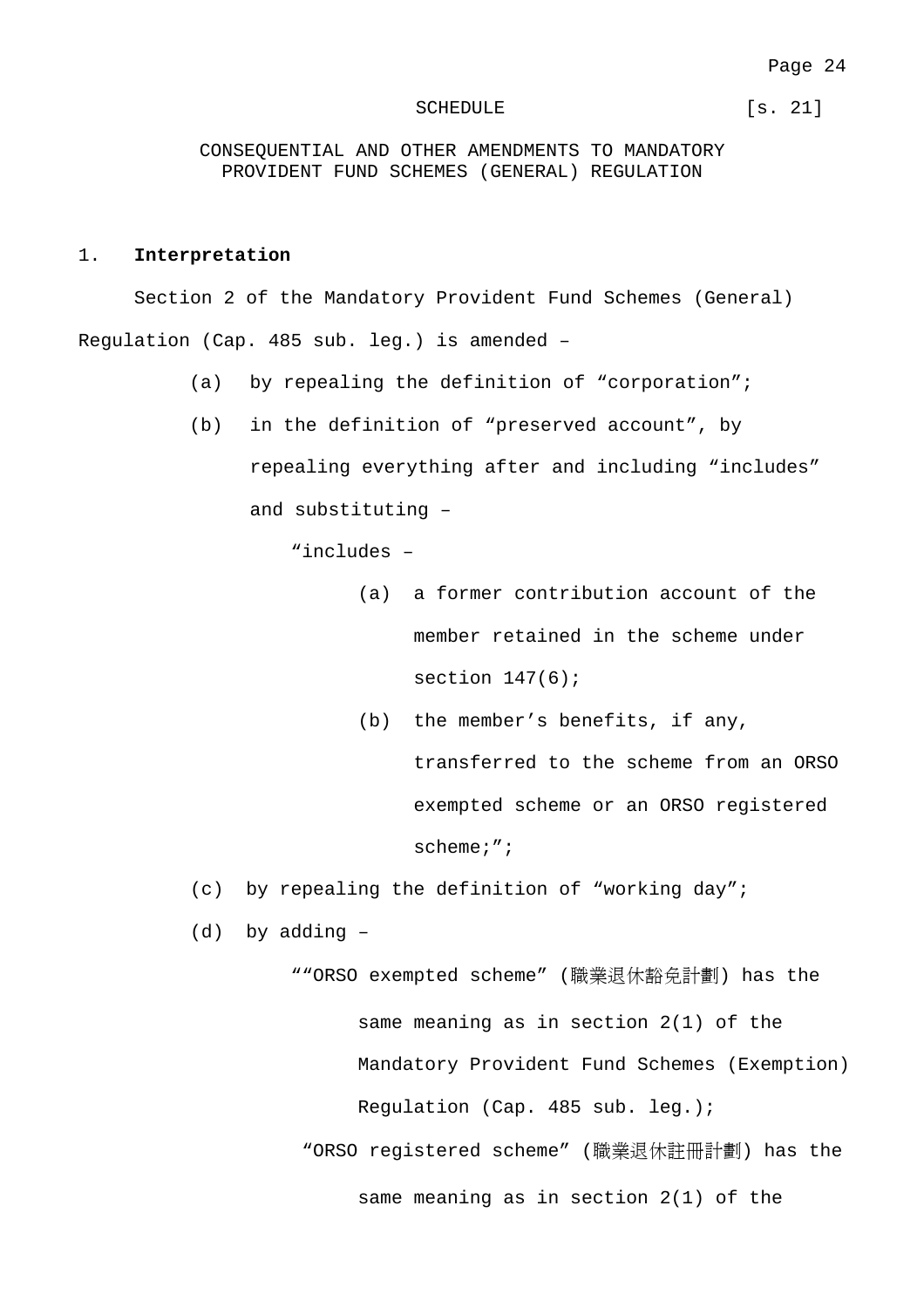Mandatory Provident Fund Schemes (Exemption)

Regulation (Cap. 485 sub. leg.);".

```
2. What is an approved pooled investment
fund for the purposes of
this Regulation?
Section 6 is amended –
      (a) in subsection (2), by repealing the second sentence;
      (b) by adding –
                    "(3) Where the Authority –
                          (a) has decided that it is
                               appropriate to –
                                    (i) amend any conditions
                                         imposed under
                                         subsection (2) or this
                                         subsection on an
                                         approved pooled
                                         investment fund; or
                                   (ii) impose conditions on an
                                         approved pooled
                                         investment fund; and
                          (b) has given to the investment
                               manager, insurer or trustee
                               concerned –
                                    (i) not less than 7 working
                                         days' advance notice of
                                         its decision,
                                         specifying its grounds;
```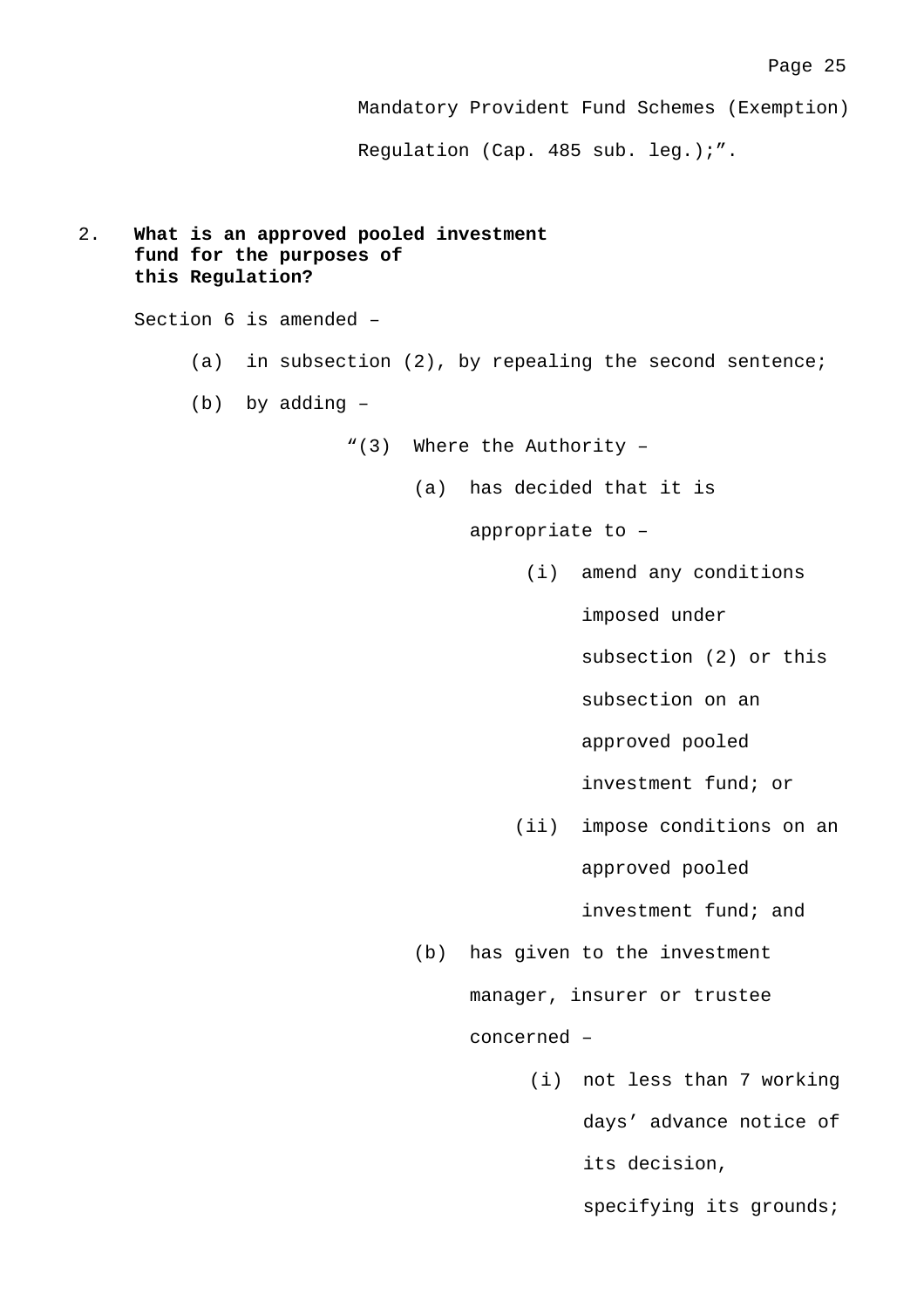and

(ii) an opportunity to make written representations as to why the

conditions should not

be amended or imposed,

then the Authority may, by written notice served on the investment manager, insurer or trustee –

> (i) amend any conditions imposed under subsection (2) or this subsection on the investment fund;

> > or

(ii) impose conditions on the investment fund.

(4) The Authority may waive a person's compliance with a condition imposed under subsection  $(2)$  or  $(3)$  -

- (a) in a particular case; and
- (b) where the person satisfies the Authority that such compliance is not, or has not been, reasonably practicable in all the circumstances of that case.".

#### 3. **Non-refusal of scheme applicants**

Section 31 is amended –

(a) in subsection (1), by repealing "or by a self-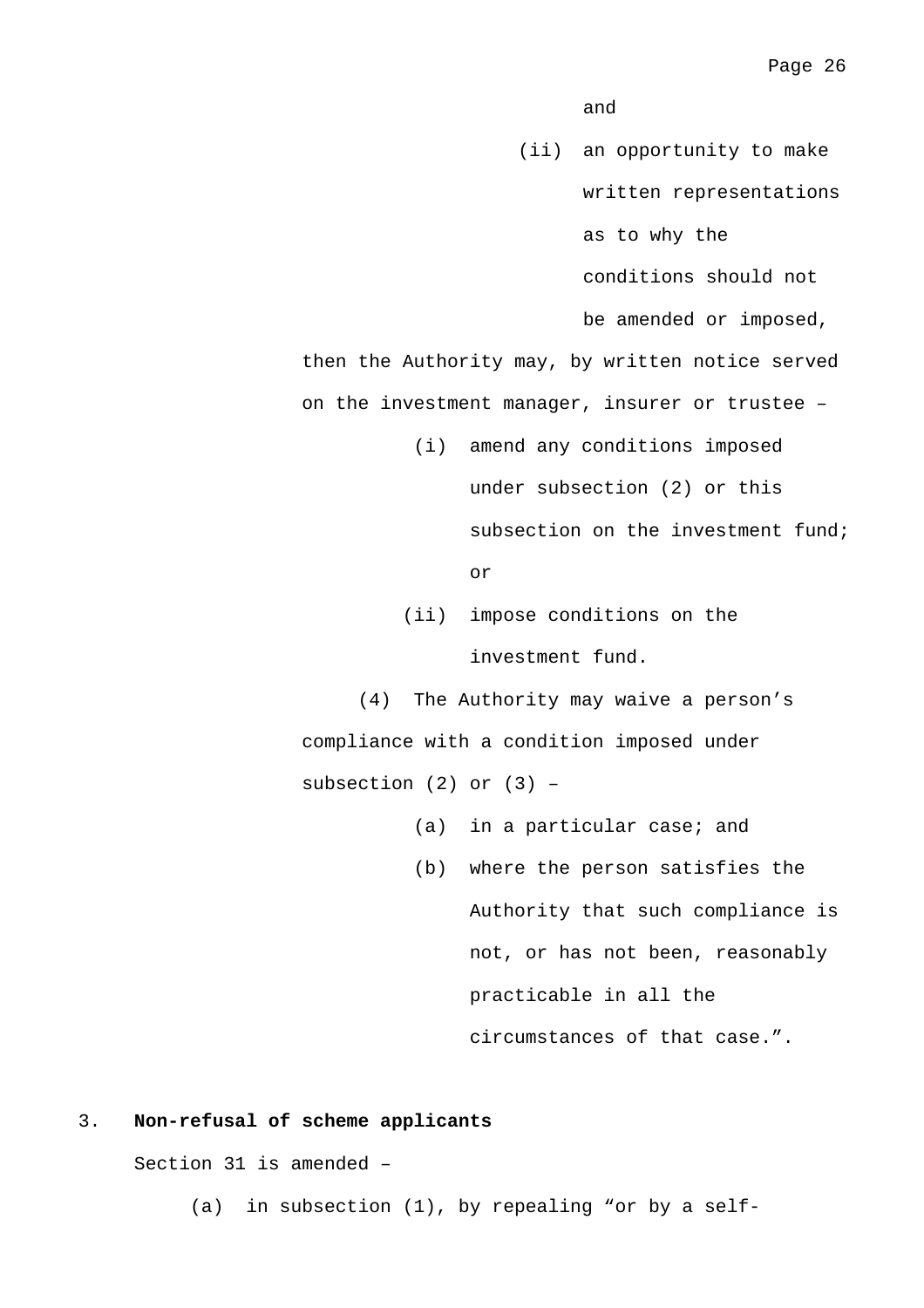employed person" and substituting ", or by a selfemployed person who is 18 years of age or over and below retirement age,";

(b) in subsection (5)(b), by adding "and who is 18 years of age or over and below retirement age," after "former self-employed person,".

### 4. **Requirements with respect to voluntary contributions**

Section 33(3) is repealed and the following substituted –

"(3) If a member of the scheme so requests, accrued benefits derived from voluntary contributions made by or in respect of the member must be paid to the member as provided by the governing rules of the scheme. Where any of those voluntary contributions are required to be made by the scheme member's employer, then the governing rules of the scheme must, not later than 6 months after the commencement of this subsection, provide for the payment of any accrued benefits derived from voluntary contributions if the employer has failed to make such a required voluntary contribution to the scheme within 6 months after –

> (a) if the amount of the voluntary contributions required to be made by the employer is determined by reference to the income derived from the employee's employment with the employer, the end of the period covered by the payment of such income;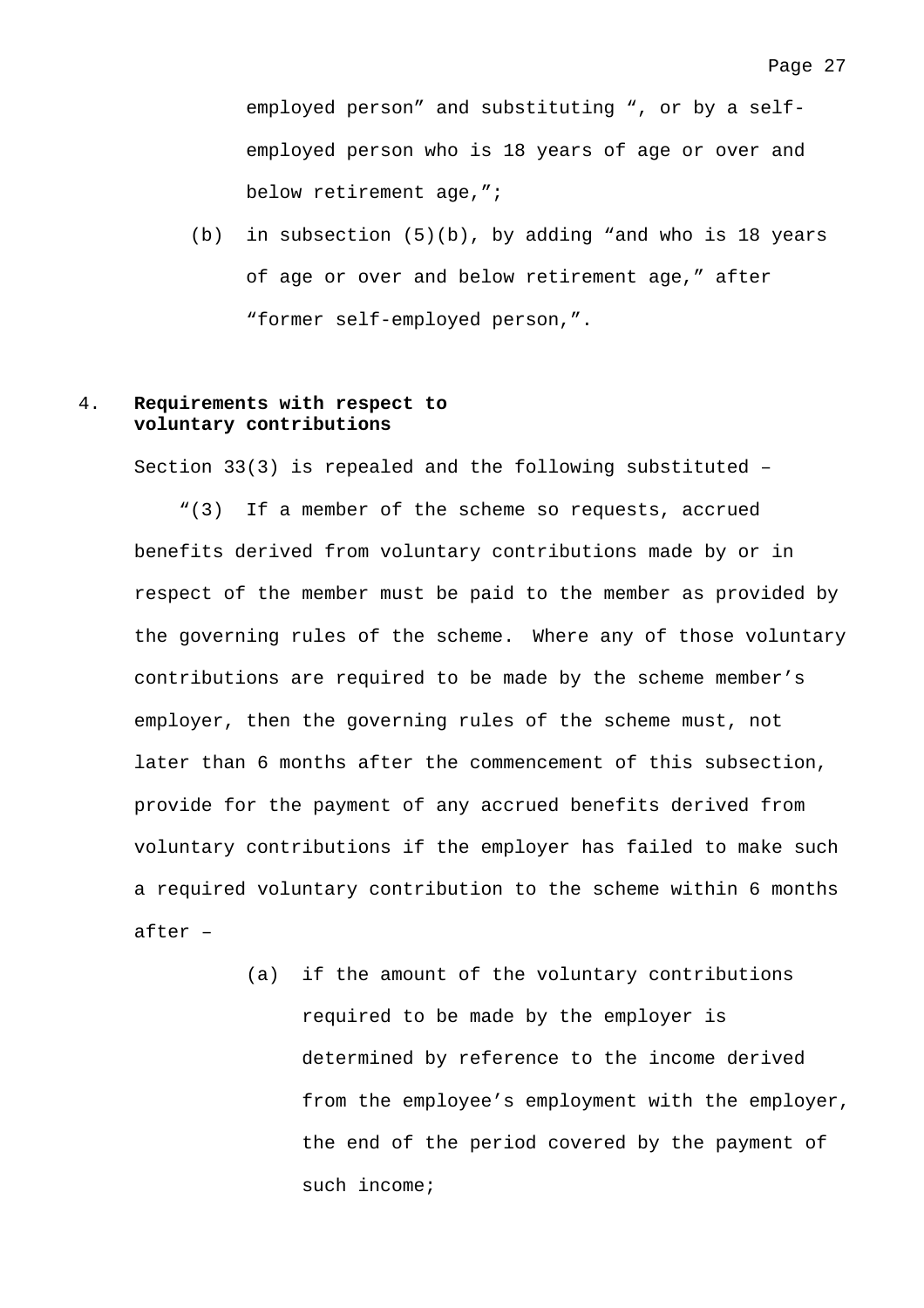(b) if the amount of the relevant contributions required to be made by the employer is determined by reference to a period of employment of the employee with the employer, the end of such period.".

### 5. **Amendments to governing rules of registered scheme not to take effect without Authority's approval**

Section 63 is amended –

- (a) in subsections (1) and (2), by repealing "An" and substituting "Subject to subsection (2A), an";
- (b) by adding –

"(2A) Subsections (1) and (2) shall not apply to an amendment proposed to be made or made to the governing rules in respect of or by a participation agreement of a registered scheme if the amendment is in a form approved by the Authority for the purposes of this section.".

#### 6. **Eligibility of delegate of custodian**

Section 71 is amended –

- (a) by renumbering it as section  $71(1)$ ;
- (b) by adding –

"(2) The approved trustee of a registered scheme must ensure that –

(a) if the custodian of scheme assets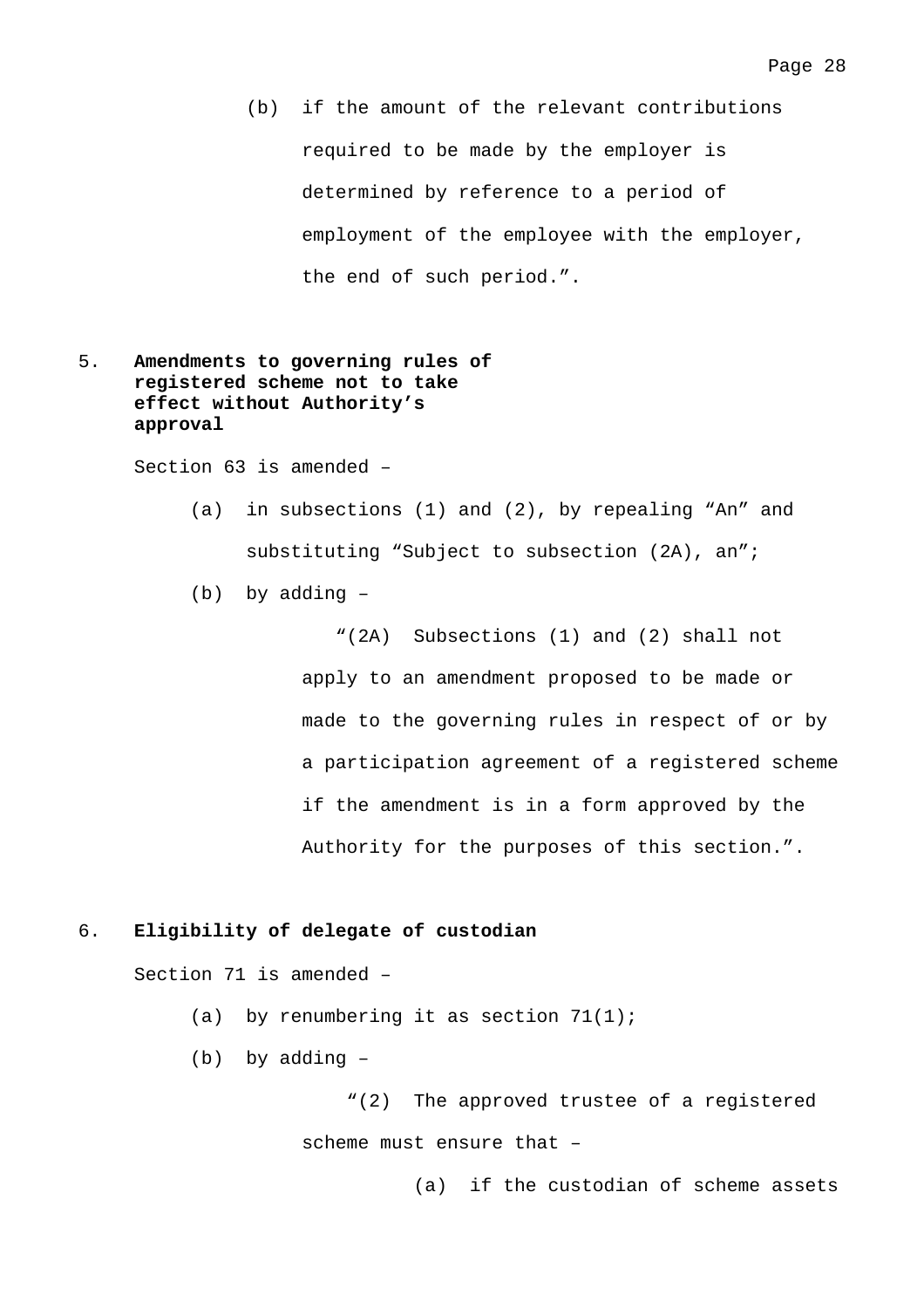is appointed under section 50(1), the contract for the appointment prohibits the custodian from delegating the custodian's function as a custodian to a person who is not eligible under subsection (1) to be a delegate of the custodian;

(b) if the trustee is the custodian of the scheme assets in accordance with section 50(2), the trustee does not delegate the trustee's function as a custodian to a person who is not eligible under subsection (1) to be a delegate of the custodian.

(3) The approved trustee of a registered scheme who, without reasonable excuse, fails to comply with a requirement imposed on the trustee by subsection (2) commits an offence and is liable on conviction to a fine at level 5.".

#### 7. **Subcustodial agreement**

Section 72 is amended –

- (a) by renumbering it as section  $72(1)$ ;
- (b) by adding –

"(2) The approved trustee of a registered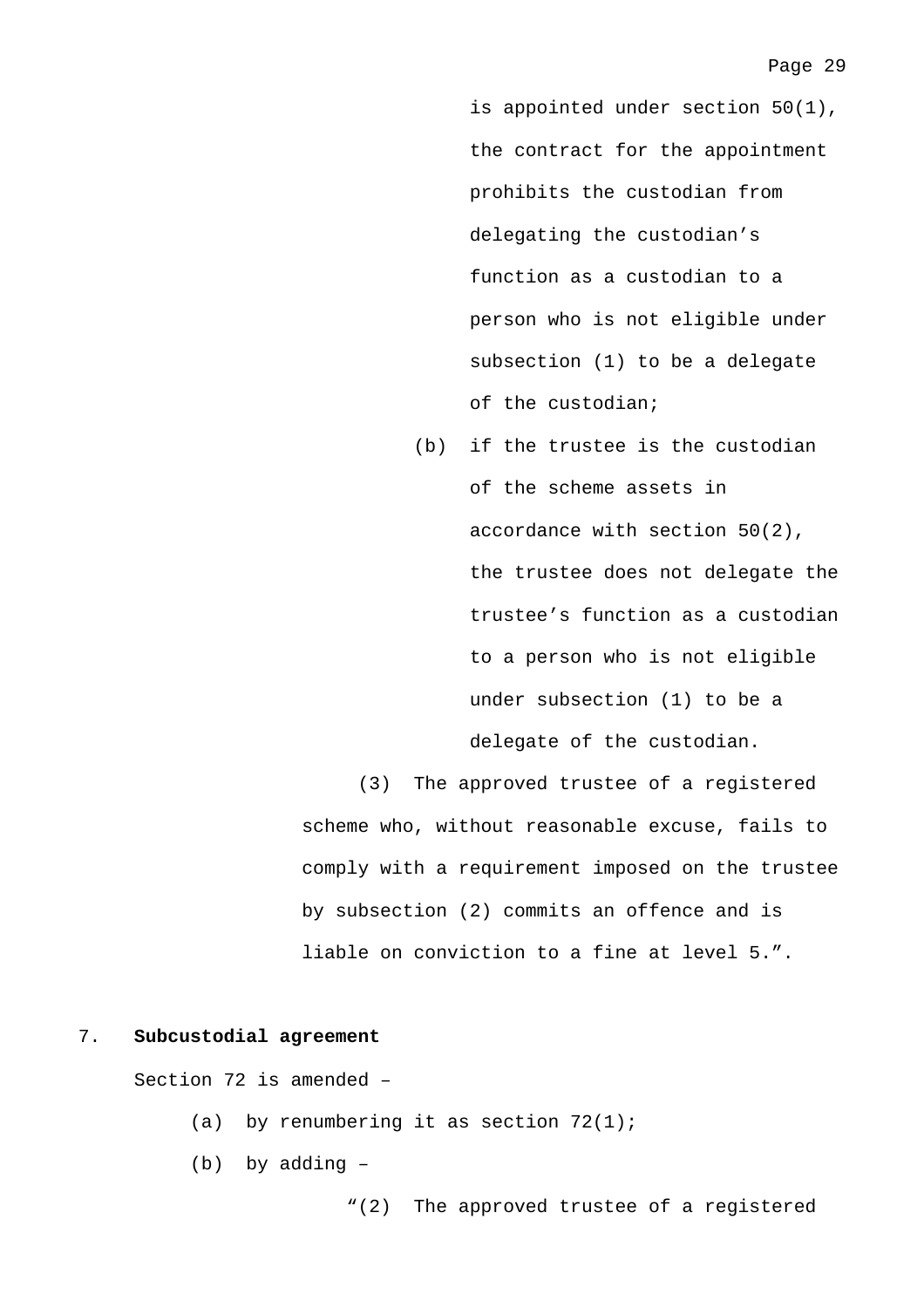scheme must ensure that –

- (a) if the custodian of scheme assets is appointed under section 50(1), the contract for the appointment prohibits the custodian from entering into an agreement with a person providing for any of the custodian's functions to be delegated to that person unless the agreement complies with subsection (1);
- (b) if the trustee is the custodian of the scheme assets in accordance with section 50(2), the trustee does not enter into an agreement with a person providing for any of the custodian's functions to be delegated to that person unless the agreement complies with subsection (1).

(3) The approved trustee of a registered scheme who, without reasonable excuse, fails to comply with a requirement imposed on the trustee by subsection (2) commits an offence and is liable on conviction to a fine at level 5.".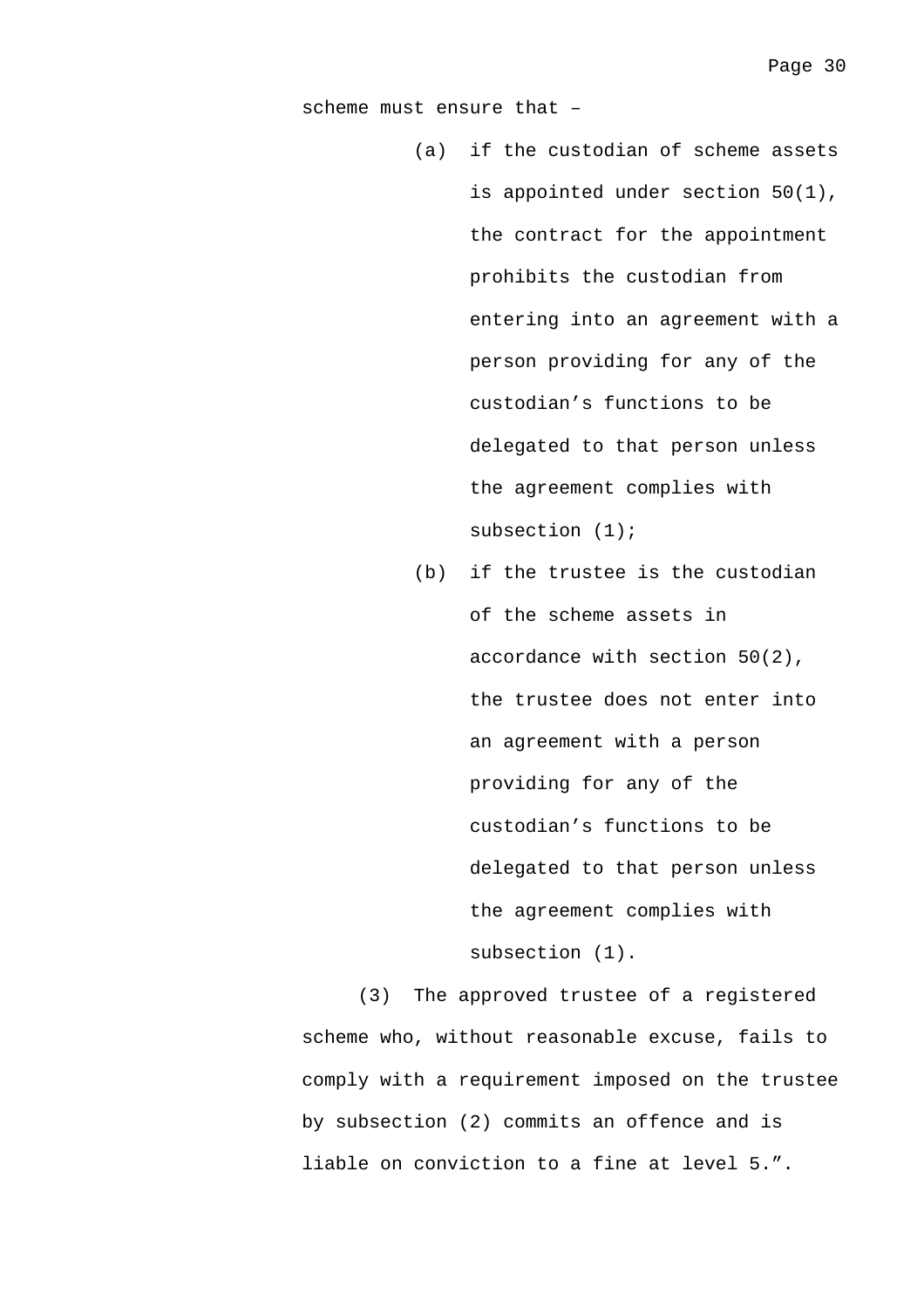#### 8. **Separate account for each scheme member**

Section 78 is amended –

(a) by repealing subsection  $(6)(a)$ ,  $(b)$ ,  $(c)$ ,  $(d)$ ,  $(e)$ 

and (f) and substituting –

- "(a) a sub-account specifying
	- (i) the contributions paid under section  $7A(1)(a)$  or  $(2)(a)$  of the Ordinance in respect of the member by the member's current employer as mandatory contributions;
	- (ii) any contribution surcharges paid by the member's employer on arrears if the relevant income of the employee is less than the minimum level of relevant income per month and there is not a subaccount as referred to in paragraph (b);
	- (iii) the member's minimum MPF benefits (if any), to which section  $5(1)(b)$ of Schedule 2 to the Mandatory Provident Fund Schemes (Exemption) Regulation (Cap. 485 sub. leg.) applies, transferred to the scheme which are attributable to the current employer's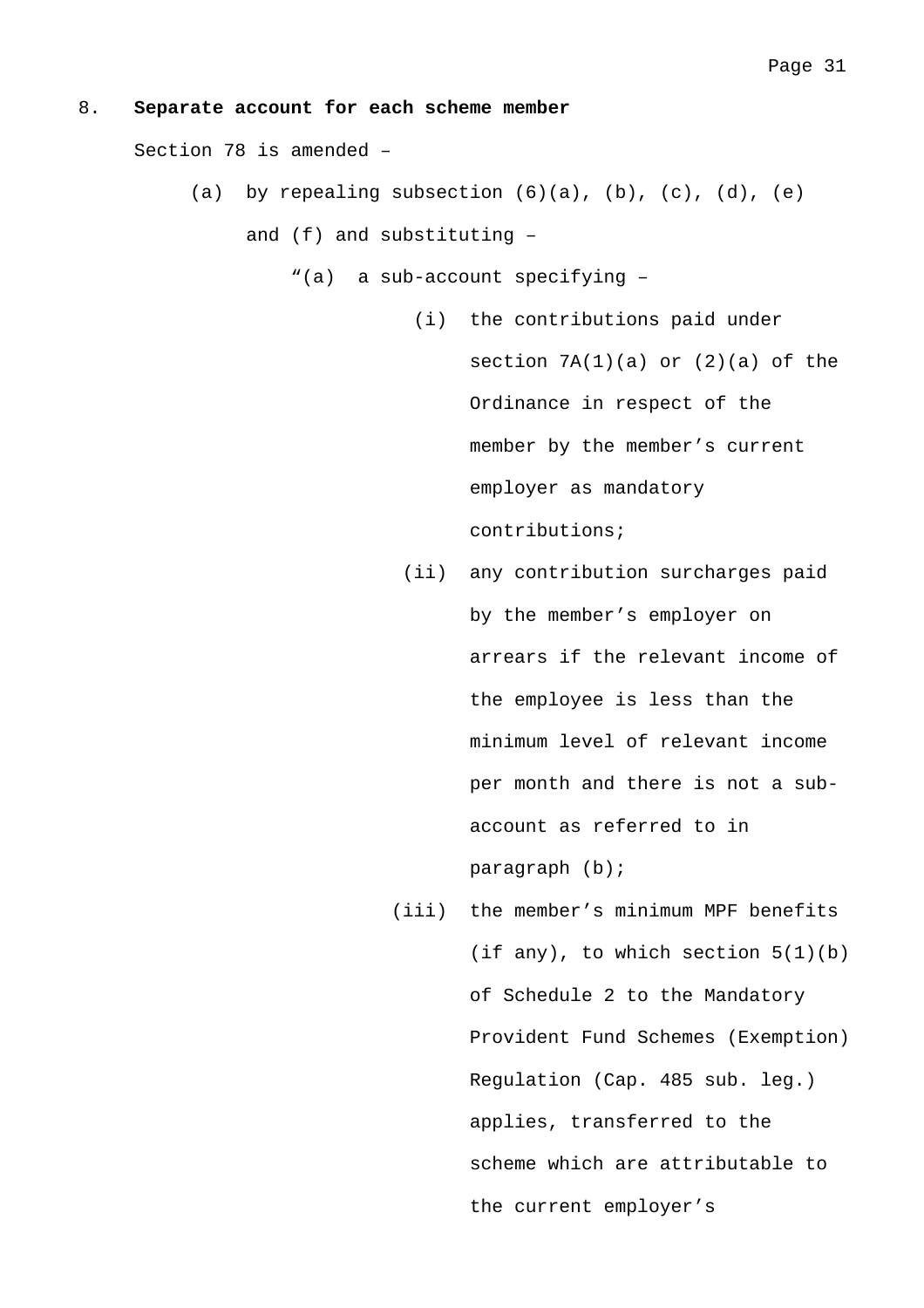contributions;

- (iv) the income or profits arising from any investments of the contributions, surcharges and benefits mentioned in any of subparagraphs (i), (ii) and (iii), but taking into account any losses in respect thereof;
- (b) a sub-account specifying
	- (i) the member's contributions paid under section  $7A(1)(b)$  or  $(2)(b)$ of the Ordinance by the member's current employer on behalf of the member as mandatory contributions;
	- (ii) any contribution surcharges paid by the member's employer on arrears if –
		- (A) the relevant income of the employee is not less than the minimum level of relevant income per month;
		- (B) the contributions have been made under subparagraph (i) in respect of the member; or
		- (C) the minimum MPF benefits have been transferred under subparagraph (iii) in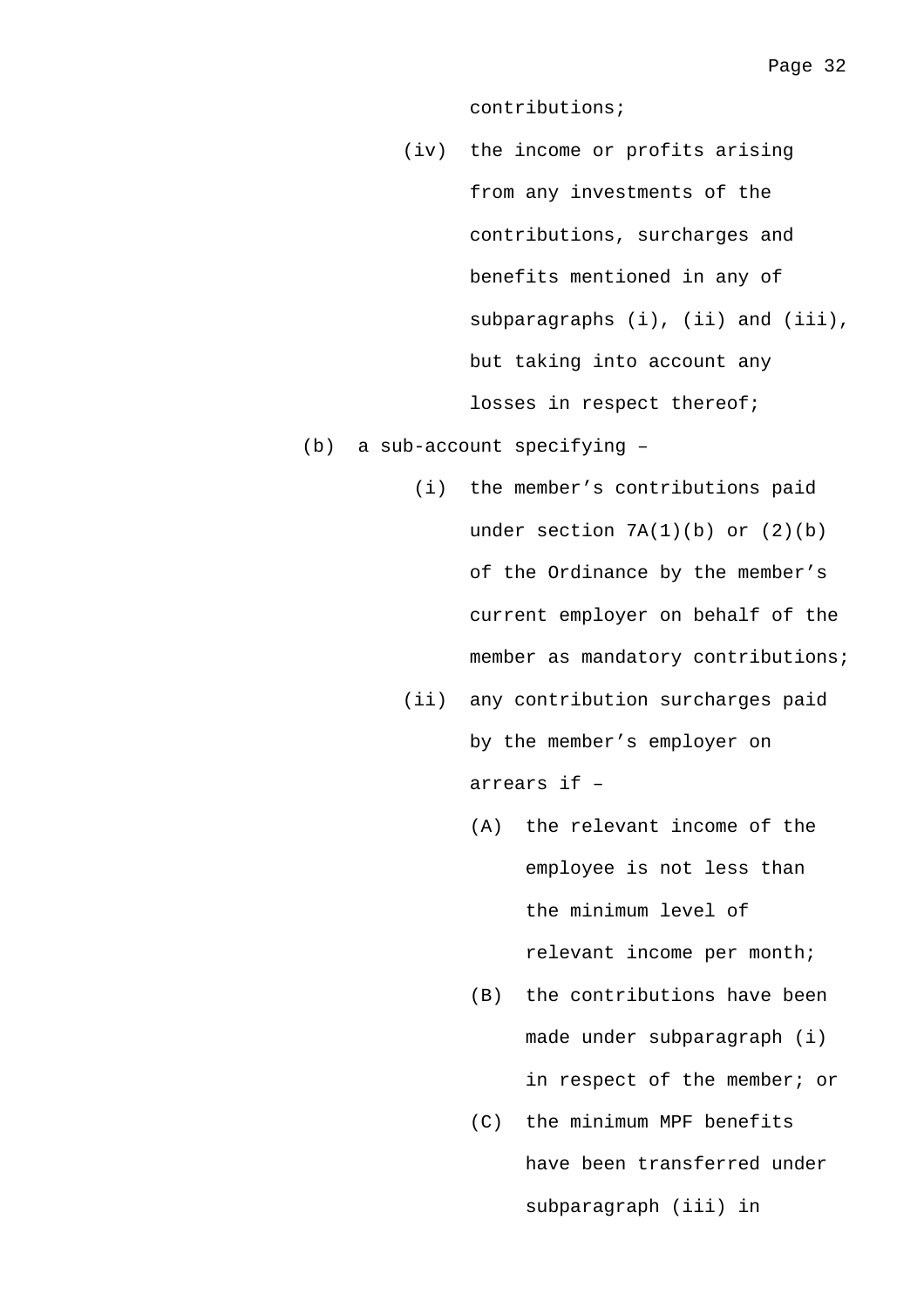respect of the member;

- (iii) the member's minimum MPF benefits (if any), to which section  $5(1)(b)$ of Schedule 2 to the Mandatory Provident Fund Schemes (Exemption) Regulation (Cap. 485 sub. leg.) applies, transferred to the scheme which are attributable to the employee's contributions of the current employment;
- (iv) the income or profits arising from any investments of the contributions, surcharges and benefits mentioned in any of subparagraphs (i), (ii) and (iii), but taking into account any losses in respect thereof;

(c) a sub-account specifying –

(i) all mandatory contributions paid by or in respect of the member while employed by a former employer or while self-employed and transferred to the member's contribution account in accordance with Part XII, any contribution surcharges in respect of mandatory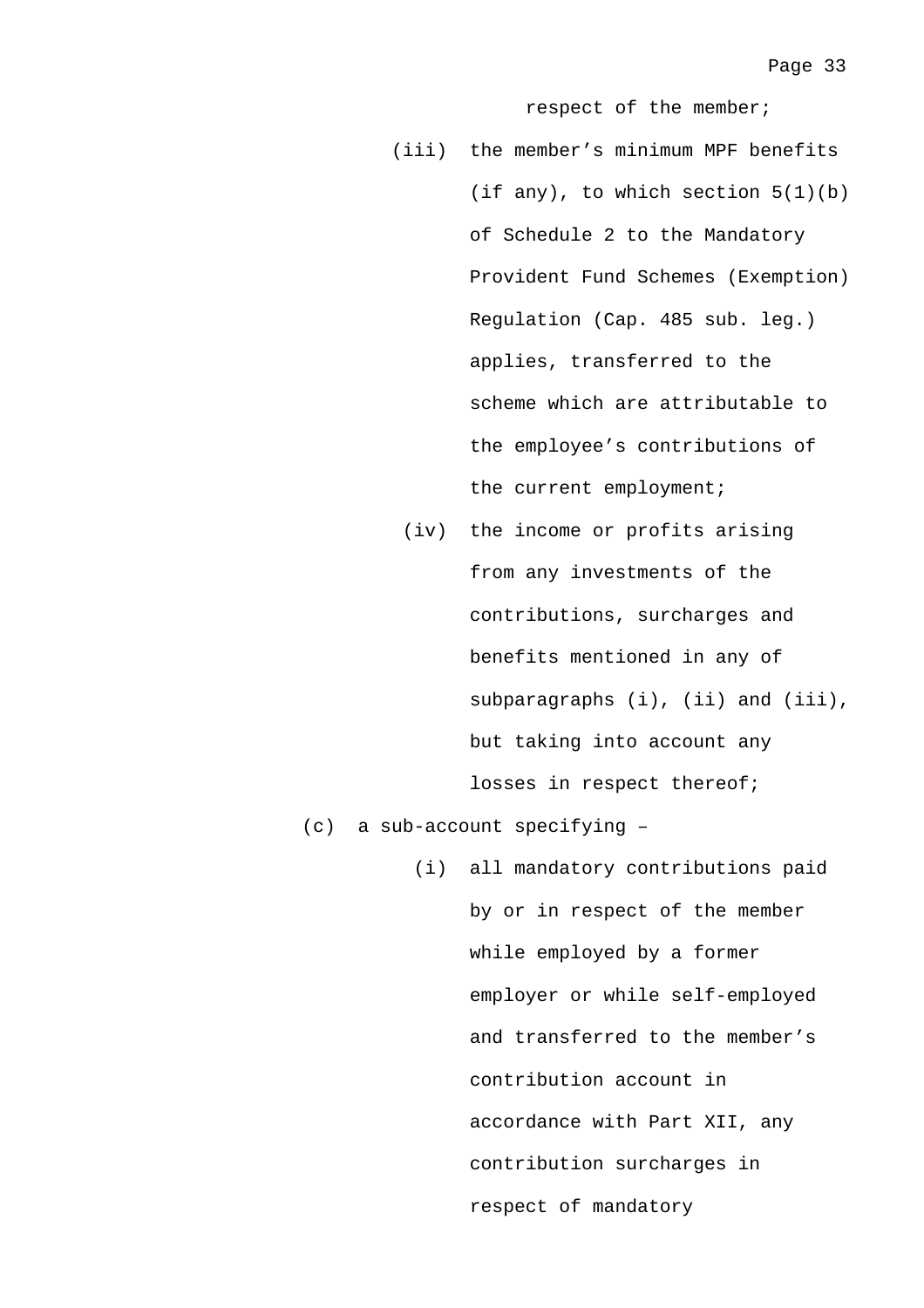contributions paid by the member's employer while the member is employed by a former employer, and any contribution surcharges paid in respect of mandatory contributions paid by the member while self-employed;

- (ii) the member's minimum MPF benefits (if any), to which section  $5(1)(b)$ of Schedule 2 to the Mandatory Provident Fund Schemes (Exemption) Regulation (Cap. 485 sub. leg.) applies, transferred to the scheme which are attributable to his former employments;
- (iii) the income or profits arising from any investments of the contributions, surcharges and benefits mentioned in any of subparagraphs (i) and (ii), but taking into account any losses in respect thereof;
- (d) a sub-account specifying
	- (i) the voluntary contributions (if any) paid in respect of the member by the member's current employer;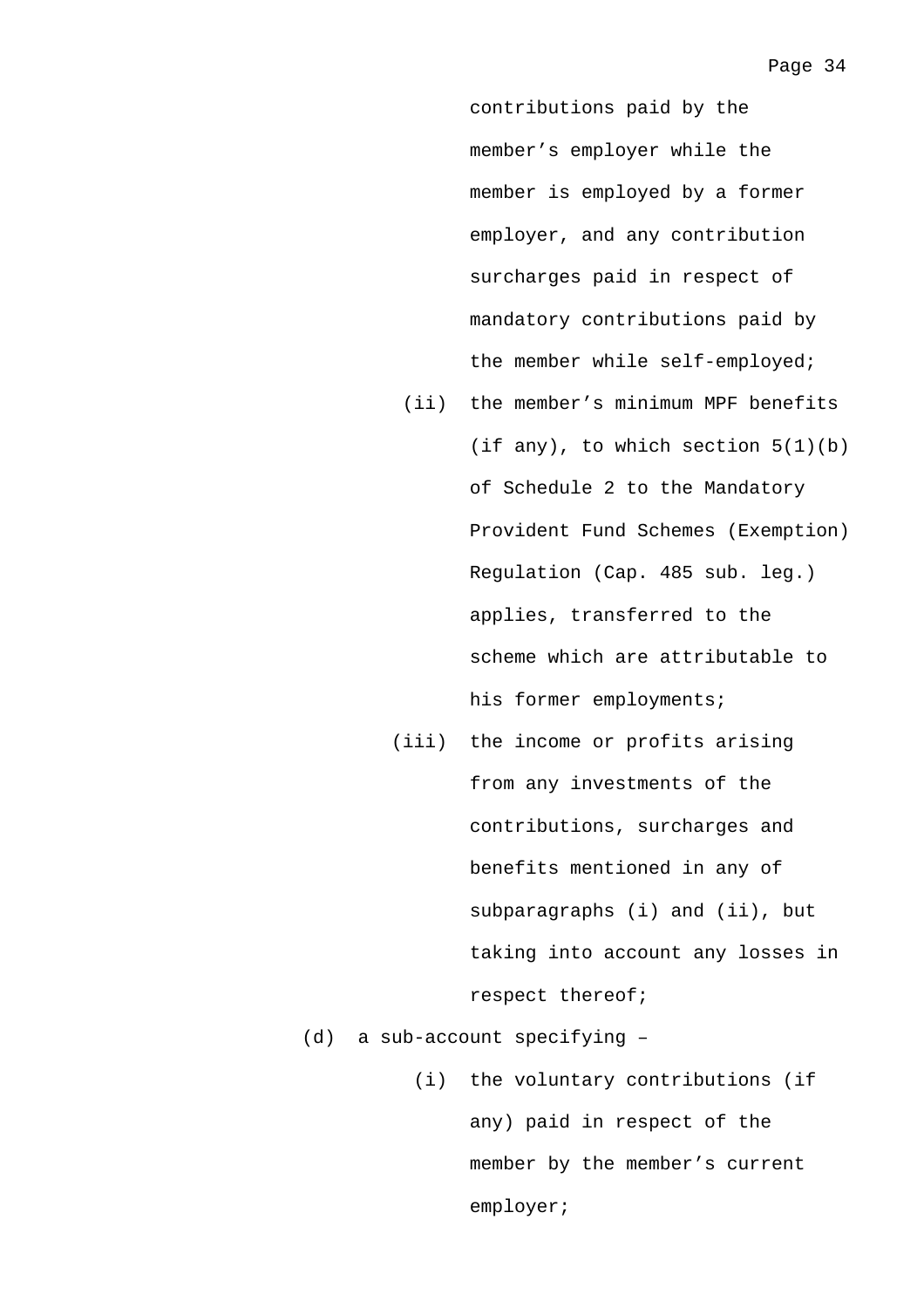- (ii) the amount (other than minimum MPF benefits to which section 5(1)(b) of Schedule 2 to the Mandatory Provident Fund Schemes (Exemption) Regulation (Cap. 485 sub. leg.) applies), if any, transferred to the scheme in respect of the member from an ORSO exempted scheme or an ORSO registered scheme which are attributable to the current employer's contributions;
- (iii) the income or profits arising from any investments of the contributions and amount mentioned in any of subparagraphs (i) and (ii), but taking into account any losses in respect thereof;
- (e) a sub-account specifying
	- (i) the voluntary contributions (if any) paid by the member while employed by the member's current employer;
	- (ii) the amount (other than minimum MPF benefits to which section 5(1)(b) of Schedule 2 to the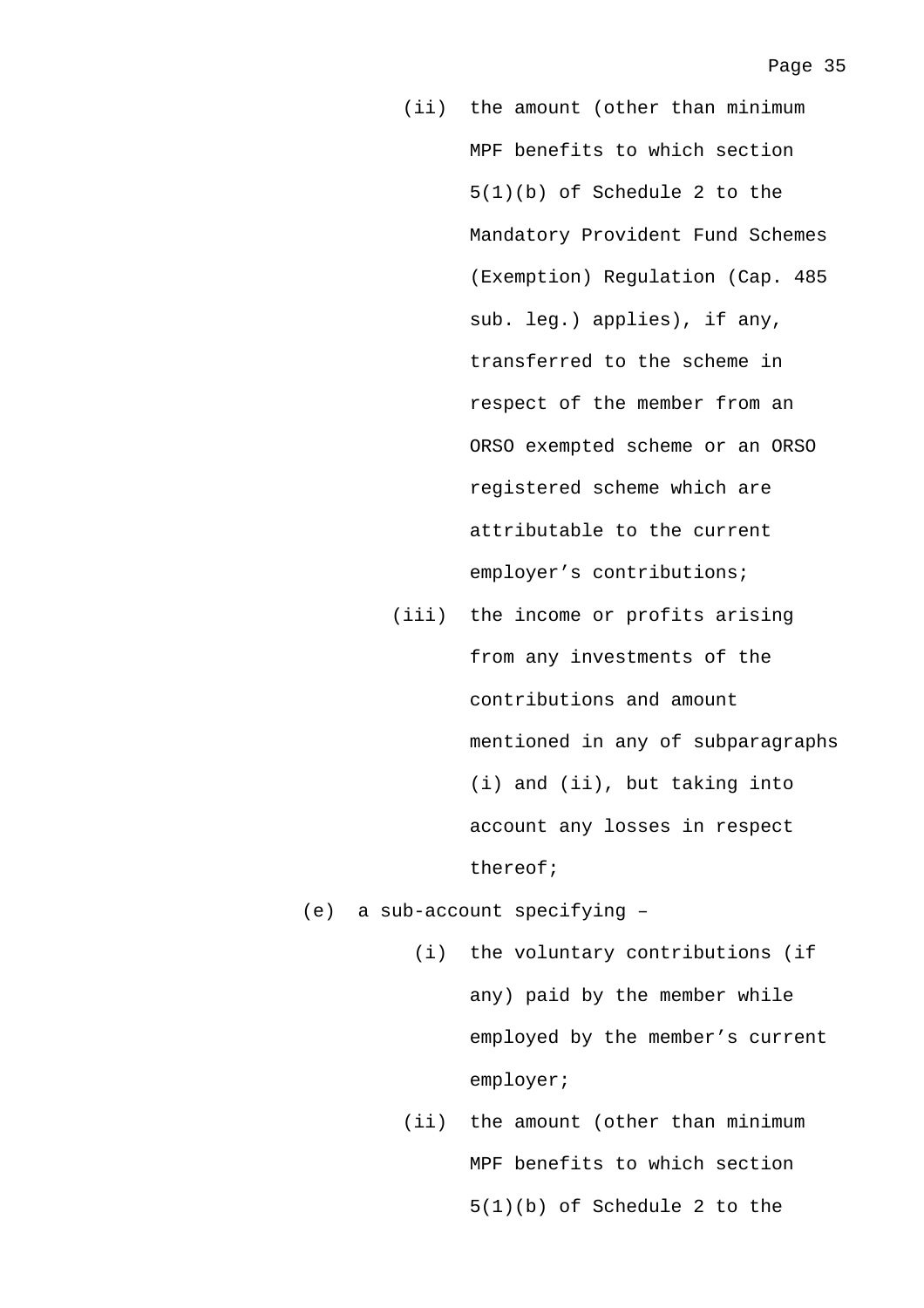Mandatory Provident Fund Schemes (Exemption) Regulation (Cap. 485 sub. leg.) applies), if any, transferred to the scheme in respect of the member from an ORSO exempted scheme or an ORSO registered scheme which are attributable to the employee's contributions of the current employment;

- (iii) the income or profits arising from any investments of the contributions and amount mentioned in any of subparagraphs (i) and (ii), but taking into account any losses in respect thereof;
- (f) a sub-account specifying
	- (i) all voluntary contributions paid by or in respect of the member while employed by a former employer or while self-employed and transferred to the member's contribution account;
	- (ii) the amount (other than minimum MPF benefits to which section 5(1)(b) of Schedule 2 to the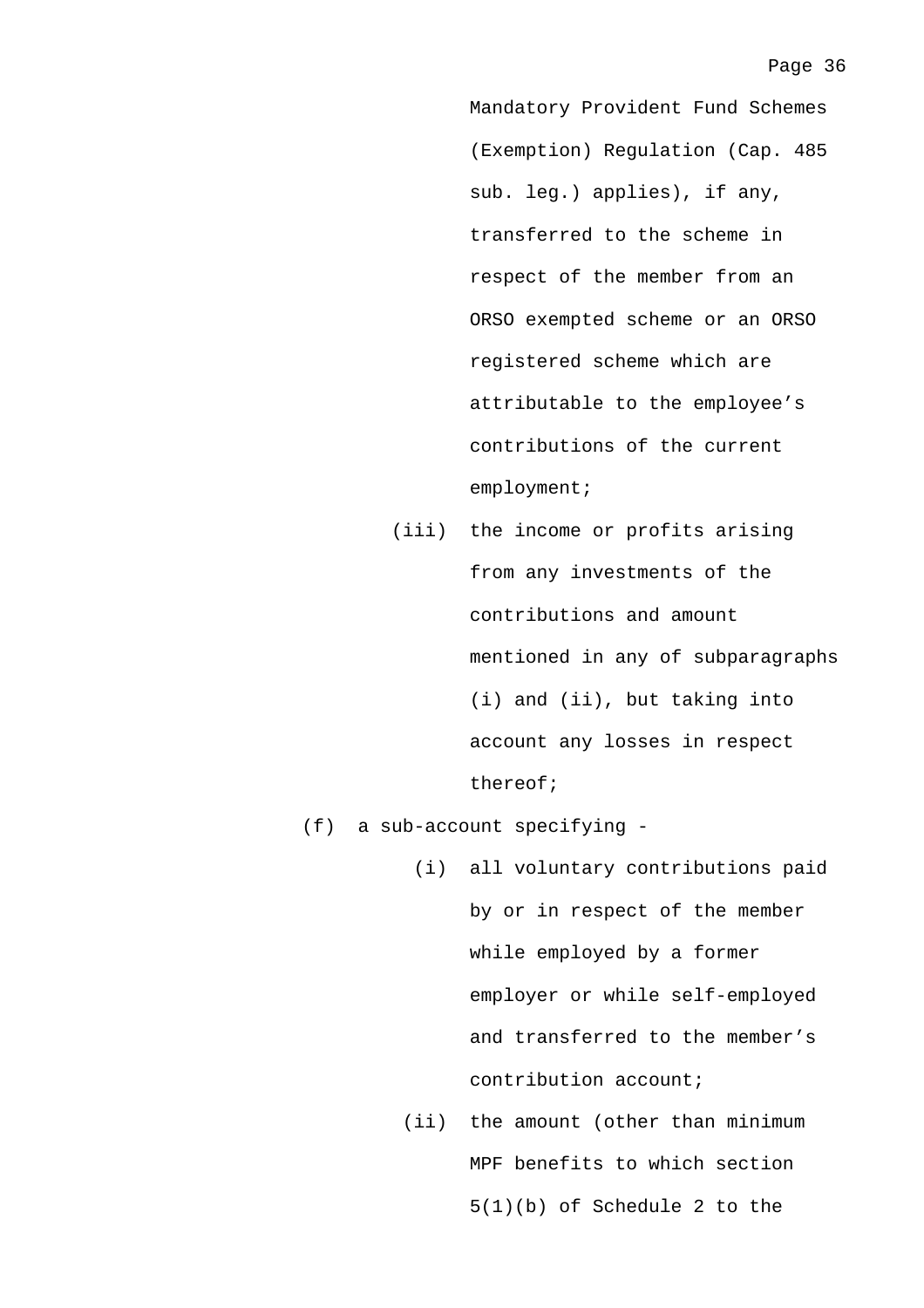Mandatory Provident Fund Schemes (Exemption) Regulation (Cap. 485 sub. leg.) applies), if any, transferred to the scheme in respect of the member from an ORSO exempted scheme or an ORSO registered scheme which are attributable to the member's former employments;

- (iii) the income or profits arising from any investments of the contributions and amount mentioned in any of subparagraphs (i) and (ii), but taking into account any losses in respect thereof.";
- (b) by repealing subsection (7)(a), (b), (c) and (d) and substituting –
	- "(a) a sub-account specifying the member's mandatory contributions paid by the member while self-employed, any contribution surcharges paid by the member on arrears, and the income or profits arising from any investments of those contributions and surcharges, but taking into account any losses in respect thereof;
		- (b) a sub-account specifying –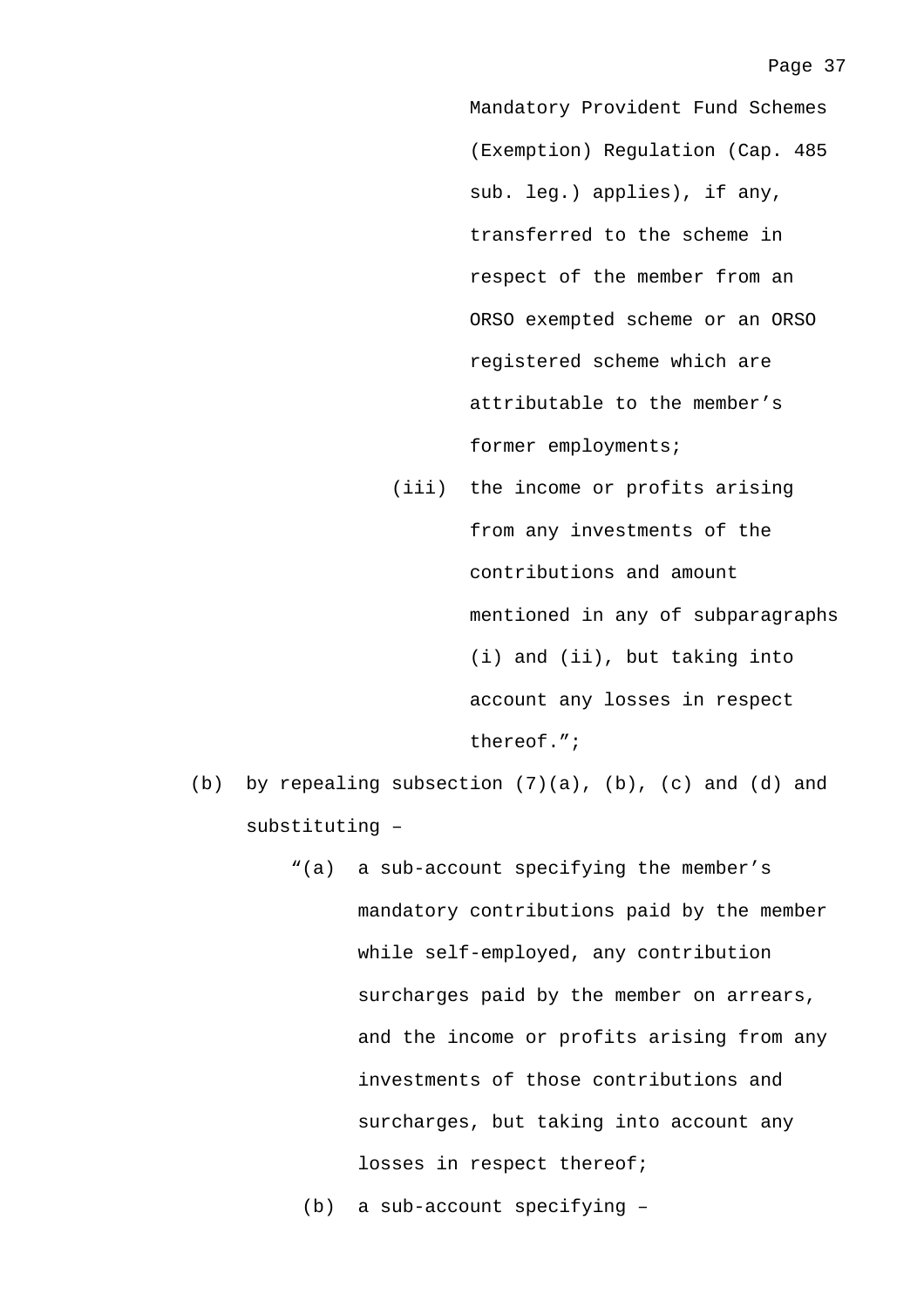- (i) all mandatory contributions paid by or in respect of the member and transferred to the member's contribution account in accordance with Part XII, any contribution surcharges in respect of mandatory contributions paid by the member's employer while the member is employed by a former employer, and any contribution surcharges paid in respect of mandatory contributions paid by the member while self-employed;
- (ii) the member's minimum MPF benefits (if any), to which section  $5(1)(b)$ of Schedule 2 to the Mandatory Provident Fund Schemes (Exemption) Regulation (Cap. 485 sub. leg.) applies, transferred to the scheme;
- (iii) the income or profits arising from any investments of the contributions, surcharges and benefits mentioned in any of subparagraphs (i) and (ii), but taking into account any losses in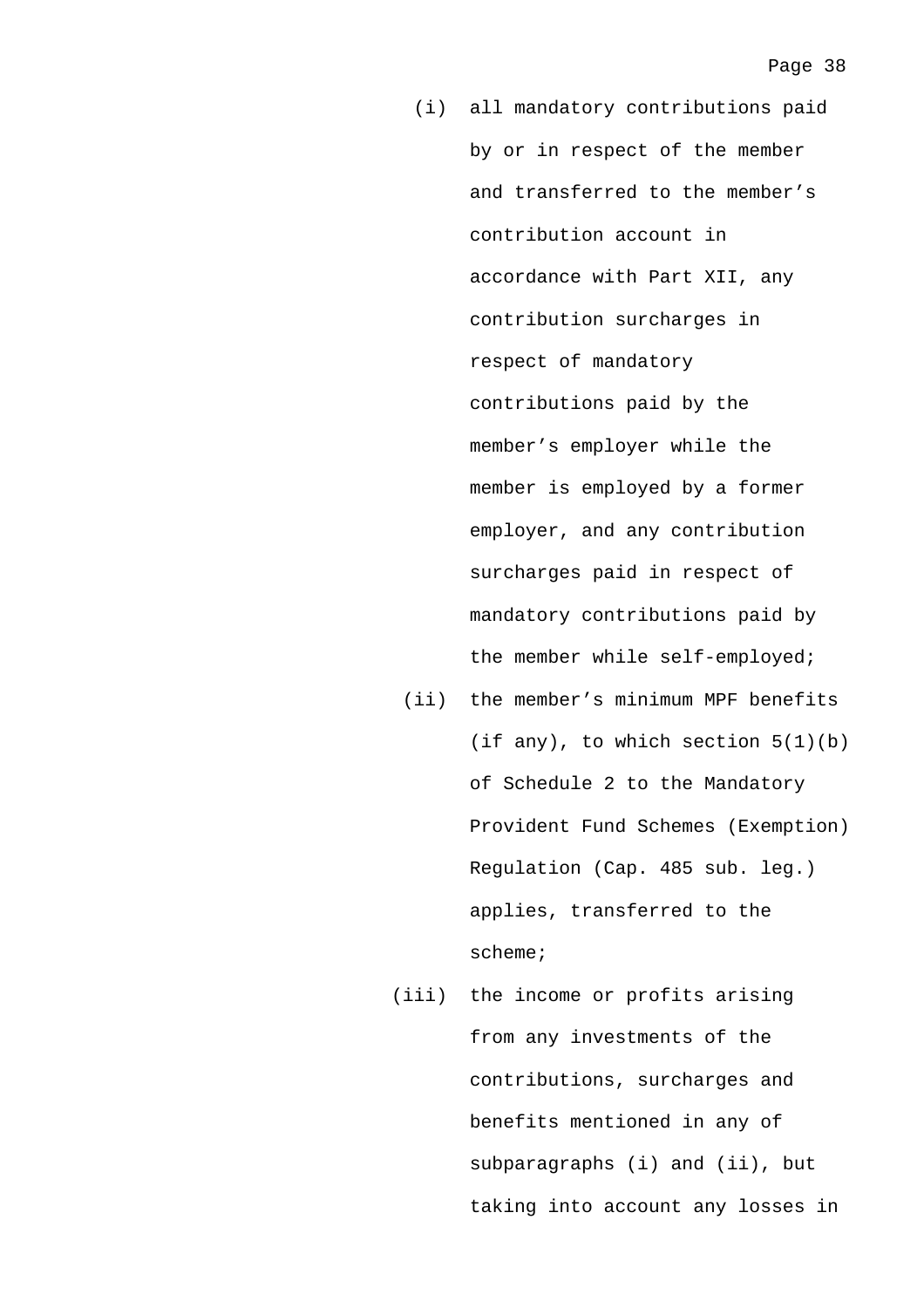respect thereof;

- (c) a sub-account specifying the voluntary contributions (if any) paid by the member while self-employed and the income or profits arising from any investments of those contributions, but taking into account any losses in respect thereof;
- (d) a sub-account specifying
	- (i) all voluntary contributions paid by or in respect of the member and transferred to the member's contribution account;
	- (ii) the amount (other than minimum MPF benefits to which section 5(1)(b) of Schedule 2 to the Mandatory Provident Fund Schemes (Exemption) Regulation (Cap. 485 sub. leg.) applies), if any, transferred to the scheme in respect of the member from an ORSO exempted scheme or an ORSO registered scheme;
	- (iii) the member's income or profits arising from any investments of the contributions and amount mentioned in any of subparagraphs (i) and (ii), but taking into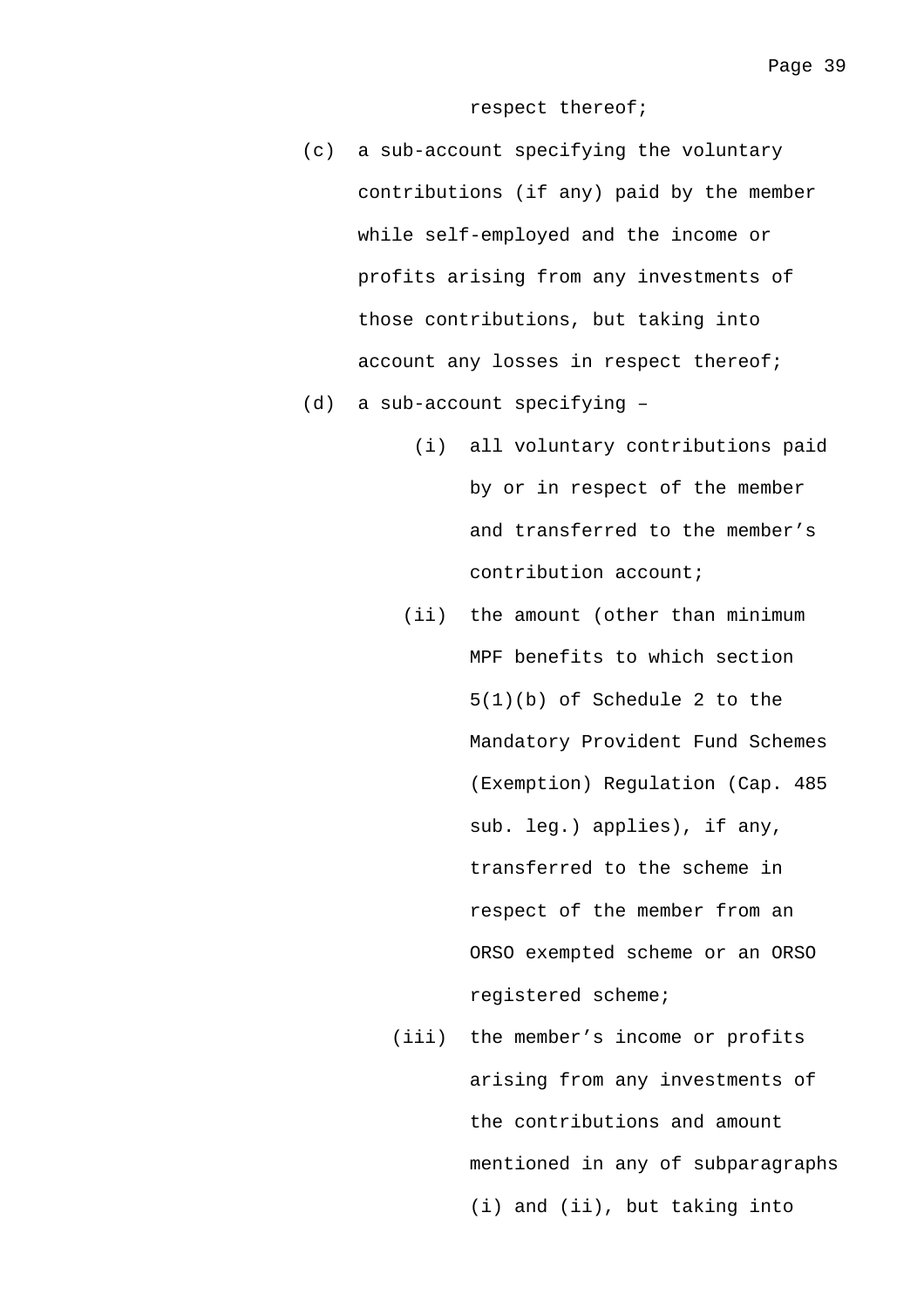account any losses in respect

thereof.";

- (c) by repealing subsection (8)(a) and (b) and substituting –
	- "(a) a sub-account specifying
		- (i) all mandatory contributions paid by or in respect of the member and transferred to the member's preserved account in accordance with Part XII, any contribution surcharges in respect of mandatory contributions paid by the member's employer while the member is employed by a former employer, and any contribution surcharges paid in respect of mandatory contributions paid by the member while self-employed;
		- (ii) the member's minimum MPF benefits (if any), to which section  $5(1)(b)$ of Schedule 2 to the Mandatory Provident Fund Schemes (Exemption) Regulation (Cap. 485 sub. leg.) applies, transferred to the scheme;
		- (iii) the income or profits arising from any investments of the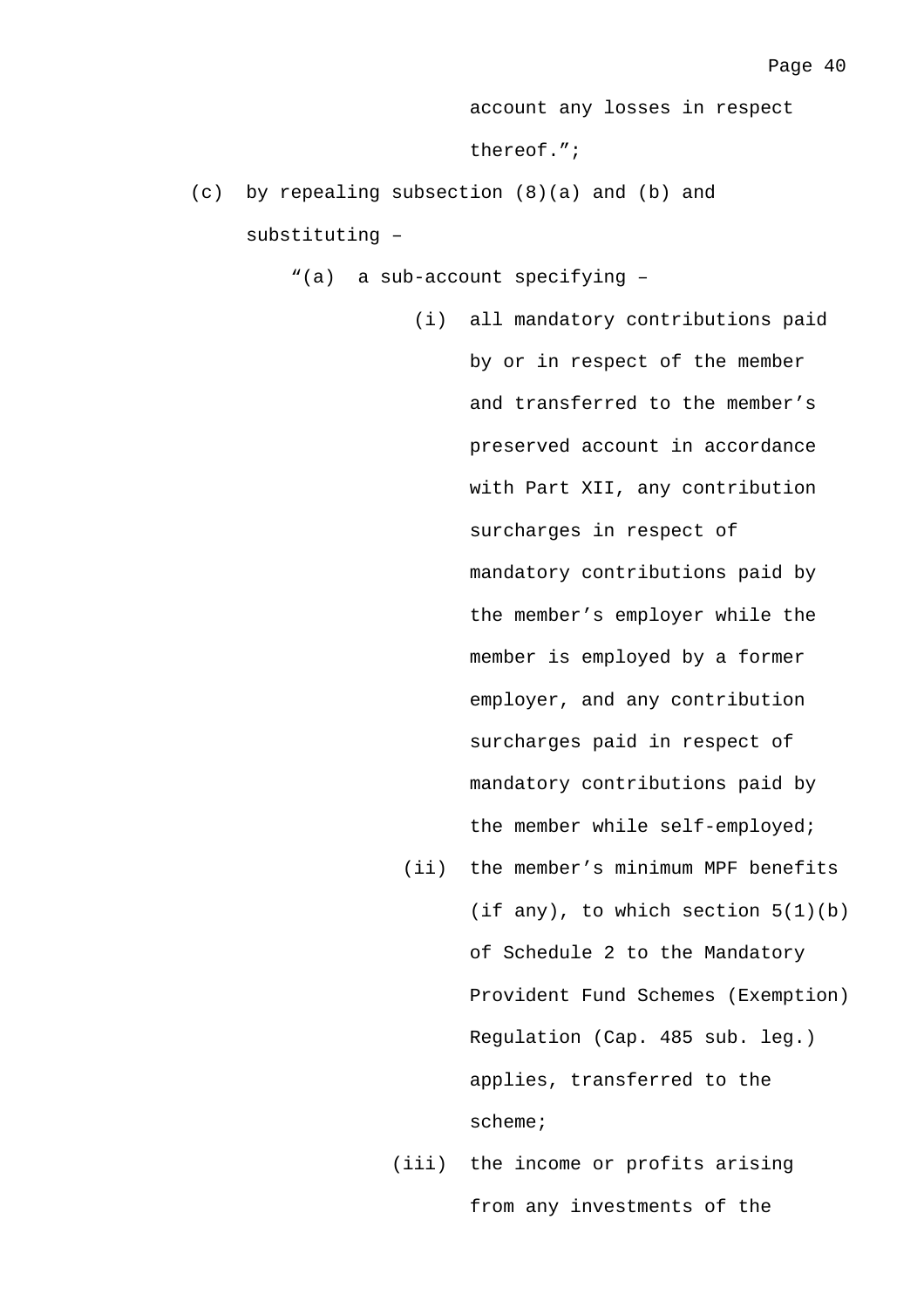contributions, surcharges and benefits mentioned in any of subparagraphs (i) and (ii), but taking into account any losses in respect thereof;

(b) a sub-account specifying –

- (i) all voluntary contributions paid by or in respect of the member and transferred to the member's preserved account;
- (ii) the amount (other than minimum MPF benefits to which section 5(1)(b) of Schedule 2 to the Mandatory Provident Fund Schemes (Exemption) Regulation (Cap. 485 sub. leg.) applies), if any, transferred to the scheme in respect of the member from an ORSO exempted scheme or an ORSO registered scheme;
- (iii) the member's income or profits arising from any investments of the contributions and amount mentioned in any of subparagraphs (i) and (ii), but taking into account any losses in respect thereof.".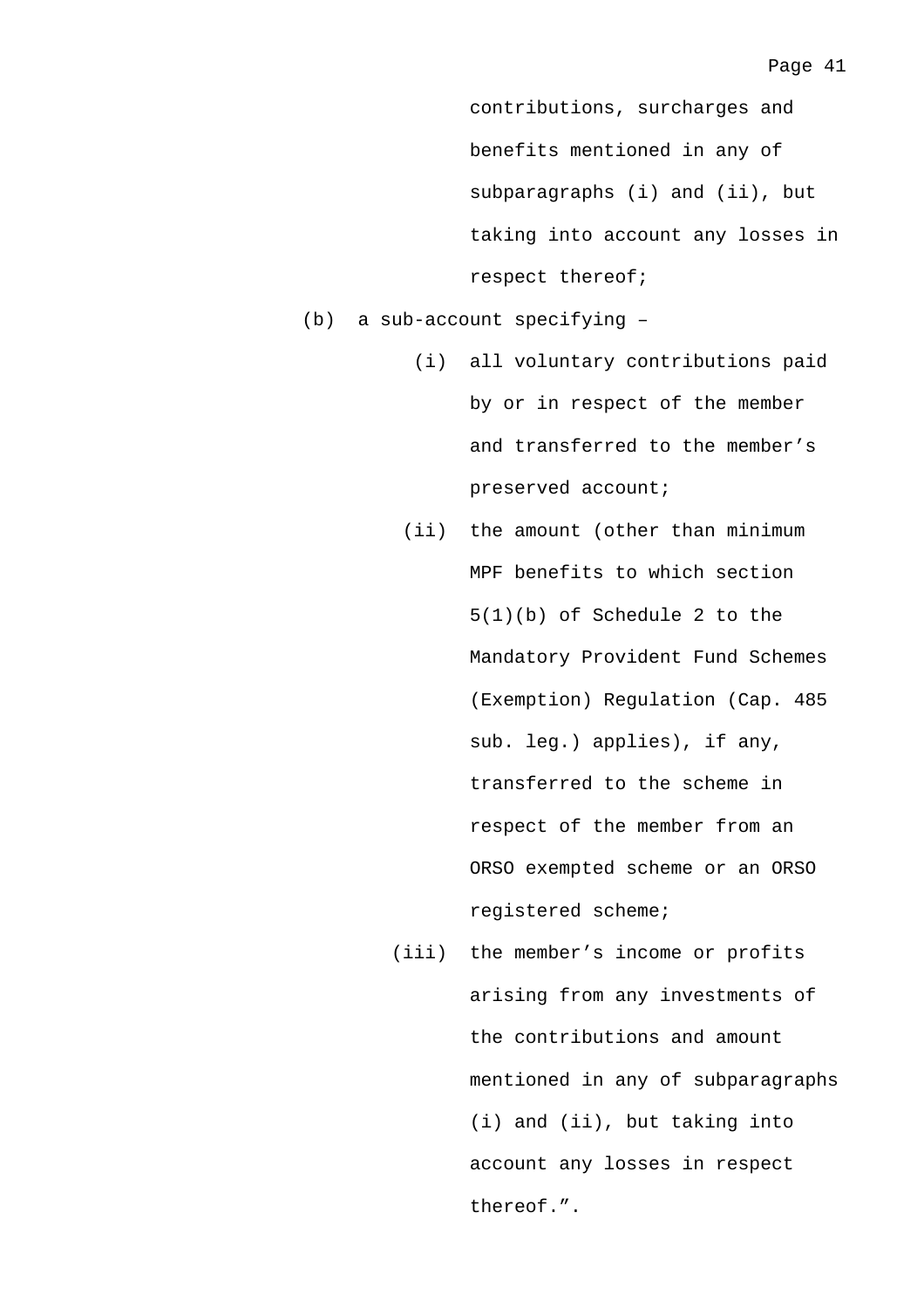#### 9. **Definitions**

Section 119 is amended –

- (a) by repealing the definition of "second paymentperiod";
- (b) by adding –

""subsequent payment-period" (其後付款期) means the period specified in a notice under section 136(6).".

### 10. **Participating employer to calculate relevant income and pay mandatory contributions**

Section 122(1) is amended, in the definition of "contribution

day", by repealing paragraph  $(b)(i)$  and  $(ii)$  and substituting -

- "(i) the 10th day after the last day of the relevant contribution period; or
- (ii) the next working day (other than a Saturday) immediately subsequent to the payment of relevant income for the relevant contribution period;".

### 11. **Participating employer to provide remittance statement to approved trustee**

Section 123(3) is amended by repealing "day on which the relevant income for the relevant contribution period is paid to the employee" and substituting "working day mentioned in paragraph (b)(ii) of the definition of "contribution day" in section 122(1)".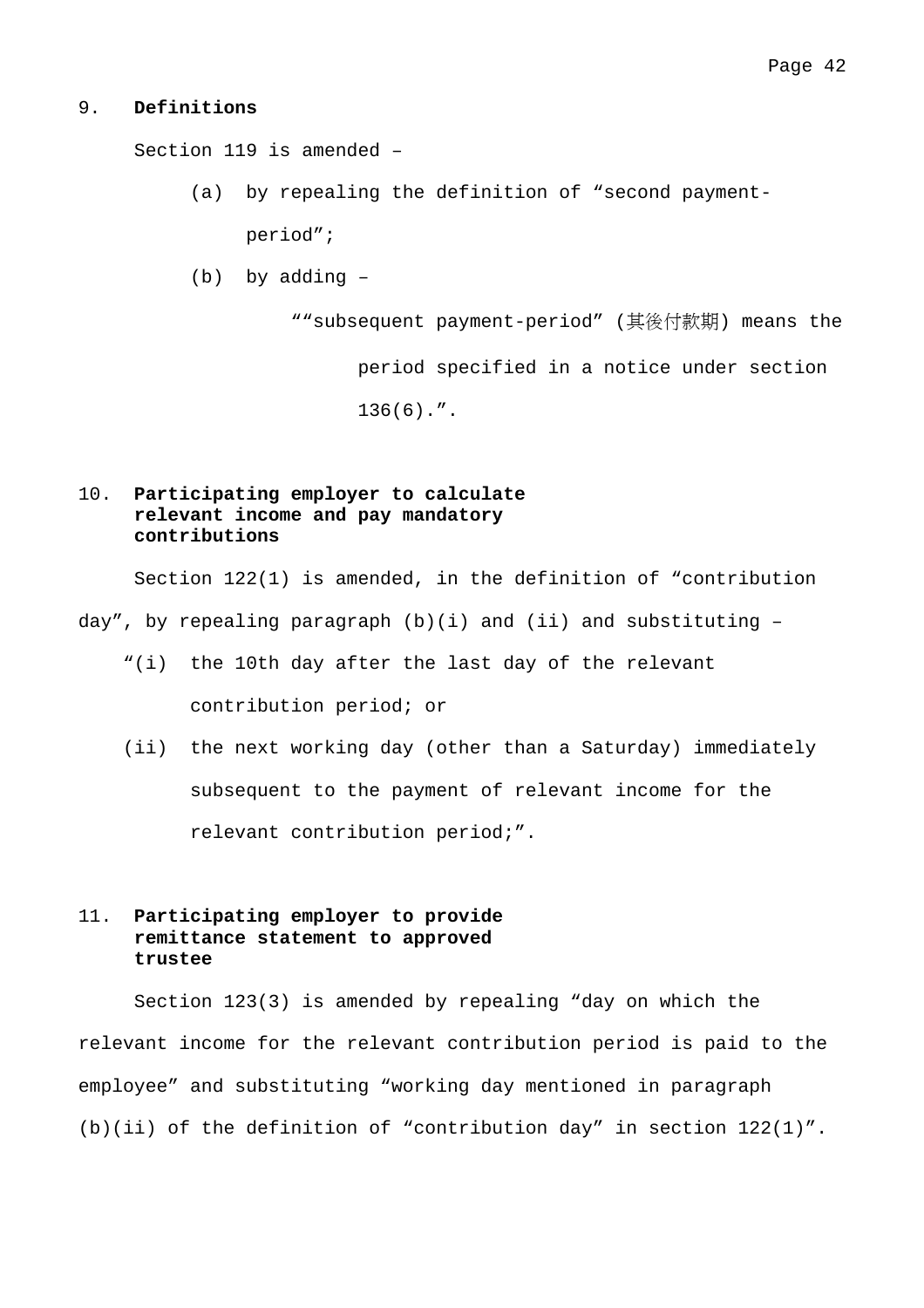#### 12. **Approved trustee to notify defaulters of failure to pay contributions**

Section 133(2) is amended by repealing "day on which the relevant income for the relevant contribution period is paid to the employee" and substituting "working day mentioned in paragraph (b)(ii) of the definition of "contribution day" in section 122(1)".

### 13. **Contribution surcharge for, and report on, failure to pay contributions**

Section 134 is amended –

- (a) in subsection (3), by repealing "day on which the relevant income for the relevant contribution period is paid to the employee" and substituting "working day mentioned in paragraph (b)(ii) of the definition of "contribution day" in section 122(1)";
- (b) in subsection (4)(b), by repealing "second" and substituting "relevant subsequent".

### 14. **Authority to give notice to defaulter and approved trustee to inform Authority of non-payment**

Section 136 is amended –

- (a) in subsection (5), by adding "or any subsequent payment-period" after "payment-period";
- (b) in subsection (6), by repealing "must serve a second" and substituting "may serve another";
- (c) by repealing subsection (8).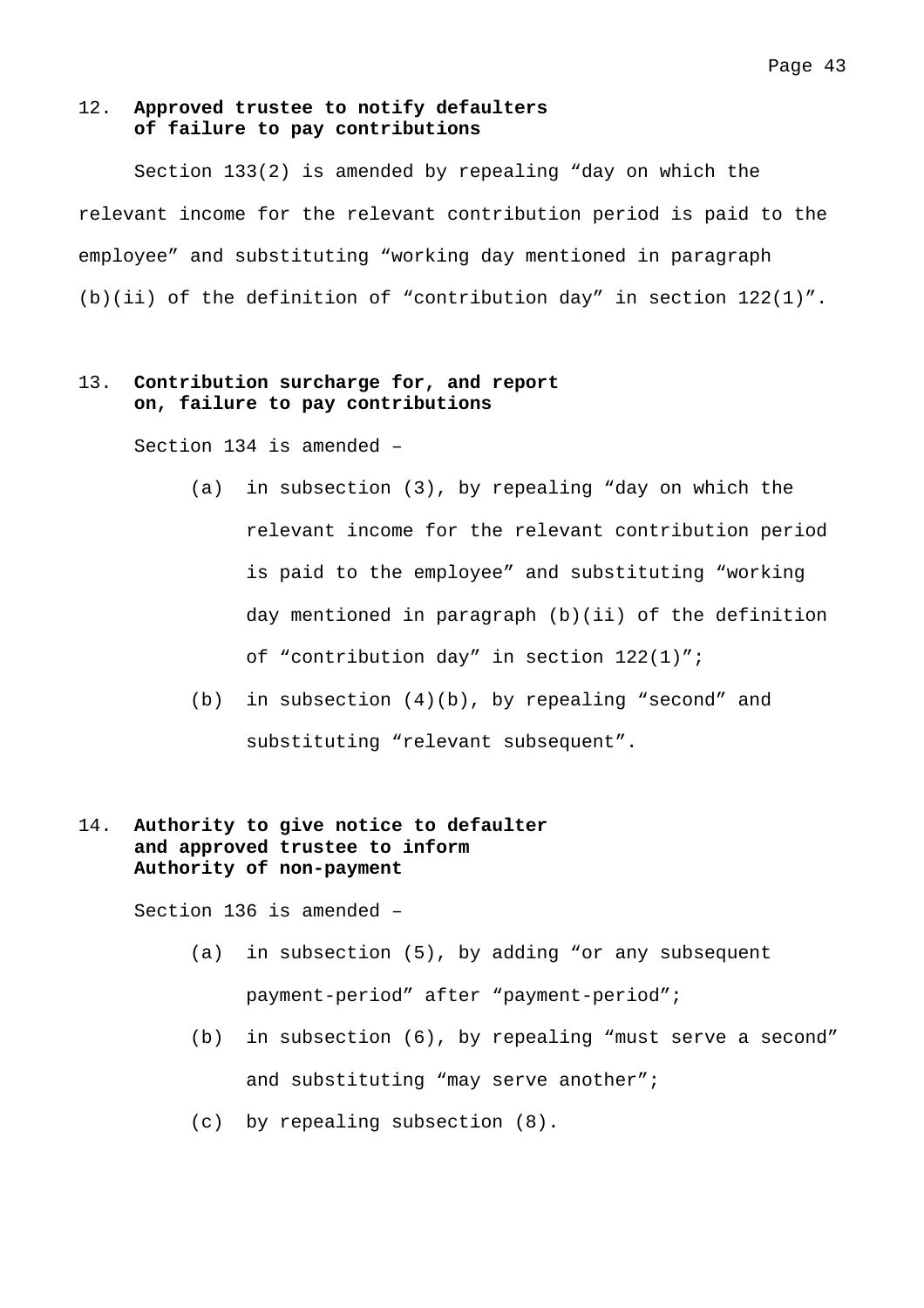### 15. **Approved trustee to check calculations of arrears and contribution surcharge**

Section 137(2) is amended by repealing "second" and substituting "relevant subsequent".

### 16. **Participating employer to give monthly pay-records to scheme members**

Section 139(4) is amended by repealing "day on which the relevant income for the relevant contribution period is paid to the employee" and substituting "working day mentioned in paragraph (b)(ii) of the definition of "contribution day" in section 122(1)".

### 17. **Circumstances in which persons are exempted from operation of the Ordinance**

Section 203(1)(b) is amended by repealing "12" and substituting "13".

### 18. **Financial Penalties**

Schedule 4 is amended, in Part II –

- (a) in item 53, in column 2, by repealing "and  $(8)$ ";
- (b) by adding after item 70
	- "70A 167 Approved 10,000 20,000 50,000".

trustee not

to pay

accrued

benefits if

scheme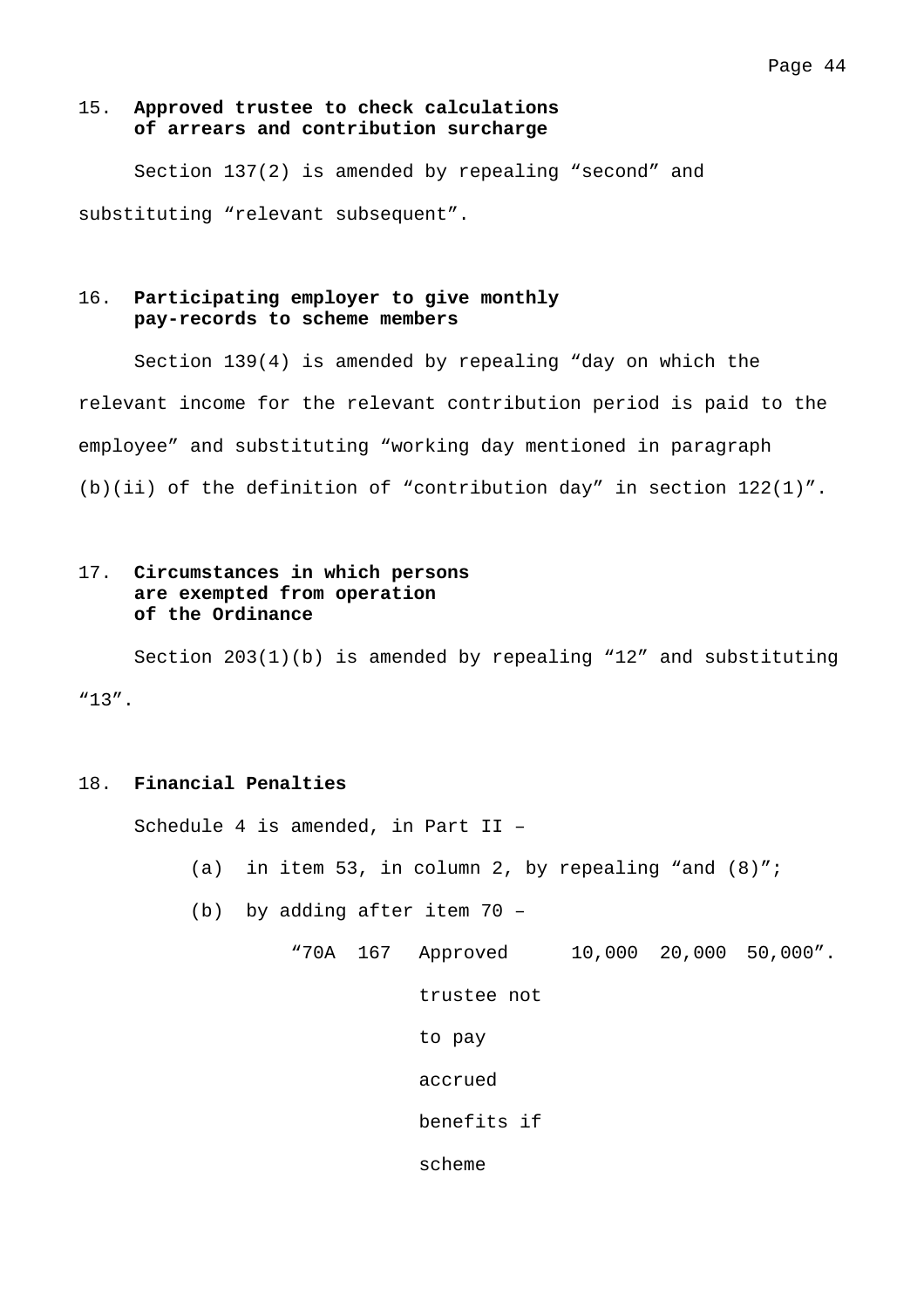accounts are being audited or if scheme is being investigated

#### **Explanatory Memorandum**

The principal object of this Bill is to amend the Mandatory Provident Fund Schemes Ordinance (Cap. 485)("the Ordinance") in order to make a number of technical amendments to its provisions which practical experience of the operation of the Ordinance has revealed are necessary or desirable.

2. Clause 2(a)(ii) repeals and replaces the definition of "company". The new definition of "company" is expanded to include a corporation in the case of the provisions of the Ordinance mentioned in paragraph (b) of the new definition. The definition of "corporation" is added by clause 2(x).

3. Clause 2(a)(iv) repeals and replaces the definition of "governing rules". The new definition of "governing rules", as read with new section 2(3) at clause 2(b), provides a means to exclude certain rules and provisions from the definition.

4. Clause 2(a)(v) repeals and replaces the definition of "mandatory contribution". The new definition of "mandatory contribution" is expanded to cover certain minimum MPF benefits that have been transferred to a registered scheme. The definition of "minimum MPF benefits" is added by clause 2(x).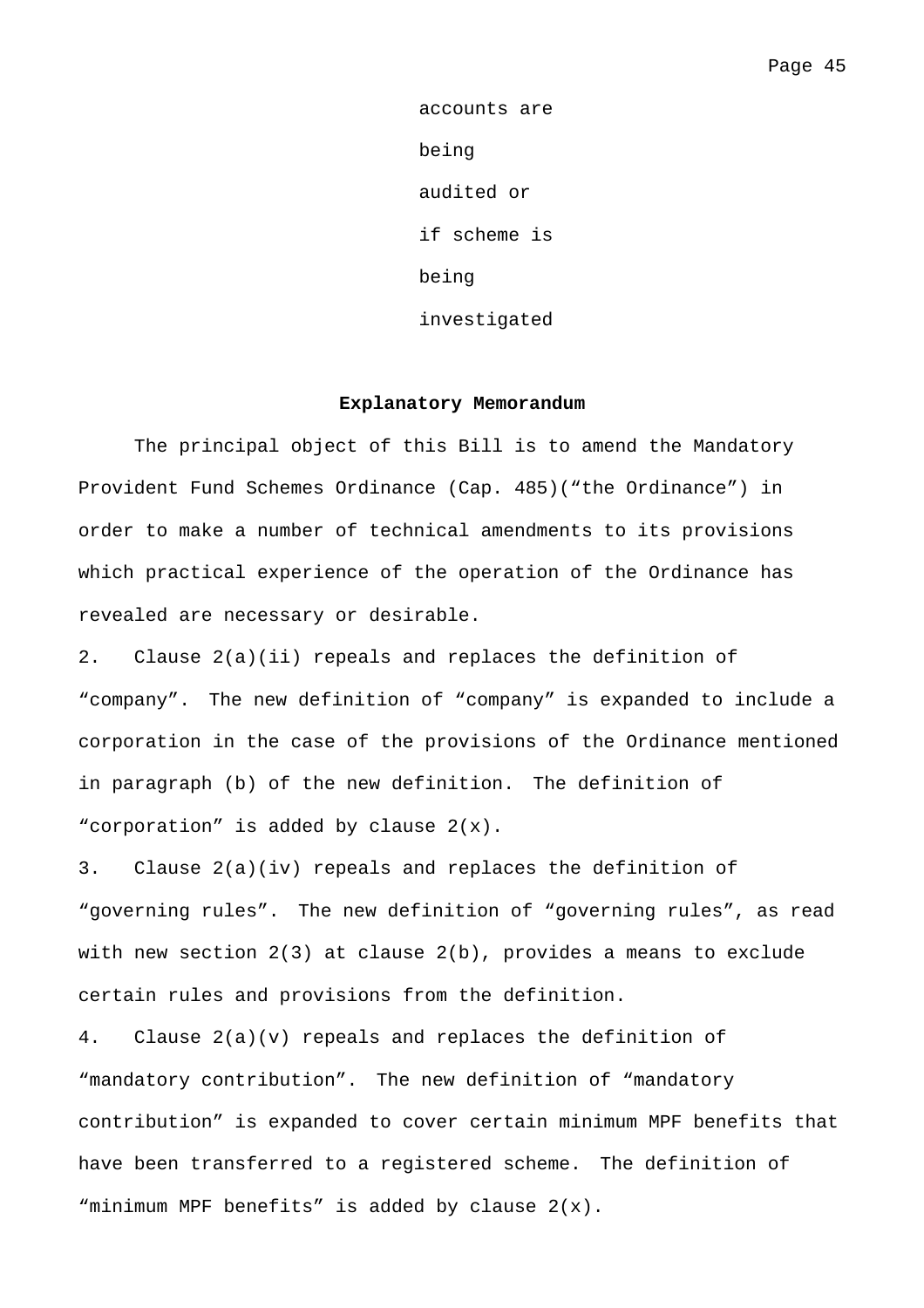5. Clause 2(a)(vi) amends the definition of "master trust scheme" by requiring a master trust scheme to also be open to membership by persons having benefits in an ORSO exempted scheme, or an ORSO registered scheme, within the meaning of section 2(1) of the Mandatory Provident Fund Schemes (Exemption) Regulation (Cap. 485 sub. leg.), and who wish to have those benefits transferred to the master trust scheme.

6. Clause 3 amends section 6E to more clearly set out the full range of the functions of the Mandatory Provident Fund Schemes Authority ("the Authority").

7. Clause 4 adds a new section 6QA to empower the Authority to borrow money with the approval of the Financial Secretary.

8. Clause 7(c) amends section 7C in order to disapply the section to self-employed persons who are less than 18 years of age or who have reached retirement age. Similar amendments are made by clauses 16 and 17 to sections 43C and 45 respectively.

9. Clause 8(a) amends section 11 to, inter alia, provide that a person's employer may arrange for the person to join and pay voluntary contributions to a registered scheme notwithstanding that the person is less than 18 years of age or is of or more than retirement age. The employer may also pay contributions to the scheme, but is not required to do so.

10. Clause 9 amends section 20 to empower the Authority to impose conditions from time to time on an approved trustee, including empowering the Authority to amend those conditions from time to time or to waive compliance with such conditions in particular cases. Similar amendments are made by clauses 10 and 11 to sections 21 and